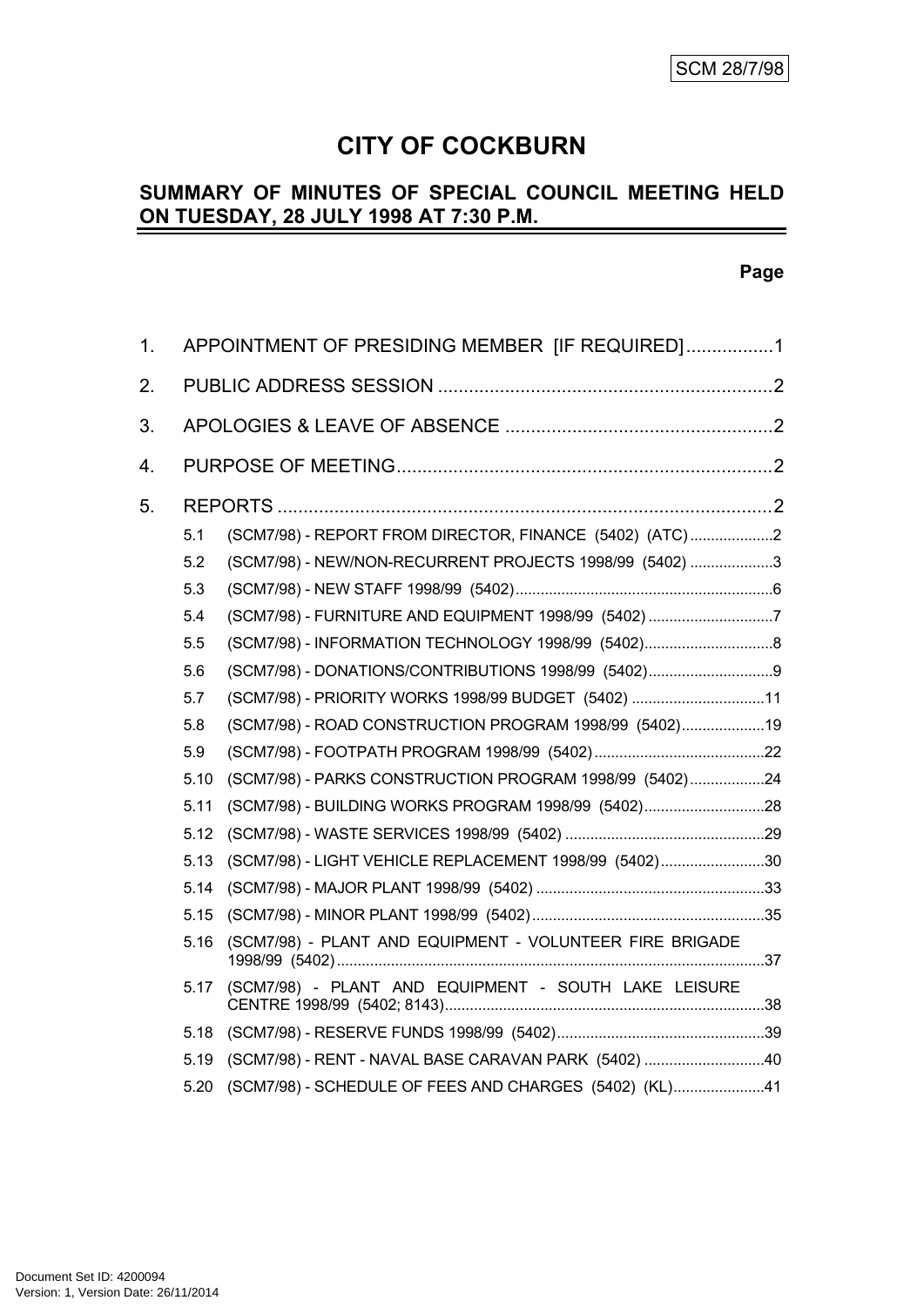# **Page**

| 6.             |      |                                                             |  |
|----------------|------|-------------------------------------------------------------|--|
|                | 6.1  |                                                             |  |
|                | 6.2  |                                                             |  |
|                | 6.3  |                                                             |  |
|                | 6.4  |                                                             |  |
|                | 6.5  |                                                             |  |
|                | 6.6  |                                                             |  |
|                | 6.7  |                                                             |  |
|                | 6.8  | (SCM7/98) - RUBBISH CHARGES - DOMESTIC (5402)49             |  |
|                | 6.9  | (SCM7/98) - SPECIAL RUBBISH CHARGES - EXEMPT PROPERTIES     |  |
|                | 6.10 | (SCM7/98) - NEW RUBBISH SERVICES 1998/99 (5402)51           |  |
|                | 6.11 | (SCM7/98) - SPECIAL RUBBISH CHARGES - BULK SERVICE (NON-MGB |  |
|                | 6.12 | (SCM7/98) - RATES LEVY - MINIMUM RATE - RESIDENTIAL AND     |  |
|                | 6.13 | (SCM7/98) - RATE LEVY - GENERAL RATE UNIMPROVED VALUATION   |  |
|                | 6.14 | (SCM7/98) - RATES LEVY - URBAN FARMLAND UNIMPROVED          |  |
|                | 6.15 | (SCM7/98) - RATES LEVY - URBAN FARMLAND - GROSS RENTAL      |  |
|                | 6.16 | (SCM7/98) - RATES LEVY - DIFFERENTIAL RATE ZONES - GROSS    |  |
| 7 <sub>1</sub> |      |                                                             |  |
|                | 7.1  | (SCM7/98) - ADOPTION OF MUNICIPAL BUDGET FOR THE FINANCIAL  |  |
| 8.             |      |                                                             |  |
|                |      |                                                             |  |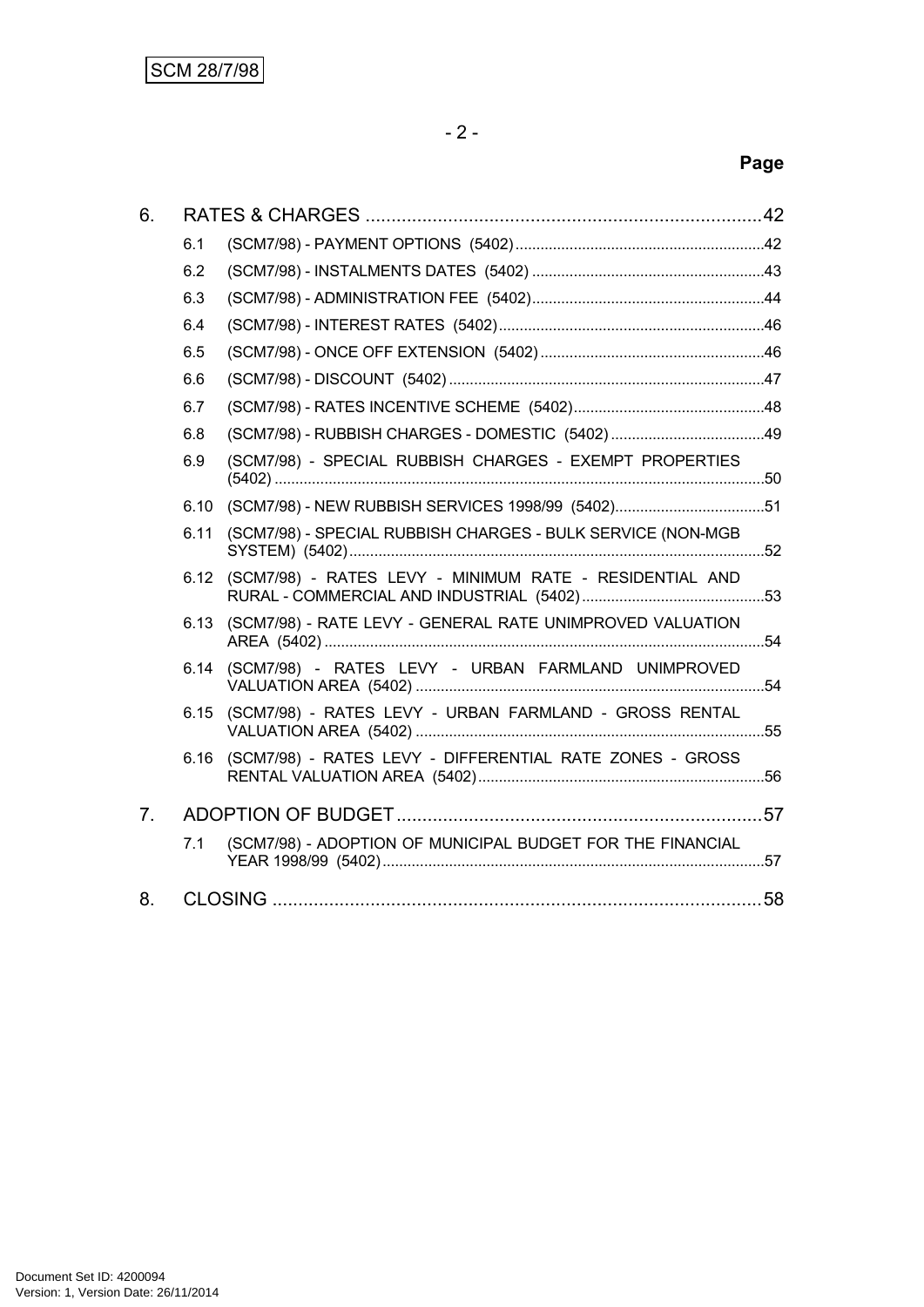# **CITY OF COCKBURN**

# **MINUTES OF SPECIAL COUNCIL MEETING HELD ON TUESDAY, 28 JULY 1998 AT 7:30 P.M.**

#### **PRESENT:**

#### **COMMITTEE MEMBERS**

| Mayor (Presiding Member)          |
|-----------------------------------|
| Deputy Mayor (Deputy<br>Presiding |
| Member)                           |
| Councillor                        |
| Councillor                        |
| Councillor                        |
| Councillor                        |
| Councillor                        |
| Councillor                        |
| Councillor                        |
| Councillor                        |
| Councillor                        |
|                                   |

#### **IN ATTENDANCE**

| Mr R W Brown    | $\overline{\phantom{a}}$ | <b>Chief Executive Officer</b>      |
|-----------------|--------------------------|-------------------------------------|
| Mr D M Green    | $\overline{\phantom{a}}$ | <b>Director, Community Services</b> |
| Mr A T Crothers | $\blacksquare$           | Director, Finance & Corporate       |
|                 |                          | <b>Services</b>                     |
| Mr B K Greay    | $\overline{\phantom{a}}$ | Director, Engineering               |
| Mrs B Pinto     | $\overline{\phantom{a}}$ | Secretary/PA, Finance & Corporate   |
|                 |                          | <b>Services</b>                     |

The Presiding Member declared the meeting open at 7.30 pm.

# <span id="page-2-0"></span>**1. APPOINTMENT OF PRESIDING MEMBER [IF REQUIRED]**

Nil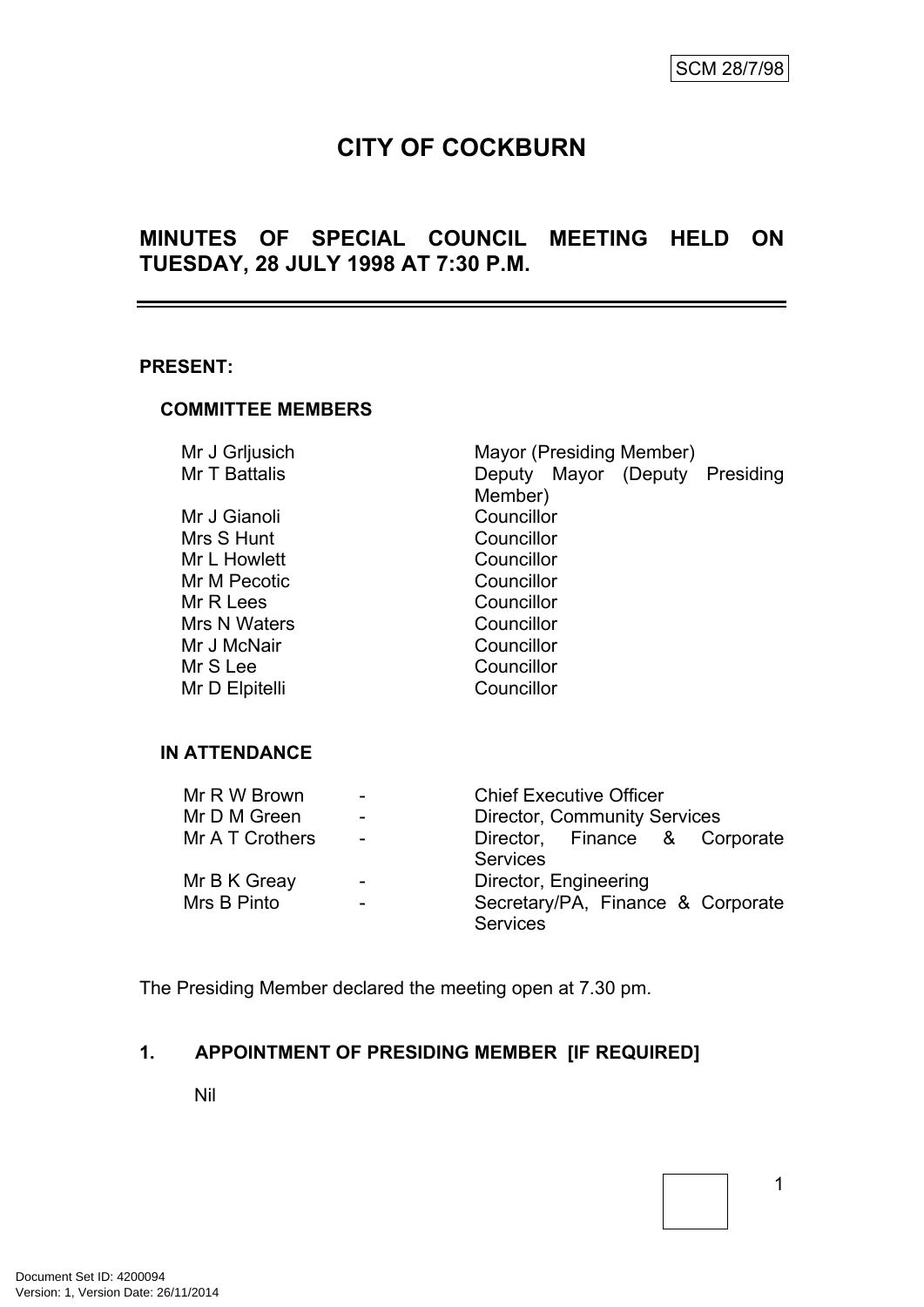#### <span id="page-3-0"></span>**2. PUBLIC ADDRESS SESSION**

**Mr Crook** queried whether the financial ratios would be included in the Annual Report. **Director, Finance** confirmed that this would occur.

**Mr Crook** queried budget monies allocated towards the Community Group Newsletter Subsidies. He asked if any guidelines had been established on how this money was to be distributed. **Manager, Finance** advised that as yet no policy/guidelines have been established. **Mayor Grljusich** stated that as applications were received each one would be judged on their merits.

#### <span id="page-3-1"></span>**3. APOLOGIES & LEAVE OF ABSENCE**

| CIr J Ostojich  | Leave of Absence |
|-----------------|------------------|
| CIr L Humphreys | Leave of Absence |
| CIr B Wheatley  | Apology          |

#### <span id="page-3-2"></span>**4. PURPOSE OF MEETING**

4.1 To consider and adopt the 1998/99 Budget and impose Rates and Charges for the Financial Year Ending 30 June 1999.

#### <span id="page-3-3"></span>**5. REPORTS**

<span id="page-3-4"></span>**5.1 (SCM7/98) - REPORT FROM DIRECTOR, FINANCE (5402) (ATC)**

**RECOMMENDATION**

That the Director, Finance's Report be received.

#### **COUNCIL DECISION**

MOVED Clr McNair SECONDED Clr Gianoli the recommendation be adopted.

**CARRIED**

#### **Background**

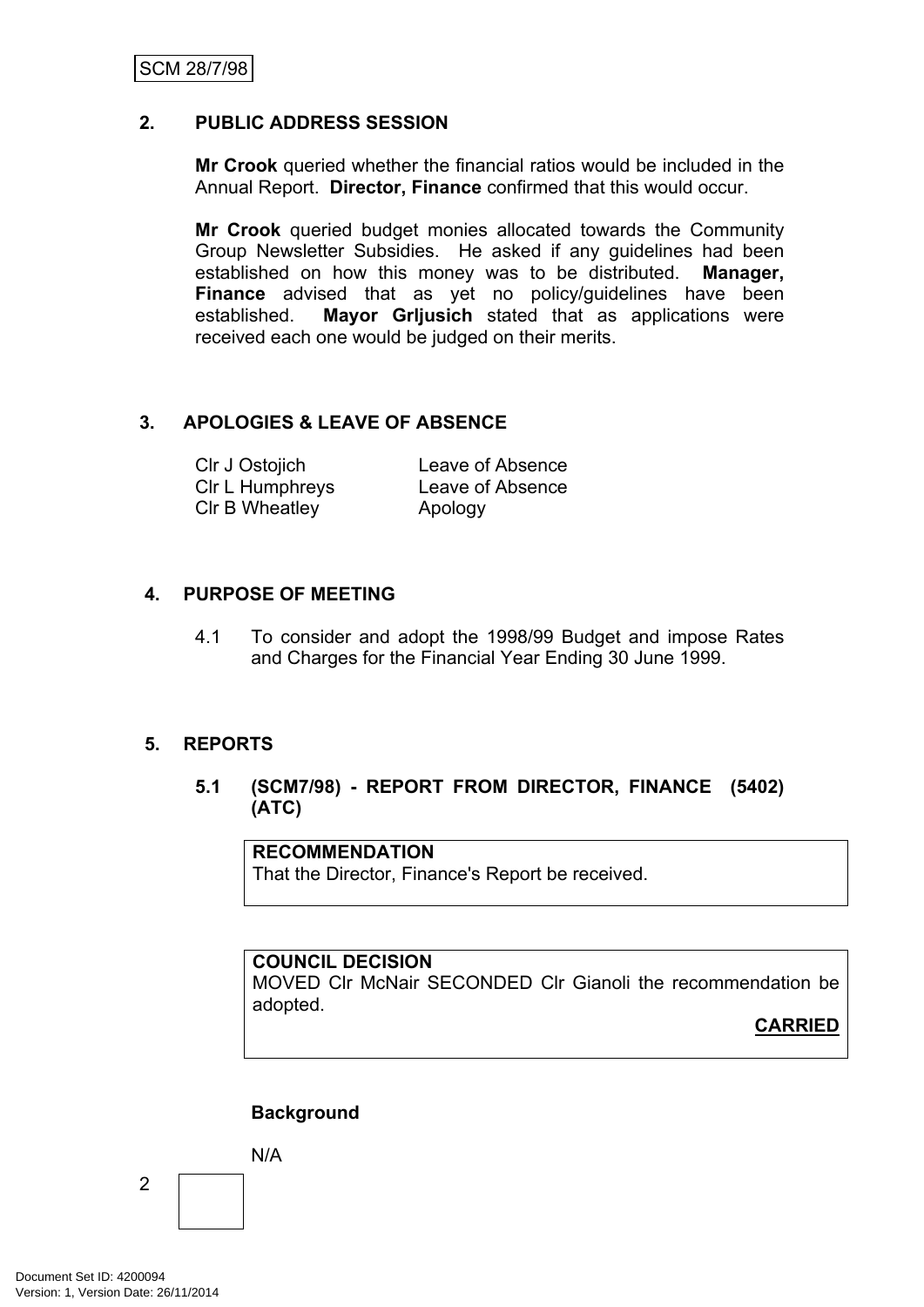#### **Submission**

N/A

#### **Report**

N/A

# **Strategic Plan/Policy Implications**

N/A

# **Budget/Financial Implications**

N/A

# <span id="page-4-0"></span>**5.2 (SCM7/98) - NEW/NON-RECURRENT PROJECTS 1998/99 (5402)**

| <b>RECOMMENDATION</b>                                                                                                                     |        |  |  |
|-------------------------------------------------------------------------------------------------------------------------------------------|--------|--|--|
| That Council provide for the following New Increased Projects 1998/99.                                                                    |        |  |  |
| <b>DESCRIPTION</b>                                                                                                                        | \$     |  |  |
| Local Government Postal Elections                                                                                                         | 25,000 |  |  |
| Corporate Development Advisor / Consultant                                                                                                |        |  |  |
| <b>Commercial Services Consultant</b>                                                                                                     |        |  |  |
| <b>Compliance Audit</b>                                                                                                                   |        |  |  |
| Plant Consultancy / Computer Software                                                                                                     |        |  |  |
| <b>Community Safety /Crime Prevention</b>                                                                                                 |        |  |  |
| Police Presence - Awareness Campaign                                                                                                      |        |  |  |
| Retail Strategy - Computer Modelling<br>Determine<br>existing and<br>projected<br>demand<br>for<br>retail<br>sites/floorspace in district | 30,000 |  |  |
| Community Needs Surveys by external market research<br>consultant                                                                         | 10,000 |  |  |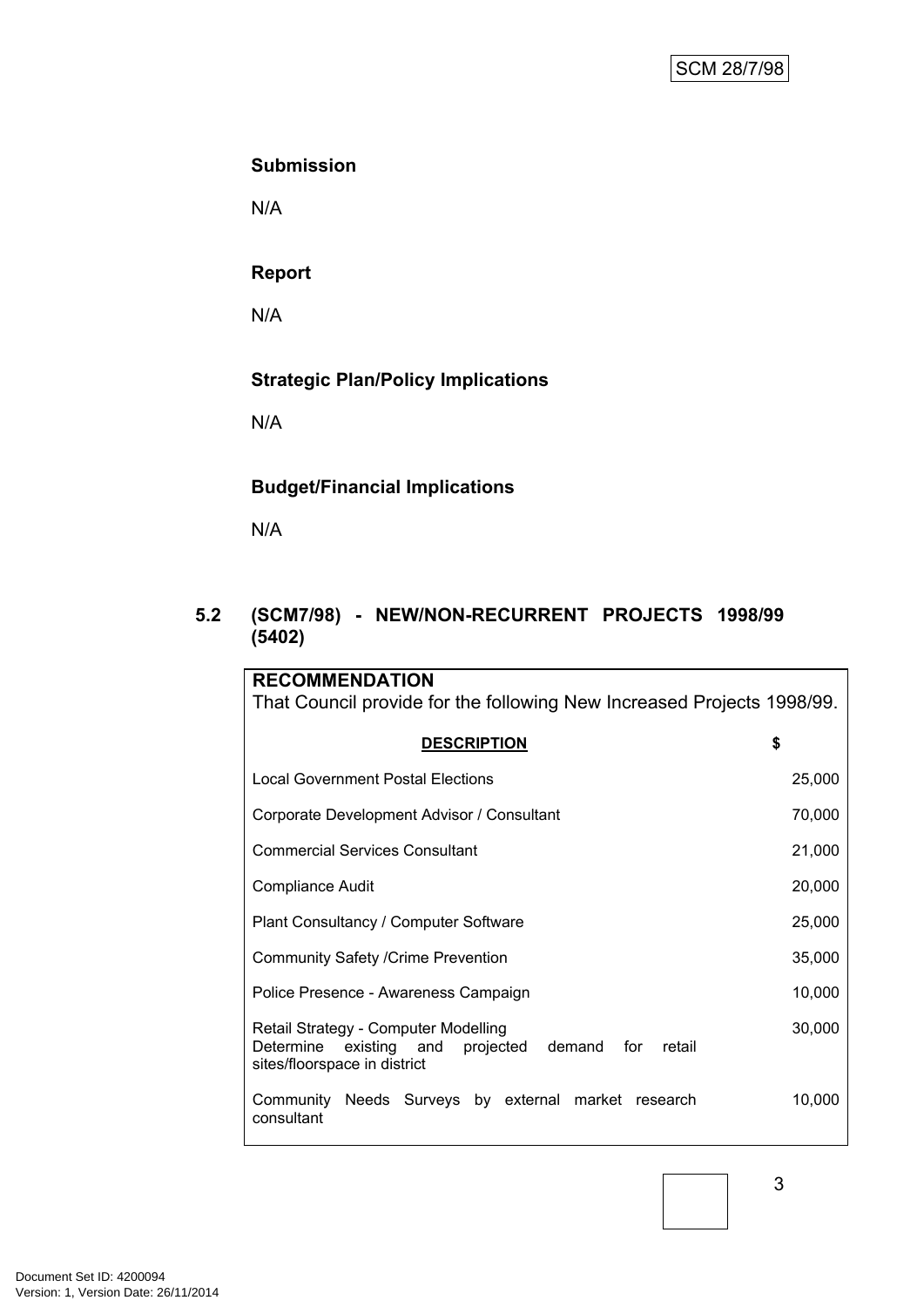| Major Project Facilitor to assist in the<br>coordination<br>οf<br>submissions and consultation               | 15,000 |
|--------------------------------------------------------------------------------------------------------------|--------|
| Specialist Technical Advice for planning issues such as rezoning<br>heritage, traffic, environmental impacts | 15,000 |
| Youth Services - Programs and Initiatives                                                                    | 22,000 |
| Development of a Cultural Plan/Policy                                                                        | 10,000 |
| Continuation and completion of the Bibra Lake Nutrient<br><b>Mangement Study</b>                             | 5,000  |
| Continuation and completion of the Environmental Management<br>System (EMS)                                  | 15,000 |
| State of Environment Report stage 2                                                                          | 10,000 |
| Develop a Greening Plan for the City                                                                         | 40,000 |
| Municipal Health Plan                                                                                        | 10,000 |
| Market Garden Swamps - Drainage Contingency Plan                                                             | 10,000 |
| Project/supervision - Natural Area Management                                                                | 10,000 |
| Area Wide Traffic Management Study                                                                           | 20,000 |
| South<br>Lake<br>Leisure<br>Centre<br>filtration<br>water<br>system<br>upgrade/design                        | 41,000 |
| Production of promotional material of Council services for<br>displays during Local Government Week, etc.    | 3,500  |
| Welcome Kit for residents                                                                                    | 7,500  |
| Engineering Division promotion and community consultation                                                    | 5,000  |
| Regional Recreation Strategic Plan (SW Groups)                                                               | 4,000  |
| Initiate arts and cultural activities and projects in Cockburn                                               | 20,000 |
| <b>Sunset Concerts - Manning Park</b>                                                                        | 8,000  |
| Beelair Wetlands Project - Heritage Trail (funding from Australia<br>Council)                                | 15,000 |
| Workshop for people with Disabilities - 'Out & About'                                                        | 3,000  |
| <b>Environmental Awareness and Promotion</b>                                                                 | 5,000  |
| <b>Environmental Monitoring and Advice</b>                                                                   | 3,000  |
| Promotional Video City of Cockburn                                                                           | 7,000  |
| Centenial Celebrations Committee - Advertising Funds                                                         | 10,000 |
| Senior Recreation Program - funding towards seniors to be<br>involved in various activities                  | 20,000 |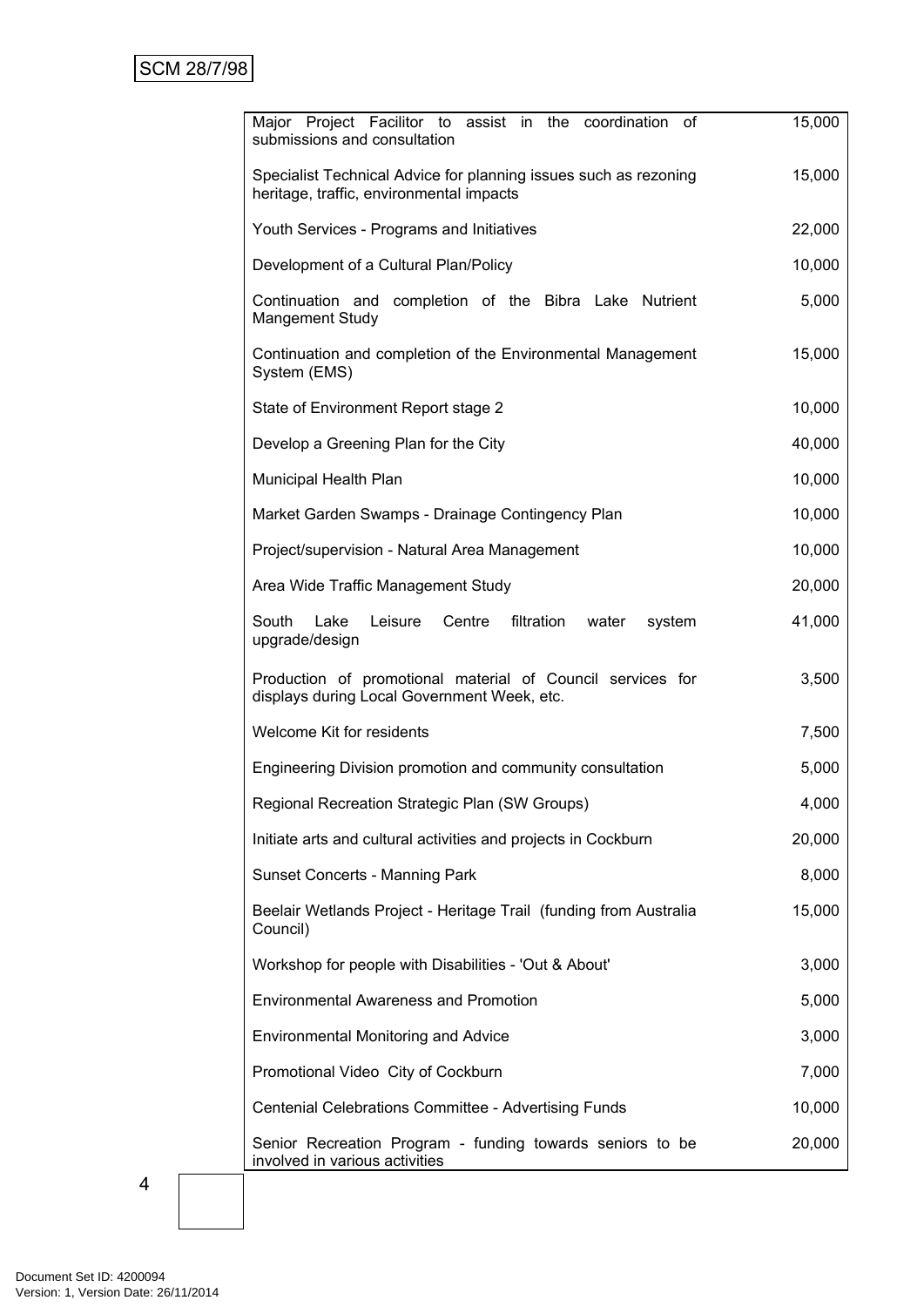| TOTAL |                                                         | 640,000  |
|-------|---------------------------------------------------------|----------|
|       | Resale of Lot 195 Brittannia Avenue Beeliar             | -130.000 |
|       | Purchase of Lot 195 Brittannia Avenue Beeliar (Kennels) | 190.000  |
|       |                                                         |          |

MOVED Clr McNair SECONDED Clr Gianoli that the recommendation be adopted.

#### **AMENDMENT TO MOTION**

MOVED Clr Pecotic that:

- (1) the amount of \$25,000 be deleted from the Budget currently allocated for Local Government postal elections;
- (2) Council elections be conducted in a similar manner as held in the past; and
- (3) such election costs be absorbed in administration as was carried out in the past.

#### **AMENDED MOTION LAPSED**

# **ORIGINAL MOTION PUT AND CARRIED**

#### **Background**

N/A

#### **Submission**

N/A

#### **Report**

NA/

#### **Strategic Plan/Policy Implications**

N/A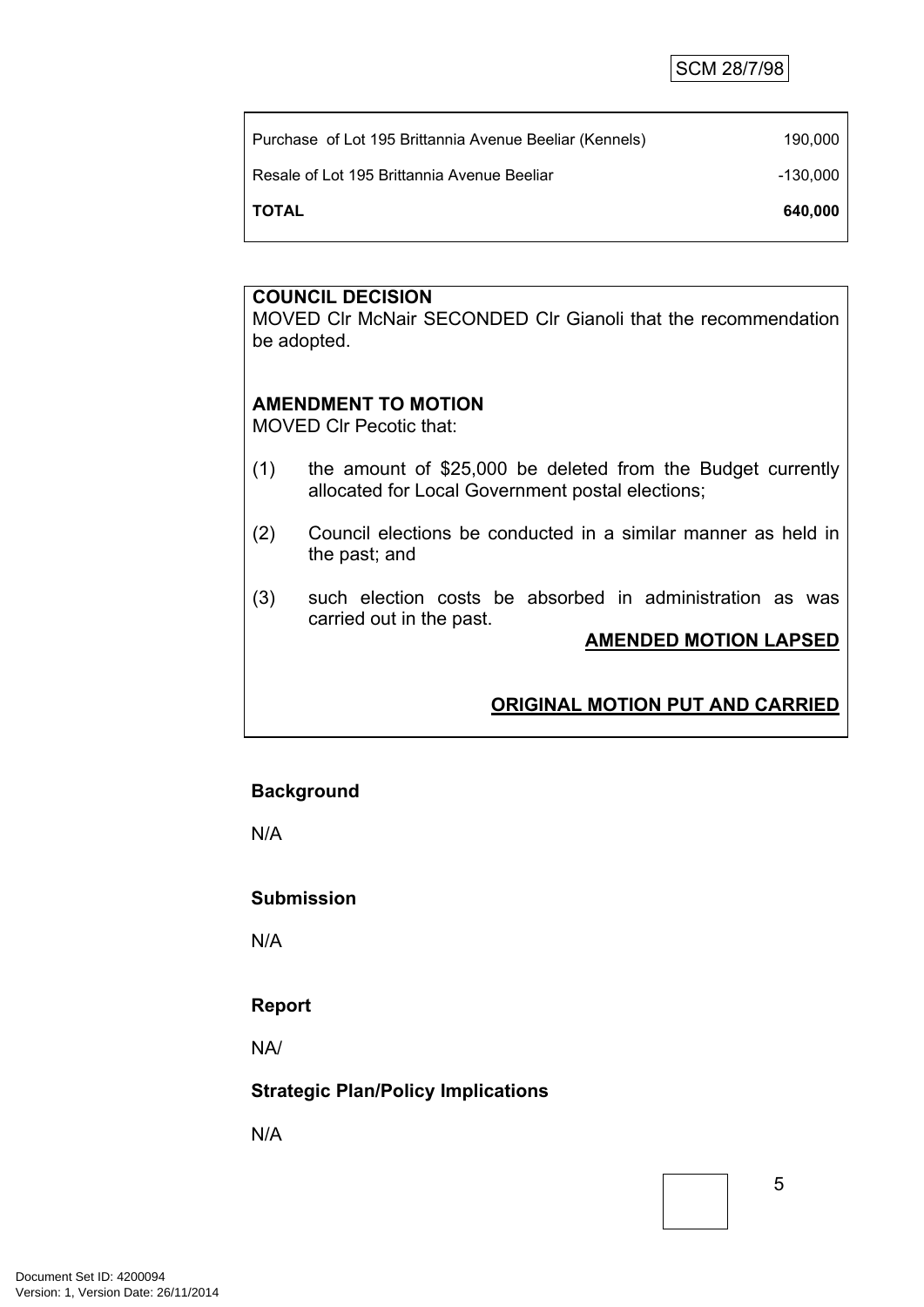N/A

# <span id="page-7-0"></span>**5.3 (SCM7/98) - NEW STAFF 1998/99 (5402)**

#### **RECOMMENDATION**

That Council provide in its Municipal Budget for the following new staff:

- 1. Management Accountant
- 2. Computer Network Support Officer
- 3. Shared District Fire Management Officer
- 4. Relief Ranger (32 weeks)
- 5. Engineering Traffic Technical Officer
- 6. Parks Manager
- 7. Development Control Officer
- 8. Social Services Manager
- 9. Co-ordinator, Community Halls (Two year trial)
- 10. Recreation Co-ordinator
- 11. Waste Services Co-ordinator

# **COUNCIL DECISION**

MOVED Clr McNair SECONDED Clr Gianoli that the recommendation be adopted subject to the deletion of the position of Shared District Fire Management Officer.

**CARRIED**

# **Background**

N/A

#### **Submission**

N/A

# **Report**

N/A

# **Strategic Plan/Policy Implications**

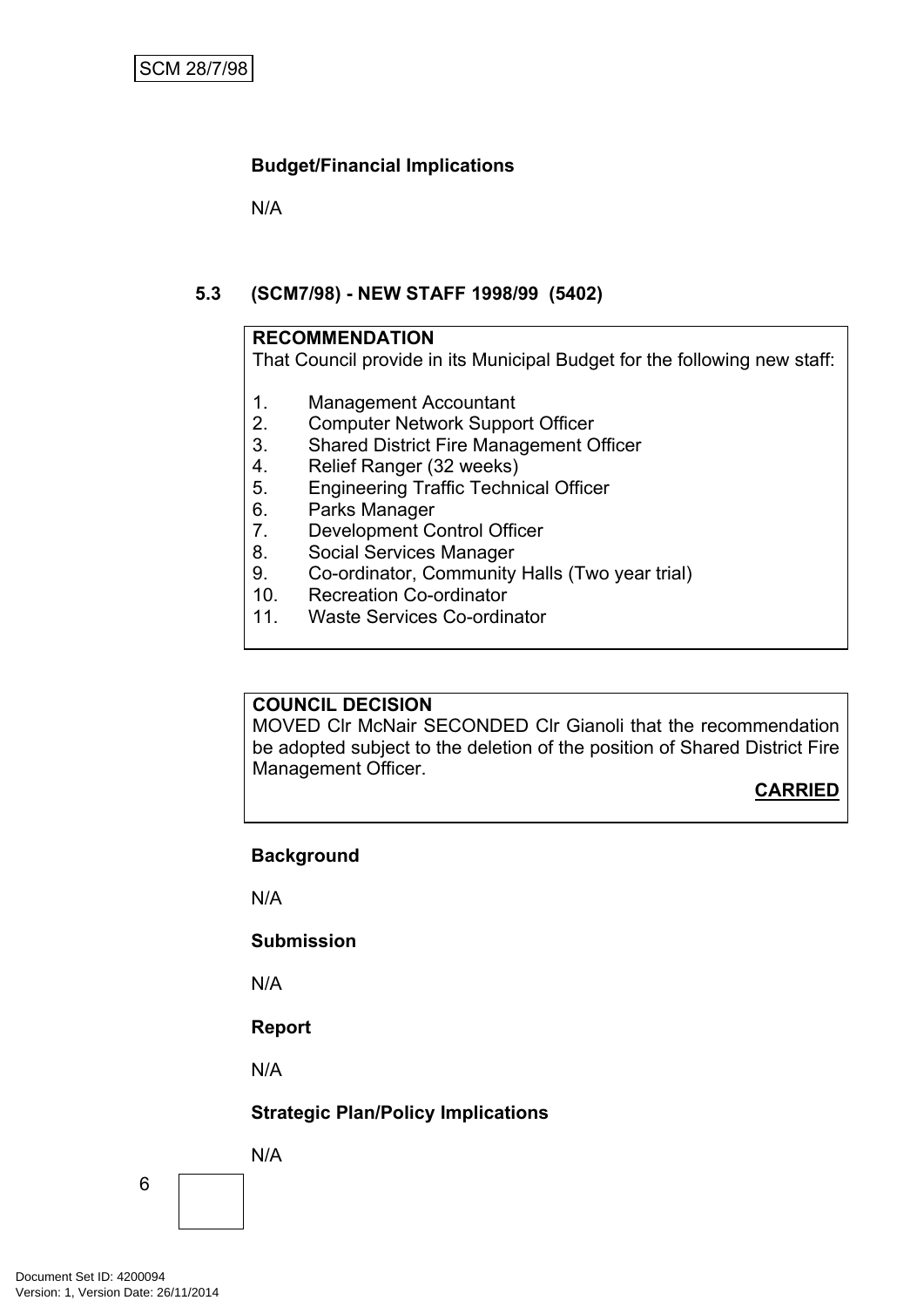N/A

# <span id="page-8-0"></span>**5.4 (SCM7/98) - FURNITURE AND EQUIPMENT 1998/99 (5402)**

#### **RECOMMENDATION**

That Council allocate the sum of \$156,835 for the purchase of furniture and equipment.

#### **COUNCIL DECISION**

MOVED Clr McNair SECONDED Clr Gianoli that the recommendation be adopted.

# **AMENDMENT TO MOTION**

MOVED Clr Pecotic that all furniture listed on the 1998/99 Budget not be purchased.

#### **AMENDED MOTION LAPSED**

# **ORIGINAL MOTION PUT AND CARRIED**

#### **Background**

N/A

#### **Submission**

N/A

#### **Report**

N/A

# **Strategic Plan/Policy Implications**

N/A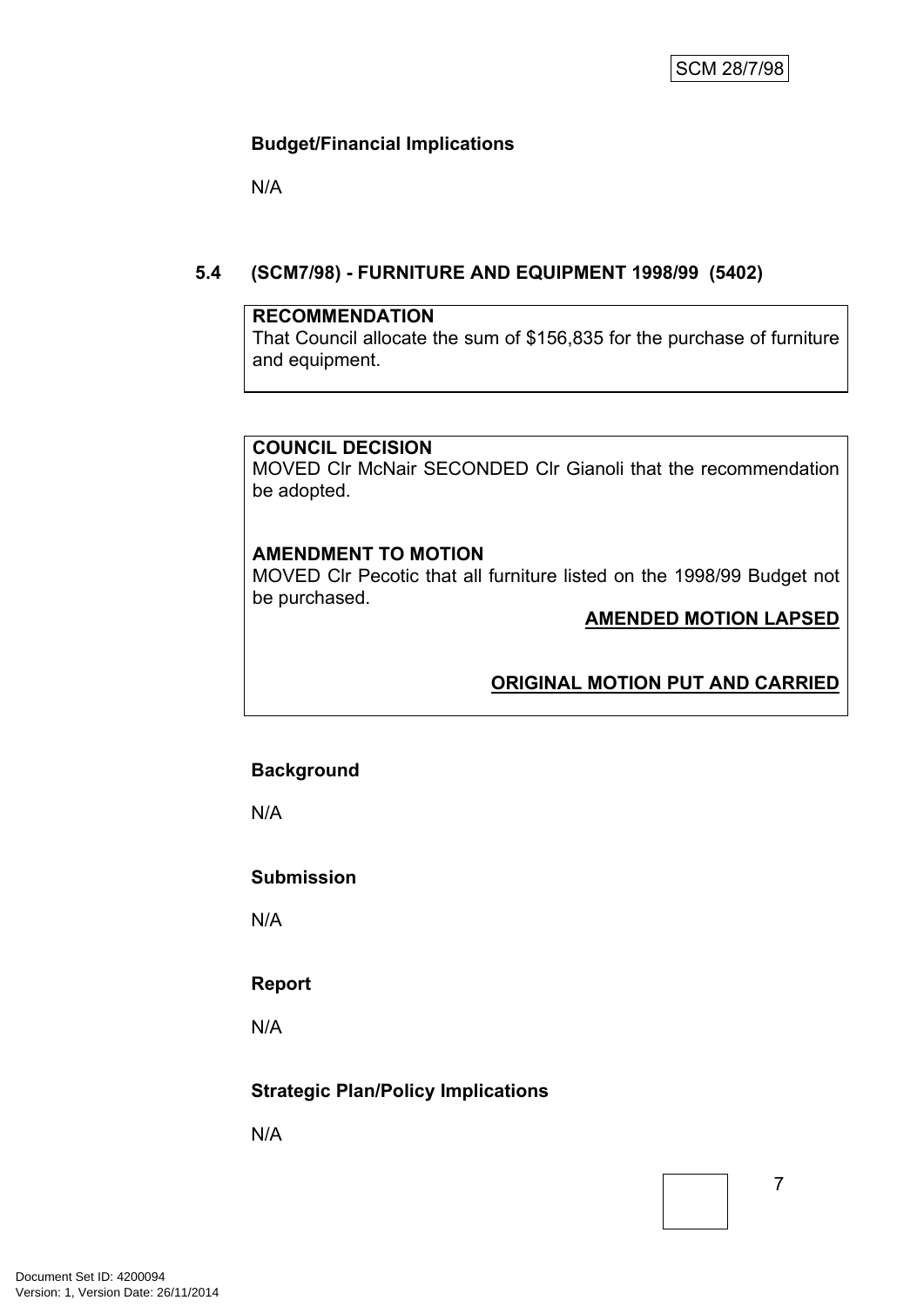N/A

#### <span id="page-9-0"></span>**5.5 (SCM7/98) - INFORMATION TECHNOLOGY 1998/99 (5402)**

#### **RECOMMENDATION**

That Council allocate the sum of \$207,450 for the purchase of the computer equipment .

#### **COUNCIL DECISION**

MOVED Clr Howlett SECONDED Clr Waters that the recommendation be adopted.

**CARRIED**

#### **Background**

N/A

#### **Submission**

N/A

# **Report**

N/A

# **Strategic Plan/Policy Implications**

N/A

# **Budget/Financial Implications**

N/A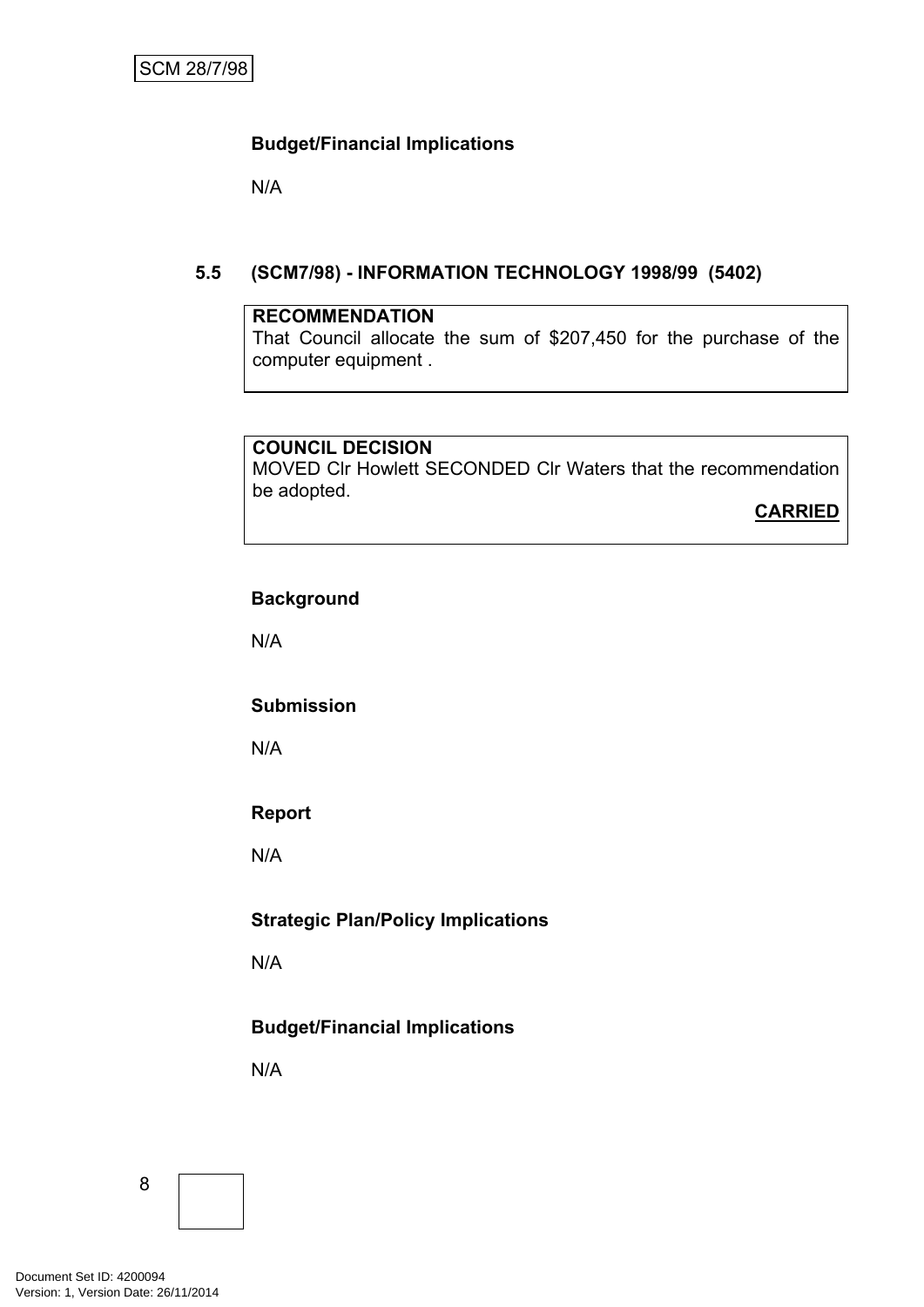# <span id="page-10-0"></span>**5.6 (SCM7/98) - DONATIONS/CONTRIBUTIONS 1998/99 (5402)**

| <b>RECOMMENDATION</b><br>That Council provides for the donations/contributions as listed below:                                                                  |         |  |  |
|------------------------------------------------------------------------------------------------------------------------------------------------------------------|---------|--|--|
| <b>DESCRIPTION</b>                                                                                                                                               | \$      |  |  |
| <b>Existing On-Going Commitments</b><br>Neighourhood Safety Watch                                                                                                | 5,000   |  |  |
| School Watch                                                                                                                                                     | 500     |  |  |
| Cockburn Sea Search and Rescue                                                                                                                                   | 5,000   |  |  |
| <b>Community Policing</b>                                                                                                                                        | 10,000  |  |  |
| Safety House Program                                                                                                                                             | 6,000   |  |  |
| Constable Care Child Safety                                                                                                                                      | 500     |  |  |
| <b>School Grounds Improvements</b>                                                                                                                               | 1,000   |  |  |
| Donations to Schools                                                                                                                                             | 5,000   |  |  |
| Wetlands Centre Landcare Coordinator                                                                                                                             | 10,000  |  |  |
| <b>Contribution Citizens Advice Bureau Mediation Service</b>                                                                                                     | 2,000   |  |  |
| <b>Community Group Grants</b>                                                                                                                                    | 70,000  |  |  |
| Ruby Benjamin Animal Foundation for Sterilisation                                                                                                                | 500     |  |  |
| Provision of rubbish bins for major sporting events                                                                                                              | 1,000   |  |  |
| NAIDOC Week - To assist local members of the Aboriginal<br>celebrate<br>Aboriginal<br>Week<br>Community<br>Awareness<br>by<br>undertaking community based events | 5,000   |  |  |
| Coolbellup Community Centre - Receptionist/Clerk                                                                                                                 | 10,000  |  |  |
| Neighbourhood Watch Scheme Coordinator                                                                                                                           | 20,000  |  |  |
| <b>Wetlands Centre Education Coordinator</b>                                                                                                                     | 10,000  |  |  |
| <b>Small Business Awards</b>                                                                                                                                     | 1,200   |  |  |
| Red Cross Doorknock Appeal                                                                                                                                       | 6,000   |  |  |
| South Lake Leisure Centre - Fee Subsidy                                                                                                                          | 109,500 |  |  |
| <b>Bridging The Gap</b>                                                                                                                                          | 500     |  |  |
| Granary House (St Vincent de Paul)                                                                                                                               | 3,000   |  |  |
| Salvation Army                                                                                                                                                   | 3,000   |  |  |
| School Chaplaincy Hamilton High School                                                                                                                           | 7,000   |  |  |
| Cockburn Citizens Relief Fund                                                                                                                                    | 1,500   |  |  |
| <b>Volunteer Task Force</b>                                                                                                                                      | 5,000   |  |  |
| <b>Junior Arts/Crafts Hall Hire</b>                                                                                                                              | 3,000   |  |  |
| <b>General Donations</b>                                                                                                                                         | 5,000   |  |  |
| Radio Station 100FM                                                                                                                                              | 2,000   |  |  |
| Creche Care Ottey Family Centre                                                                                                                                  | 4,000   |  |  |
| Rent - Family Support/Finance Counselling                                                                                                                        | 4,620   |  |  |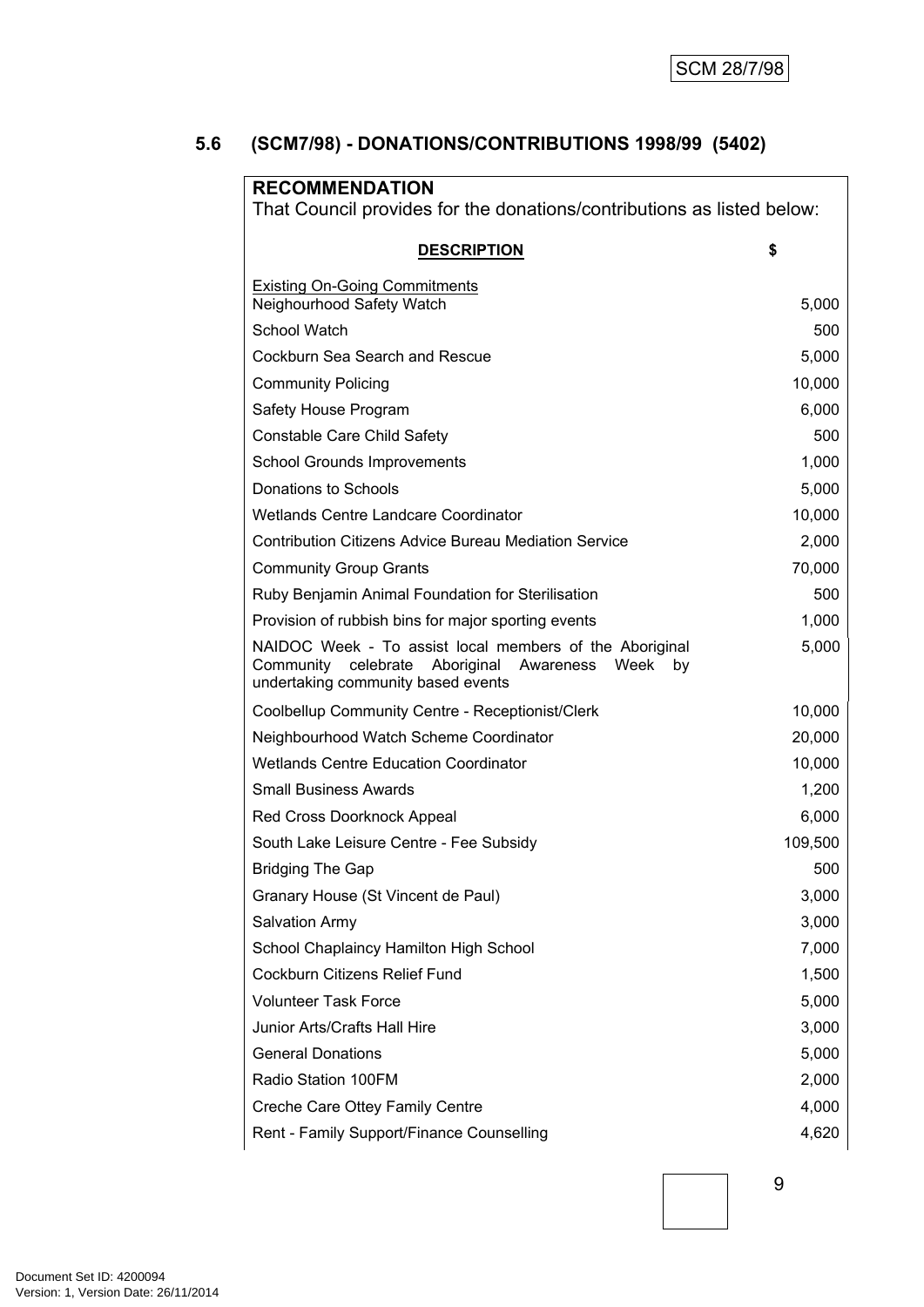| Yangebup After School Care                                               | 3,500   |
|--------------------------------------------------------------------------|---------|
| <b>Community Groups Newsletter Subsidy</b>                               | 20,000  |
| <b>Cockburn Small Business Centre</b>                                    | 5,000   |
| Joe Cooper Recreation Centre - User Fee Subsidy                          | 8,000   |
| Subsidy for removal of snakes (\$20 per snake)                           | 500     |
| <b>Coolbellup Community Association Grant</b>                            | 500     |
| Junior Sports Scholarships                                               | 11,200  |
| Cockburn Community & Cultural Council Art Exhibition                     | 5,000   |
| Coolbellup Family Support Scheme (EBA)                                   | 1,109   |
| Melville Community Care(EBA)                                             | 5,983   |
| Cockburn Community Care(EBA)                                             | 5,983   |
| Coolbellup Financial Counselling(EBA)                                    | 2,897   |
| Cockburn Centre Based Respite(EBA)                                       | 5,983   |
| Melville Centre Based Respite(EBA)                                       | 5,983   |
| Kwobarup Aboriginal program(EBA)                                         | 5,983   |
| Coastal Motorbike Club (CSRFF Grant)                                     | 12,727  |
| Cockburn Basketball Association (CSRFF Grant)                            | 12,500  |
| City of Cockburn Pipe Band                                               | 5,000   |
| Disabled Sports Carnival Tasmania Dec 98 (10 x \$1,000<br>donations)     | 10,000  |
| Subsidies to non-profit community groups for utilising Civic Hall        | 2,000   |
| Co-Express Cultural Grants Program                                       | 10,000  |
| Arts/Cultural Scholarships                                               | 2,000   |
| The Fremantle Hospital Research Appeal                                   | 10,000  |
| Project Vesta - Forrest Fire Behaviour Research CALM (Bush<br>Fire Unit) | 1,000   |
| (Request is for \$1,000 per year for five years)                         |         |
| School Chaplaincy South Lake High                                        | 7,000   |
| Atwell Primary School Playground Equipment                               | 3,750   |
| <b>Community Bus Subsidies</b>                                           | 2,000   |
| Salvadorean Cultural & Recreation Club - Hall Hire                       | 1,100   |
| Coolbellup Junior Football Club - Facility Subsidy                       | 1,600   |
|                                                                          |         |
| <b>Totals</b>                                                            | 485,118 |

MOVED Clr Pecotic SECONDED Clr Mcnair that the recommendation be adopted.

# **CARRIED**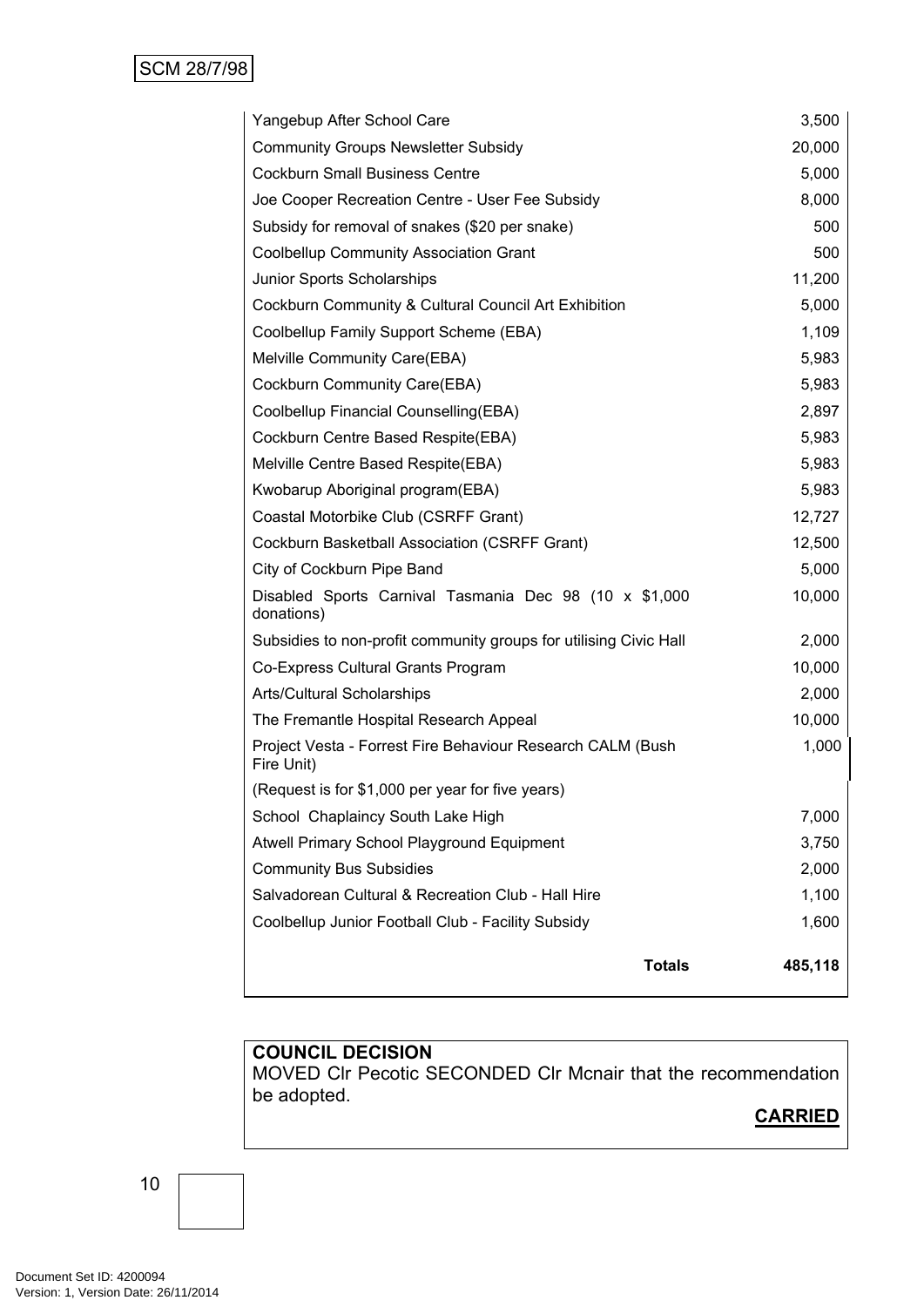# **Background**

N/A

#### **Submission**

N/A

# **Report**

N/A

# **Strategic Plan/Policy Implications**

N/A

# **Budget/Financial Implications**

N/A

#### **DURING DISCUSSION OF THE FOLLOWING ITEM CLR McNAIR LEFT THE MEETING AT THIS STAGE THE TIME BEING 8.30 PM AND RETURNED AT 8.32 PM.**

# <span id="page-12-0"></span>**5.7 (SCM7/98) - PRIORITY WORKS 1998/99 BUDGET (5402)**

# 11 **RECOMMENDATION** That the Uncompleted Works for 1997/98 as listed below be given priority in Council's Works Program for 1998/99 and emphasis be given to completion of these works: **DESCRIPTION \$** South Lake Drive Develop under power lines stage 1 82,810 Denis De Young Reserve Management plan 29,782 Computerised Irrigation System stage 3 6,538 Coogee Beach development plan stage1 3,318 Orchard Rd Verge Play equipment 1,008 Atwell Community Centre car park contribution 66,976 Southwell Cr POS reticulate/grass 19,076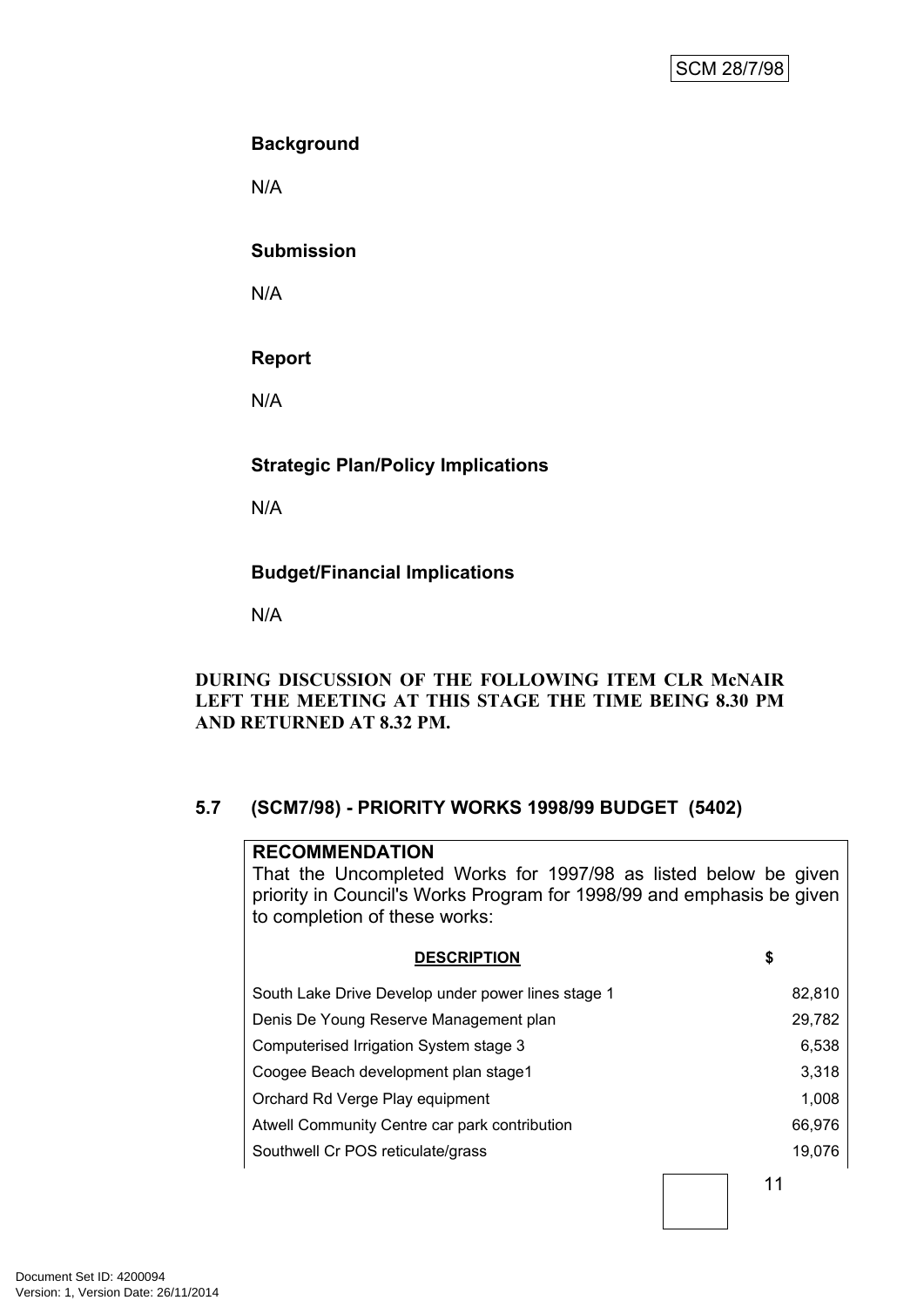| Bibra Lake East Vegetate East Side             | 22,543  |
|------------------------------------------------|---------|
| Rockingham Road Verges Stage 2                 | 14,832  |
| Atwell Reserve Develop ovals                   | 125,805 |
| Atwell playing fields drainage                 | 15,097  |
| Bibra Lake install information shelter         | 3,022   |
| Bolderwood Park widen road for car park        | 11,742  |
| Davilak Park renew cricket cover               | 2,013   |
| Goodchild Park renew cricket cover             | 2,013   |
| Jarvis Park grass & landscape drain sump       | 8,205   |
| Manning Park Boundary dual use path            | 10,132  |
| Nicholson Park renew cricket cover             | 2,000   |
| North Coogee landscaping Stage 2               | 31,820  |
| Planting & landscaping Street verges           | 23,977  |
| South Lake power line reserve landscape area   | 15,489  |
| Stock Rd plant trees on verges (MRD contrib)   | 25,292  |
| Duffield Park install reticulation             | 4,361   |
| Jarvis Park install bore & reticulate          | 22,317  |
| Manning Park Bores and pumps                   | 42,201  |
| Replace flow meters program                    | 22,505  |
| South Lake Powerlines Reserve bore/reticulate  | 5,484   |
| Accessible/Sensory Park                        | 20,263  |
| Coogee Beach Jetty                             | 800,000 |
| Dennis De Young Reserve management plan stage2 | 50,658  |
| Freshwater Pde POS manage plan stage2          | 27,005  |
| Lot23 Rockingham Rd POS                        | 50,658  |
| Market Garden Swamps Management plan stage3    | 20,000  |
| Natural Reserves Management                    | 18,358  |
| Redevelop South Fremantle Power Station site   | 250,000 |
| Yangebup Lake management plan stage4           | 28,128  |
| Computerised reticulation stage3               | 19,980  |
| Beale Park pine log fence                      | 10,000  |
| Wetlands Education Centre storage area         | 24,570  |
| Nicholson Reserve Changerooms brickpaving      | 25,278  |
| <b>Civic Centre Halls</b>                      | 14,939  |
| Catherine Point ablution block Design          | 4,290   |
| Admin Centre lights and alarm                  | 5,030   |
| Disability service plan building audit         | 15,000  |
| Linemarking and signing disabled car bays      | 6,045   |
| Modify unisex toilets                          | 40,587  |
| Len Packham Res Pavilion design & estimates    | 15,055  |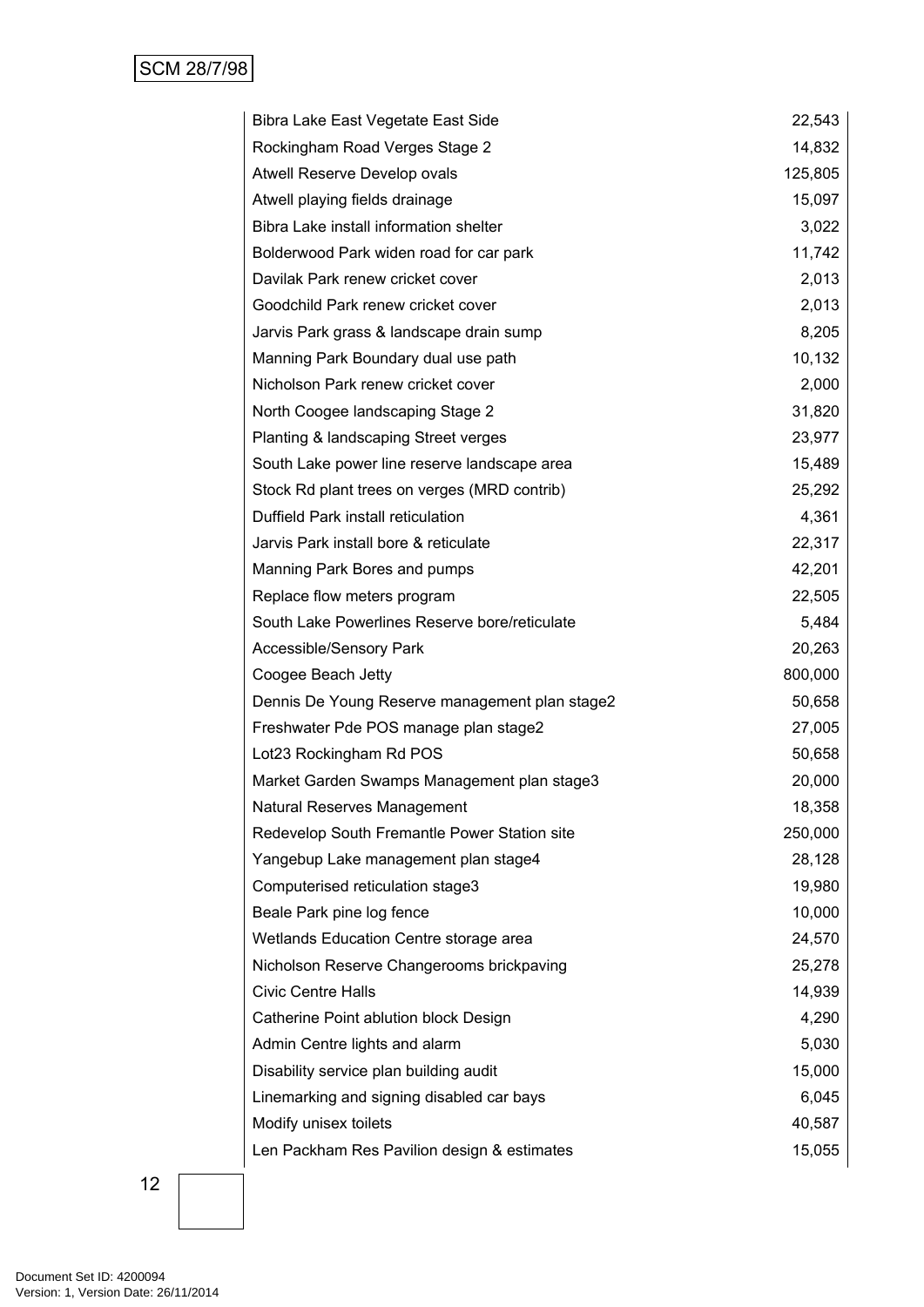# SCM 28/7/98

|                                                  | 10,064    |
|--------------------------------------------------|-----------|
| Atwell Community building - refurbishment        | 33,067    |
| Atwell Reserves Changerooms car park             | 510,000   |
| Baker Square toilet block                        | 45,574    |
| Beale Park Junior Changerooms/pitch roof         | 5,215     |
| <b>Building Asset Management Audit</b>           | 8,461     |
| Civic Centre refurbishment stage 1               | 50,637    |
| Davilak Oval Toilet Block                        | 50,637    |
| Ethel Cooper Kindergarten sewerage connection    | 3,038     |
| <b>Wetlands Education Centre lab/store</b>       | 40,510    |
| Bibra Lake Reserve disabled toilets              | 12,153    |
| Coogee Beach Ablution block                      | 6,782     |
| Manning Park disabled toilet block               | 15,191    |
| Nicholson Reserve clubroom facilities            | 303,824   |
| South Lake Leisure Centre Accessibility          | 10,127    |
| Civic Centre disabled toilet                     | 10,127    |
| Spearwood Library disabled toilet study          | 1,725     |
| General provision for disabled access            | 31,421    |
| Spearwood Library Lighting                       | 15,473    |
| Starling St Clinic sewerage connection           | 2,025     |
| Wally Hagan Stadium Sewerage connection          | 25,319    |
| <b>Starling St clinic</b>                        | 157,502   |
| <b>Bishop Park Gazebo Modifications</b>          | 3,000     |
| Beeliar Road - Stage 1                           | 437,402   |
| Hamilton Hill underground power                  | 42,000    |
| Beelair Drive - Spearwood/Stock land acquisition | 1,296,220 |
| Forrest Rd /Elderberry Drive intersection        | 89,306    |
| Ralston/O'Connell intersection                   | 34,004    |
| Beelair Drive - Spearwood/Stock                  | 357,864   |
| Coolbellup Av /Waverley Rd Roundabout            | 49,757    |
| Counsel Rd traffic management device             | 48,993    |
| Rowley Rd - Barfield - Frankland                 | 12,842    |
| Beelair Drive design Stock/Cockburn              | 18,605    |
| Hurst Rd / Rockingham Road intersection          | 9,466     |
| Redmond Rd school parking(subject to contrib)    | 30,051    |
| Spearwood Ave Wellard St intersection            | 22,757    |
| Coolbellup shops stage 2                         | 28,116    |
| Erpingham Rd traffic devices                     | 9,418     |
| Doolette St - Spearwood Ave drainage             | 13,315    |
| City entry statements                            | 16,777    |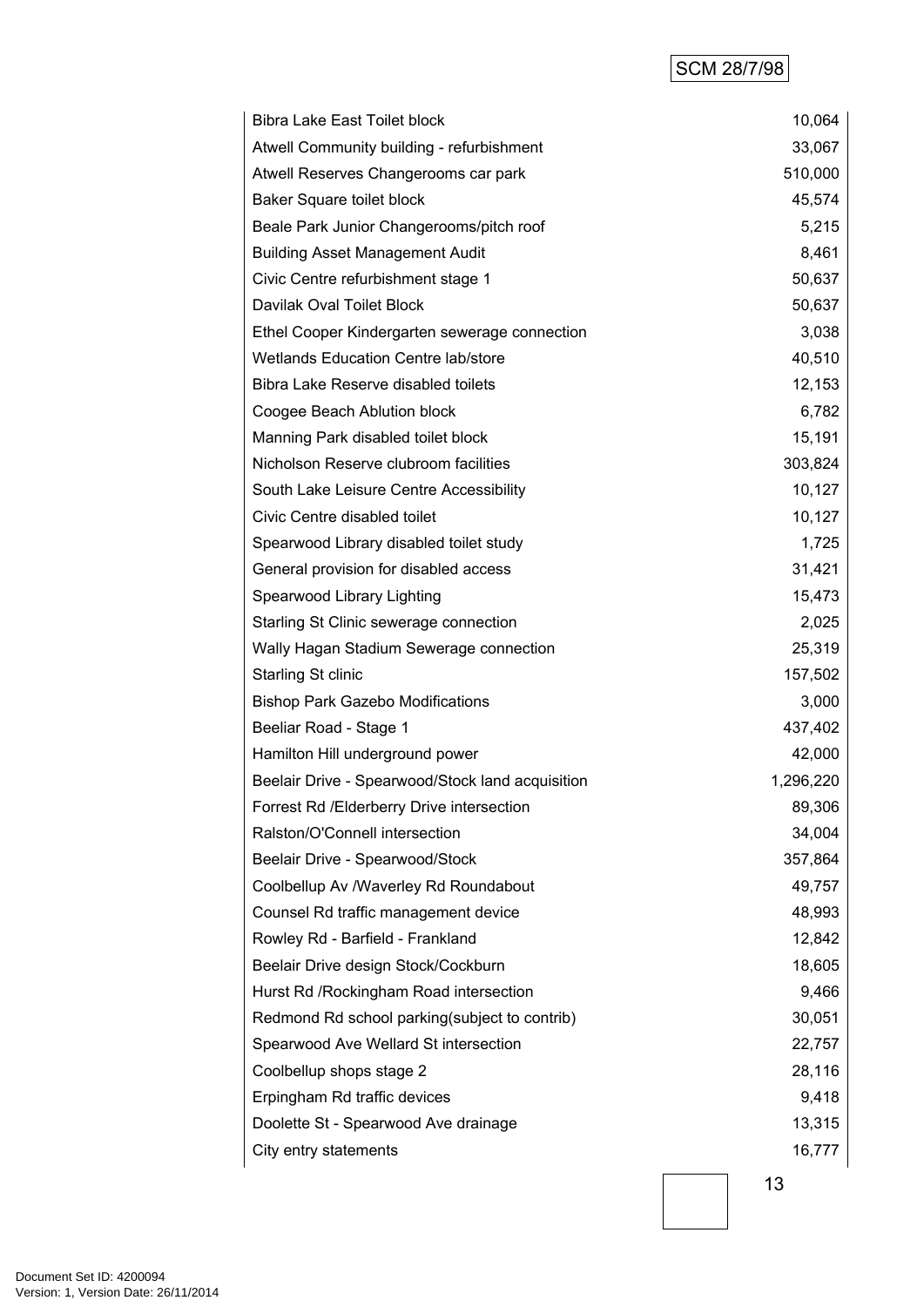| Resurfacing                                   | 387,989 |
|-----------------------------------------------|---------|
| Phoenix Pk development                        | 93,061  |
| <b>Hamilton Road</b>                          | 14,930  |
| Deller Drive speed humps                      | 10,733  |
| Angus Ave Nineham/Parrot                      | 64,830  |
| Barrington St Dryden St                       | 9,361   |
| Beelair Drive Stock Rd Spearwood Ave stage3   | 326,339 |
| Belarius St speed plateau                     | 9,075   |
| Berrigan Drive left turn in Turnbury Park Drv | 9,075   |
| Carrington St - Dodd /Winterfold              | 52,116  |
| Casserly Drive traffic management             | 25,240  |
| Coolbellup Ave bus bay                        | 15,976  |
| Cordelia Ave bus bay                          | 16,216  |
| Hamilton Hill shopping centre stage 2         | 23,529  |
| Marvel Ave speed humps                        | 21,040  |
| Newton St speed hump                          | 21,438  |
| North Lake Rd - elderberry Dr intersection    | 59,661  |
| North Lake Rd - Osprey Dr intersection        | 54,294  |
| North Lake Rd - North entrance Lakes shops    | 41,314  |
| Phoenix Rd /Grandpre Cres                     | 21,851  |
| Rockingham Rd kerbing Dalison Ave             | 3,213   |
| Russell Rd Cockburn/Rockingham                | 128,858 |
| Shallow St installation of speed hump         | 6,397   |
| Solomon Rd Forrest/Dollier stage 1            | 53,537  |
| Winterfold Rd Butson/Stock                    | 134,258 |
| Traffic surveys                               | 8,773   |
| Bolderwood Reserve - relocate sump            | 10,420  |
| Drainage study for Atwell & Success           | 16,633  |
| Yangebup Rd drainage                          | 5,583   |
| Postans Rd traffic devices                    | 29,027  |
| Atwell Community Centre parking               | 5,780   |
| Traffic management investigations             | 31,792  |
| Slab replacement program                      | 38,635  |
| Spearwood Ave Ext Hamilton - Cockburn Rd      | 28,584  |
| Berrigan Drive - Turnbury Park DUP            | 16,919  |
| Cockburn Rd - Bibra Lake DUP                  | 5,288   |
| Congdon Ave - Watson - Ivankovich DUP         | 6,456   |
| Forrest Rd -Berrigan - Semple                 | 5,243   |
| Bike plan recommendations stage 5             | 3,328   |
| Directional Signs Administration Building     | 18,663  |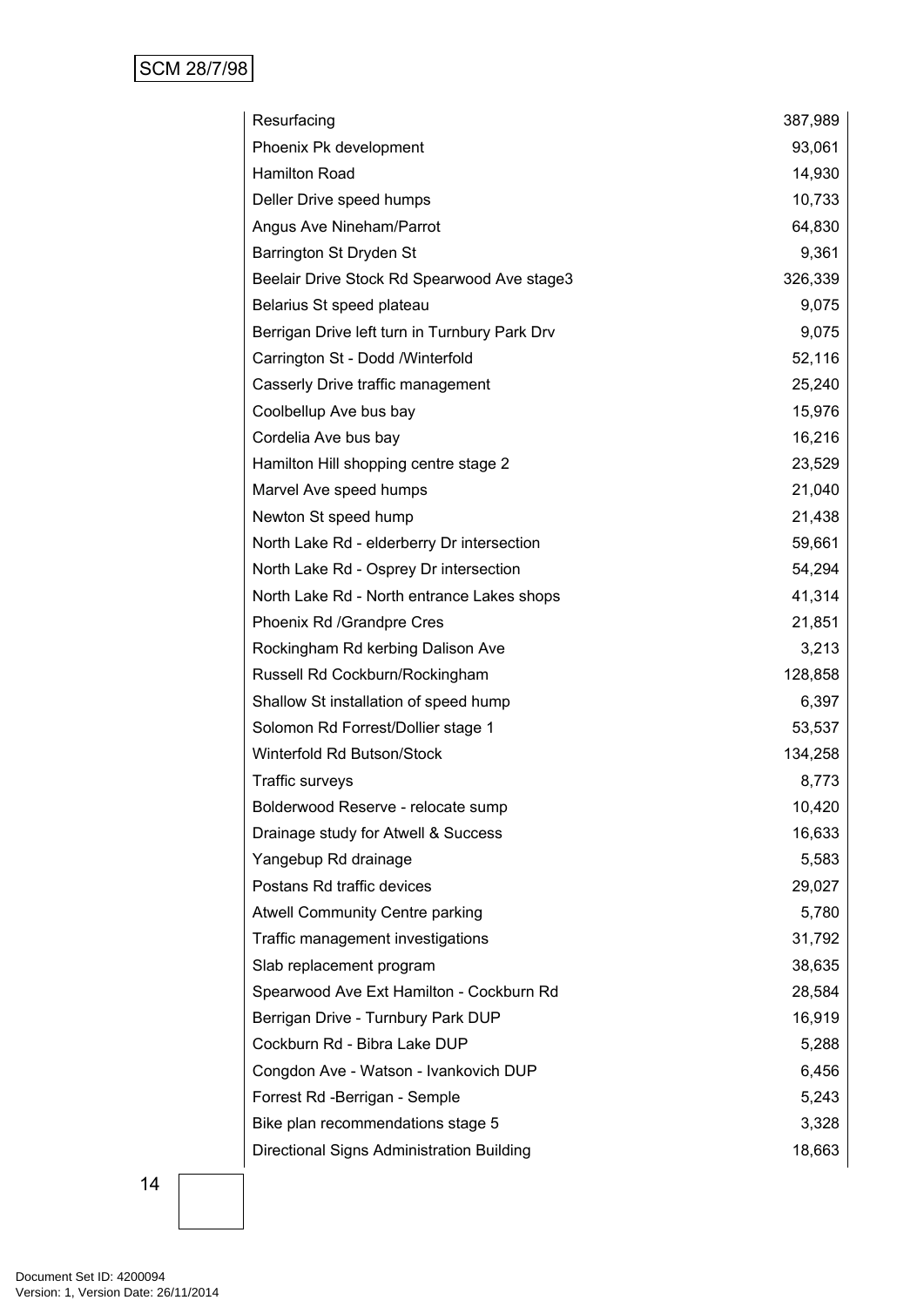# SCM 28/7/98

| <b>Administration Centre Grounds Works</b>          |              | 7,103     |  |
|-----------------------------------------------------|--------------|-----------|--|
| <b>Computer Equipment</b>                           |              | 192,629   |  |
| <b>Furniture And Equipment</b>                      |              | 2,300     |  |
| Fire Brigade Seminars/Training                      |              | 887       |  |
| Refurbish Forward Control Unit                      |              | 5,000     |  |
| <b>Bushfire Plant and Equipment</b>                 |              | 130,650   |  |
| <b>CVES Equipment</b>                               |              | 4,000     |  |
| Leachate Treatment                                  |              | 67,521    |  |
| Cover                                               |              | 80,000    |  |
| Waste Disposal Site Works                           |              | 57,005    |  |
| Contribution Packham Stripping Basin                |              | 34,506    |  |
| Furniture & Equipment Gymnasium S.L.L.C.            |              | 51,761    |  |
| Construct Gymnasium S.L.L.C.                        |              | 232,000   |  |
| Walkway - South Lake Leisure Centre                 |              | 15,000    |  |
| <b>Closed Circuit TV Surveillance</b>               |              | 3,632     |  |
| Smoke Detection System                              |              | 8,500     |  |
| Furniture & Equipment Coolbellup Library Workroom   |              | 2,853     |  |
| Purchase Gang Mower (trade#150)                     |              | 30,000    |  |
| Purchase Flat Tray Truck (trade#27)                 |              | 44,000    |  |
| Purchase Sedan Manager Planning (trade#204)         |              | 25,000    |  |
| Purchase Sedan Manager Building (trade#206A)        |              | 25,000    |  |
| Purchase Sedan Manager Engineering (trade#209B)     |              | 26,000    |  |
| Purchase 4WD Wagon Senior Ranger (trade#281B)       |              | 38,000    |  |
| Purchase 4WD Wagon Ranger Services (trade#285)      |              | 30,000    |  |
| Purchase 4WD Wagon Ranger Services (trade#287)      |              | 30,000    |  |
| Purchase Small Bus Aged & Disab. (trade #293 & 298) |              | 38,000    |  |
|                                                     | <b>TOTAL</b> | 8,951,769 |  |
| <b>FUNDING</b>                                      |              |           |  |
| Community/Recreation Facilities Reserve Fund        |              | 390,000   |  |
| Community/Recreation Facilities Reserve Fund        |              | 812,500   |  |
| Department of Commerce & Trade                      |              | 31,820    |  |
| <b>Rubbish Reserve Fund</b>                         |              | 800,000   |  |
| <b>Road Grants</b>                                  |              | 1,527,204 |  |
| From Freeway Feeder Roads Reserve Fund              |              | 1,245,831 |  |
| <b>Bush Fire Subsidy</b>                            |              | 82,000    |  |
| From Trust TPS6 Drainage                            |              | 34,506    |  |
| Grant CSRFF - Gymnasium                             |              | 50,000    |  |
| Grant CSRFF - Atwell Changerooms                    |              | 160,000   |  |
|                                                     |              |           |  |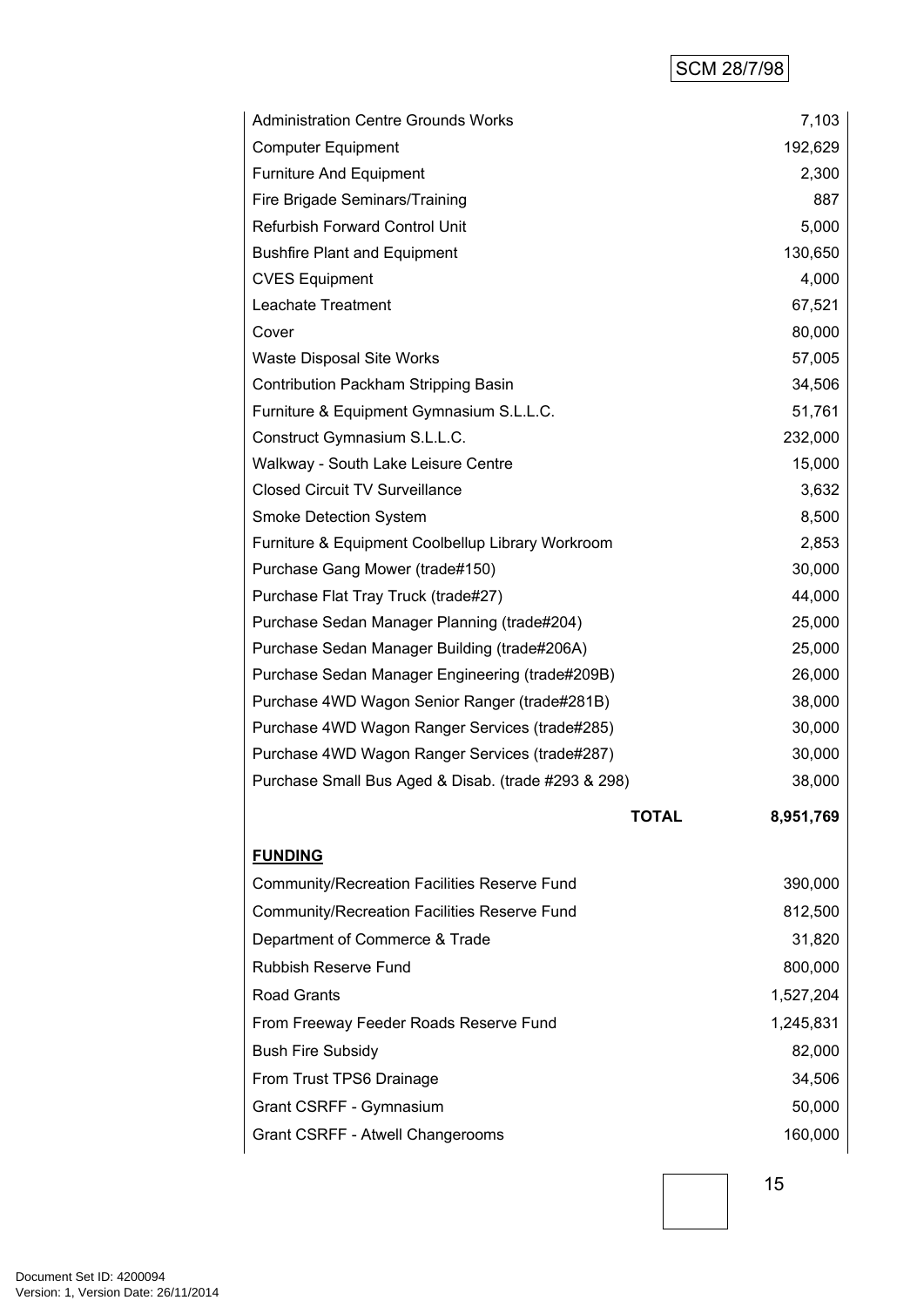| <b>Education Dept Contribution for Gymnasium</b>    |              | 12,000    |
|-----------------------------------------------------|--------------|-----------|
| From Community/Recreation Facilities Reserve Fund   |              | 230,000   |
| Sale Gang Mower #150                                |              | 6,000     |
| Sale Flat Tray Truck #27                            |              | 10,000    |
| Sale Magna Sedan #204                               |              | 22,500    |
| Sale Magna Sedan #206A                              |              | 23,500    |
| Sale Commodore Sedan #209B                          |              | 26,000    |
| Sale Pajero LWB Wagon #281B                         |              | 30,000    |
| Sale Pajero SWB Wagon #285                          |              | 17,500    |
| Sale Pajero SWB Wagon #287                          |              | 17,500    |
| Sale Toyota Passenger Van #293                      |              | 24,000    |
| Sale Toyota Passenger Van #298                      |              | 14,000    |
| Municipal                                           |              | 3,337,587 |
| Depreciation                                        |              | 67,966    |
|                                                     | <b>TOTAL</b> | 8,972,414 |
| <b>OPERATIONAL</b>                                  |              |           |
| The Making of a Community - Printing                |              | 12,000    |
| Local Laws                                          |              | 15,570    |
| Parks, Beaches, Recreation Brochures                |              | 2,000     |
| <b>Electoral Roll Adjustments</b>                   |              | 7,650     |
| Postcards Promoting Cockburn                        |              | 2,150     |
| <b>General Consultancies</b>                        |              | 24,370    |
| <b>4WD Training Course</b>                          |              | 1,500     |
| <b>Bush Fire Management Study</b>                   |              | 1,865     |
| Review of Health Bylaws                             |              | 5,000     |
| Jandakot Alternative Noise Study                    |              | 18,584    |
| <b>Community Recreation and Educational Grants</b>  |              | 7,189     |
| South Coogee Primary - Environmental Program        |              | 891       |
| Contrib'n Clerk/Recept. Coolbellup Community Centre |              | 1,750     |
| Bert Ottey Family Centre Extensions (50%)           |              | 16,500    |
| Native Fauna Rehabilitation Area                    |              | 10,000    |
| <b>Police Facilities Donation</b>                   |              | 4,479     |
| Cockburn Bowling Club Grant                         |              | 4,250     |
| Fremantle Pistol Club - Noise                       |              | 13,830    |
| Underwrite Atwell Centre Management Centre          |              | 15,000    |
| Yangebup Hall - Furniture and Equipment             |              | 2,000     |
| South Lake Primary - Verge                          |              | 1,000     |
|                                                     |              |           |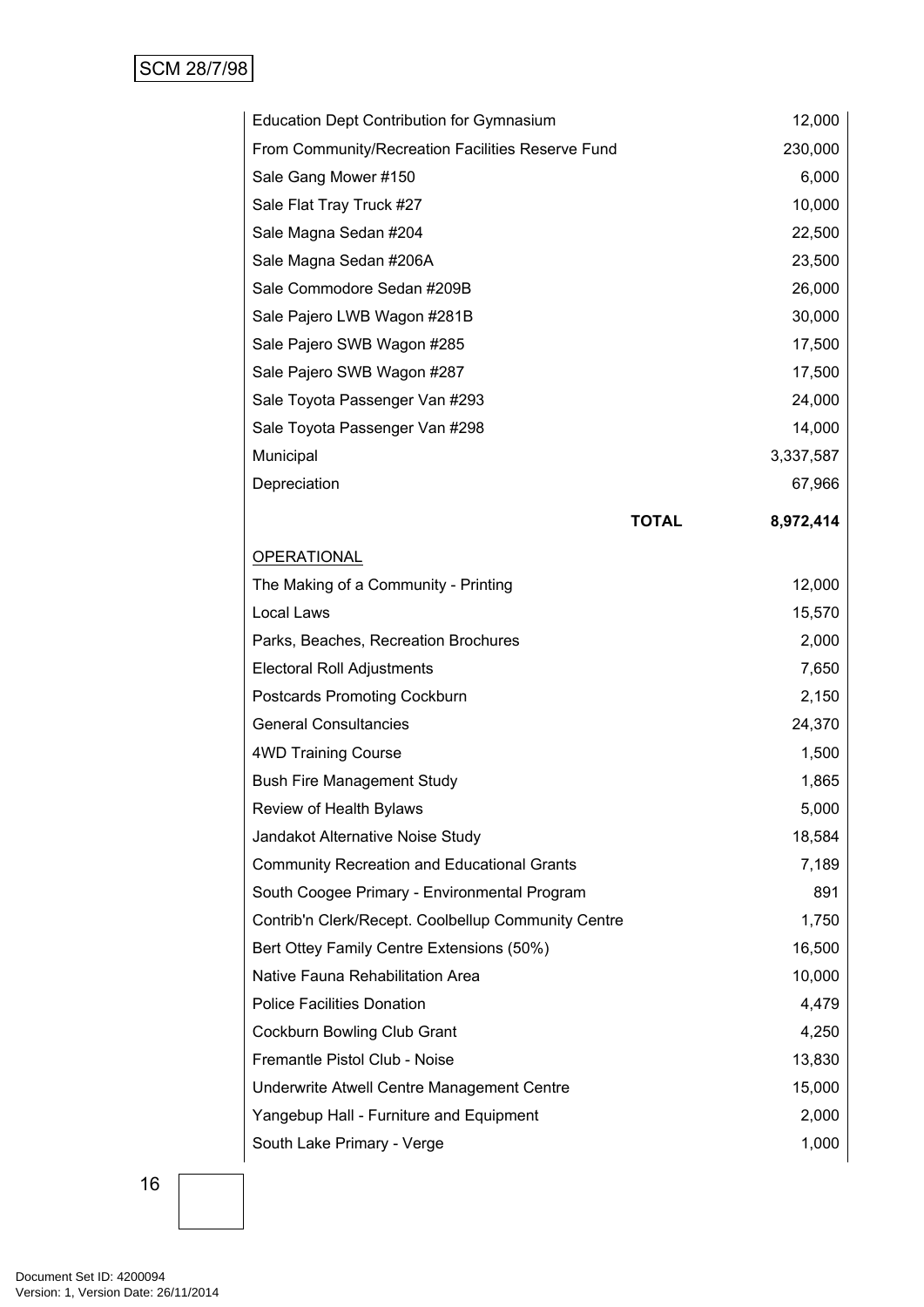# SCM 28/7/98

| Urban Art Project                                  | 3,056  |
|----------------------------------------------------|--------|
| Youth Forum                                        | 7,157  |
| Aboriginal Women's Group                           | 1,500  |
| Sensory Park Consult/Design                        | 10,000 |
| S.W. Waste Management Regional Council             | 15,000 |
| <b>Greenwaste Shredding</b>                        | 25,000 |
| Earthworks/Revegetate Tip Site                     | 14,792 |
| <b>Hazardous Waste Store</b>                       | 5,000  |
| Ribbons of Blue Project                            | 2,000  |
| Integrated Costal Management Plan                  | 17,704 |
| Internal Audit Environmental Management Study      | 7,060  |
| <b>Bibra Lake Nutrient Study</b>                   | 13,282 |
| <b>Technical Advice on Buffers</b>                 | 19,500 |
| Contrib. Yangebup Lake Water Management Study      | 24,805 |
| South Lake Drainage Study                          | 11,166 |
| <b>State of Environment Report</b>                 | 19,798 |
| <b>Coastline Risk Assessment</b>                   | 14,475 |
| Greening Western Australia Project                 | 1,216  |
| Consultant Engineer Road Cost Jandakot, Banjup etc | 8,677  |
| Lot 4 Yangebup Road Consultant Fee                 | 13,000 |
| Legal Expenses - Sand Mining Appeal                | 29,368 |
| <b>Botanical Advice - Mining</b>                   | 2,835  |
| <b>Subdivision Cost Sharing Administration</b>     | 15,000 |
| Public Open Space Study                            | 19,899 |
| <b>Various Business Plans</b>                      | 43,381 |
| Town Planning Scheme 3 - Public Liaison            | 20,000 |
| <b>Community Needs Analysis</b>                    | 25,974 |
| Legal Vetting Draft Town Planning Scheme           | 19,545 |
| Aerial Photograph of District                      | 2,500  |
| Computer Model - Coastal Strip                     | 20,000 |
| <b>Community Programs</b>                          | 19,062 |
| <b>Implement Management Agreements</b>             | 8,344  |
| Consultant Joe Cooper Refurbishment                | 16,732 |
| Civic Centre Halls Refurbishment Study             | 14,939 |
| <b>Building Asset Management Survey</b>            | 8,461  |
| Jandakot Recreation Complex Study                  | 32,862 |
| Consultant Jandakot Branch Library                 | 5,000  |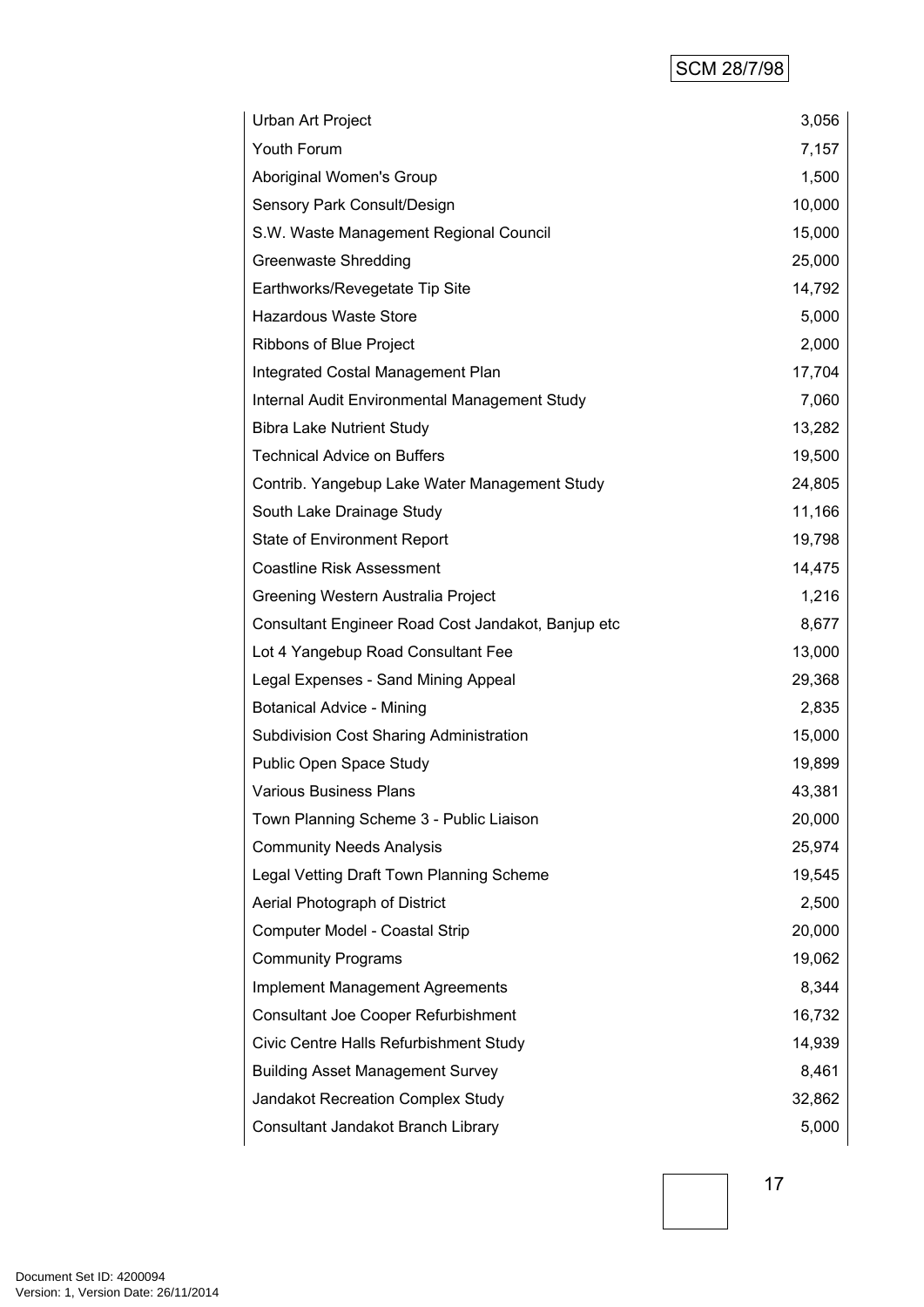| Oral History of Cockburn                           |              | 20,641  |
|----------------------------------------------------|--------------|---------|
| <b>Cultural/Arts Centre Working Party Expenses</b> |              | 2,705   |
| Initiate Arts/Culture Activity                     |              | 16,100  |
| <b>Atwell Community Arts Project</b>               |              | 3,000   |
| Eco-Tourism Promotion                              |              | 19,750  |
| Naval Base - Cliff Stabilisation                   |              | 97,959  |
| <b>Building - Microfilming Expenses</b>            |              | 5,000   |
| <b>Asset Management Systems</b>                    |              | 15,980  |
| <b>Contribution Roadwise</b>                       |              | 12,671  |
| Consultant - Fleet/Workshop Analysis               |              | 26,068  |
| <b>Land Administration</b>                         |              | 4,039   |
| <b>Land Acquisition Costs</b>                      |              | 5,804   |
| <b>Archive Engineering Plans</b>                   |              | 12,000  |
| Asset Management Data Collection                   |              | 4,963   |
| Data Link Asset Management/Property System         |              | 22,500  |
|                                                    | <b>TOTAL</b> | 974,848 |
| <b>FUNDING</b>                                     |              |         |
| Municipal                                          |              | 974,848 |

MOVED Clr Lee SECONDED Clr McNair that the recommendation be adopted.

**CARRIED**

# **Background**

N/A

**Submission**

N/A

# **Report**

N/A

# **Strategic Plan/Policy Implications**

N/A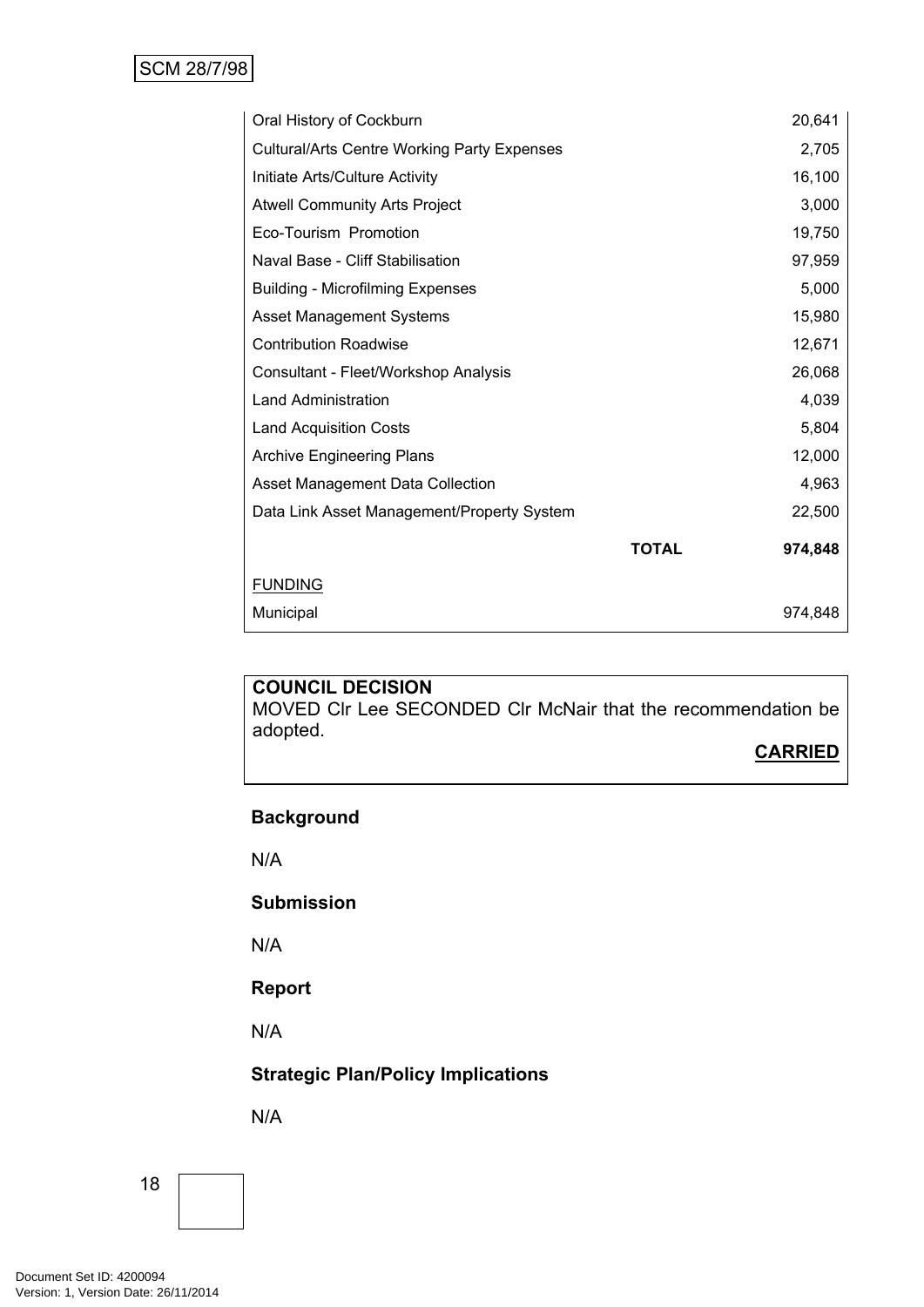N/A

#### **CLR WATERS LEFT THE MEETING AT THIS STAGE THE TIME BEING 8.47 PM AND RETURNED AT 8.49 PM**

# <span id="page-20-0"></span>**5.8 (SCM7/98) - ROAD CONSTRUCTION PROGRAM 1998/99 (5402)**

| <b>RECOMMENDATION</b>                                                      |         |
|----------------------------------------------------------------------------|---------|
| That Council undertake the Road Construction Program as listed             |         |
| below:                                                                     |         |
| <b>DESCRIPTION</b>                                                         | \$      |
| <b>ROAD CONSTRUCTION</b>                                                   |         |
| <b>ANGUS AVE/EDELINE ST - Modify intersection</b>                          | 20,000  |
| <b>BARRINGTON ST/ROCKINGHAM RD - Install left turn lane</b>                | 20,000  |
| <b>BEELIAR DR - Spearwood Ave/Stock Rd - Construct road</b>                | 600,000 |
| <b>CARRINGTON ST - Dodd St/Forrest Rd - Resurface road</b>                 | 75,000  |
| <b>EDELINE ST/ROCKINGHAM RD - Modify intersection</b>                      | 30,000  |
| <b>FANCOTE AVENUE - Install limestone shoulders</b>                        | 12,000  |
| <b>FORREST</b><br>RD/SUDLOW RD/COOLBELLUP AVE<br>Improve intersections     | 56,000  |
| <b>GERALD RD/FREETH ST - Modify intersection</b>                           | 15,000  |
| <b>GERALD RD/TRAVERS ST - Modify intersection</b>                          | 15,000  |
| <b>GIBBS RD/LIDDELOW RD - Install Traffic Islands</b>                      | 20,000  |
| <b>HENDERSON ROAD - Fancote Ave/Holmes Rd - Widen</b><br>road to 8m & seal | 166,200 |
| <b>HOWSON WAY - Parallel to Stock Rd - Upgrade road</b>                    | 70,000  |
| <b>PEARSE RD/WATTLEUP RD - Install island at intersection</b>              | 15,000  |
| REDMOND RD/HEALY RD/O'CONNELL ST - Modify<br>intersection                  | 20,000  |
| ROCKINGHAM RD - Phoenix Rd/Lancaster St - Upgrade<br>road/Lights           | 400,000 |
| ROCKINGHAM RD/WATTLEUP RD - Turn left lane from<br>Rockingham Rd           | 20,000  |
| <b>STEPHANO WAY</b> - Widen for parking and intersection<br>treatment      | 8,000   |
| <b>SUDLOW RD</b> - Upgrade Forrest to Phoenix Road - Stage 1               | 50,000  |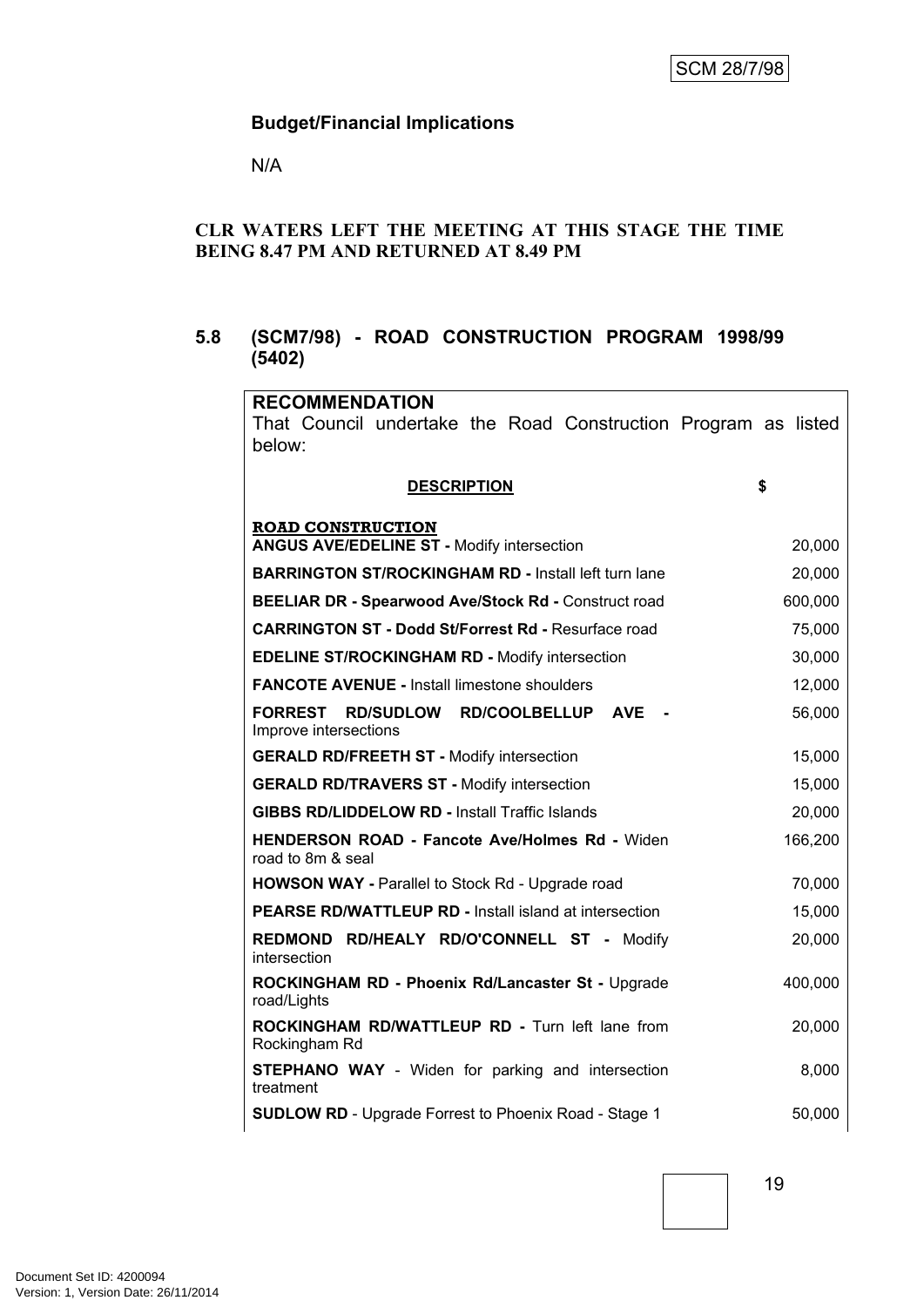| WATTLEUP RD - Railway line/Postans Rd - Resurface<br>road                                  | 90,000  |
|--------------------------------------------------------------------------------------------|---------|
| <b>YANGEBUP ROAD - Contribution to developer for upgrade</b>                               | 10,000  |
| <b>TRAFFIC MANAGEMENT</b>                                                                  |         |
| <b>CUTLER RD - Install three speed plateaus</b>                                            | 12,000  |
| <b>EDELINE ST - Install TMD</b>                                                            | 5,000   |
| <b>ELDERBERRY DR - Glenbawn Dr/Hackettianna Ave Install</b><br><b>TMD</b>                  | 20,000  |
| <b>ETHERINGTON AVE - Install speed plateau</b>                                             | 4,000   |
| <b>FAWCETT RD/ALBION AVE - Install roundabout</b>                                          | 50,000  |
| <b>HEALY RD - Install TMD</b>                                                              | 15,000  |
| <b>KENT ST - Install TMD</b>                                                               | 15,000  |
| <b>MARVELL AVE - Austen St/Shelley Way (South) Install</b><br><b>TMD</b>                   | 10,000  |
| <b>PARKWAY RD - Near North End Colonial Dr - TMD</b>                                       | 10,000  |
| <b>WILLIAMBURY DRIVE - Install 3 Speed Plateaux</b>                                        | 30,000  |
|                                                                                            |         |
| <b>GENERAL</b><br><b>BRENCHLEY DR/MOLLOY CCT - Crash barrier</b>                           | 2,000   |
| <b>COOLBELLUP - Contribution to Upgrade</b>                                                | 50,000  |
| COOLBELLUP AVE STREETSCAPE - Brickpave verge at                                            | 2,000   |
| phone booth                                                                                |         |
| <b>CORDELIA AVE - Upgrade of sump</b>                                                      | 15,000  |
| <b>ELINOR ST</b> - Upgrade of sump                                                         | 8,000   |
| <b>FAWCETT RD/ALBION AVE - Install kerbing</b>                                             | 10,000  |
| <b>HAMILTON HILL UNDERGROUND POWER - Contribution</b><br>H/West                            | 17,350  |
| HAMILTON HILL SHOPPING CENTRE PRECINCT -<br>Upgrade                                        | 120,000 |
| PROGRESS DR - Improve parking & landscape near<br>Adventure World                          | 20,000  |
| <b>WINTERFOLD ROAD - Upgrade Street Lighting to match</b><br>City of Melville contribution | 10,000  |
| YANGEBUP ROAD - Street light at McKillop School                                            | 4,000   |
| <b>CRACK SEALING PROGRAM</b>                                                               | 50,000  |
| <b>ROAD RESURFACING PROGRAM</b>                                                            | 540,000 |
| <b>KERB REPLACEMENT PROGRAM</b>                                                            | 48,000  |
| <b>PROPOSED BUS STOP HARDSTAND PROGRAM</b>                                                 | 25,000  |
| <b>ROAD SIGNS REPLACEMENT</b>                                                              | 3,000   |
| <b>DRAINAGE MINOR WORKS</b>                                                                | 10,000  |
| <b>MINOR ROAD WORKS</b>                                                                    | 25,000  |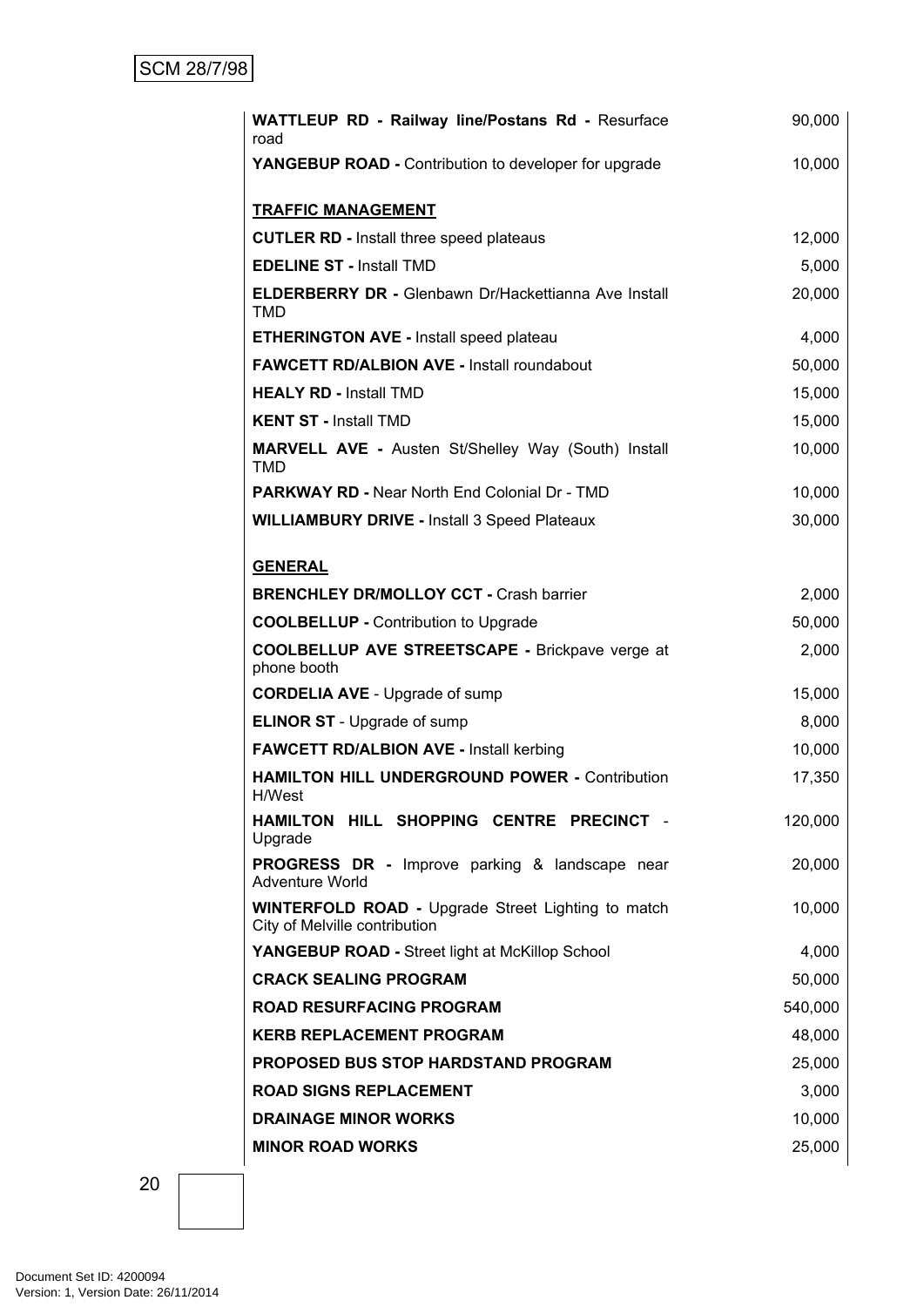| <b>STREET LIGHTING CAPITAL WORKS</b>                     |              | 10,000    |
|----------------------------------------------------------|--------------|-----------|
| SOUTH LAKE PRIMARY SCHOOL CAR PARK (50%<br>contribution) |              | 30,000    |
|                                                          | <b>TOTAL</b> | 2,882,550 |
|                                                          |              |           |
| <b>FUNDING</b>                                           |              |           |
| [1] Regional Roads Funds - Project Grant                 |              | 776,700   |
| [2] Regional Roads Funds - Direct Grant                  |              | 125,000   |
| [3] Local Roads Funds - Direct Grant                     |              | 638,000   |
| [4] Freeway Feeder Road Reserve                          |              | 200,000   |
| <b>Municipal Funds</b>                                   |              | 1,142,850 |
|                                                          |              | 2,782,550 |
| Depreciation                                             |              | 100,000   |
|                                                          |              | 2,882,550 |

MOVED Clr Gianoli SECONDED Clr Howlett that the recommendation be adopted.

#### **CARRIED**

# **Background**

N/A

#### **Submission**

N/A

#### **Report**

N/A

# **Strategic Plan/Policy Implications**

N/A

# **Budget/Financial Implications**

N/A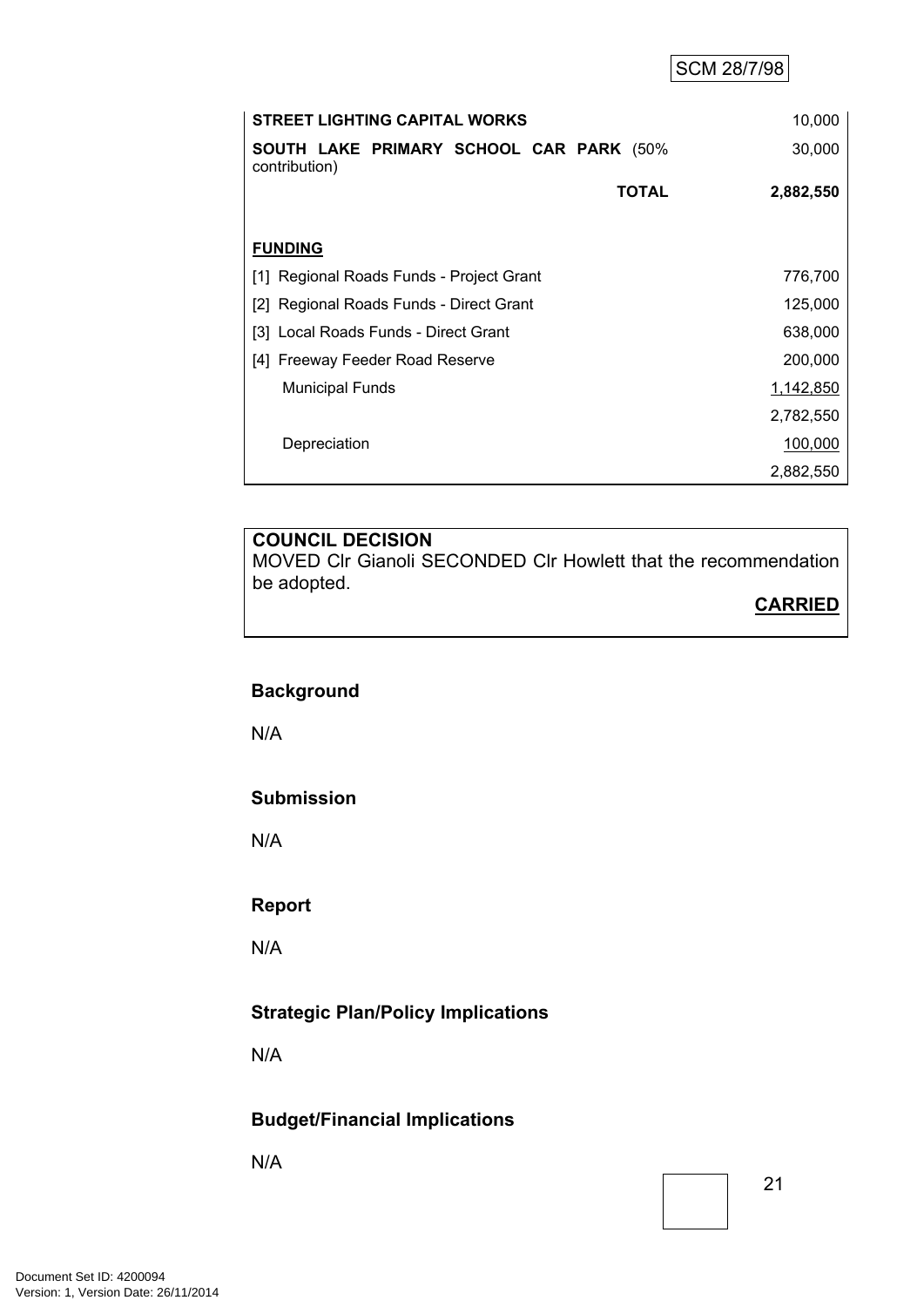# <span id="page-23-0"></span>**5.9 (SCM7/98) - FOOTPATH PROGRAM 1998/99 (5402)**

| <b>RECOMMENDATION</b><br>That Council undertakes the Footpath Program as listed below: |        |
|----------------------------------------------------------------------------------------|--------|
| <b>DESCRIPTION</b>                                                                     | \$     |
| AZELIA RD - Hamilton Rd/Gorham Way - Replace slabs with insitu<br>concrete             | 10,500 |
| <b>BAKERS SQUARE RESERVE - Around reserve - Replace slabs with</b><br>insitu concrete  | 20,300 |
| BEELIAR DR - Dunraven Dr/Milgun Reserve - Install concrete<br>footpath                 | 4,500  |
| <b>BLATO PL - Mollica Crt/To End - Install concrete footpath</b>                       | 8,900  |
| <b>BRAMSTON ST - Mollica Crt/Garden Rd - Install concrete footpath</b>                 | 3,000  |
| <b>CEDAR CRT - Azelia Rd/To End - Replace slabs with insitu concrete</b>               | 2,800  |
| <b>CERVANTES LOOP - Yangebup Rd/Dunraven Dr - Install concrete</b><br>footpath         | 21,500 |
| <b>COCKBURN ROAD</b> - Beach Rd/To Shop - Replace slabs with insitu<br>concrete        | 12,400 |
| <b>COLEVILLE CRES - Travers St/Goffe St - Replace slabs with insitu</b><br>concrete    | 4,400  |
| <b>DOOLETTE ST</b> - Edeline St/Spearwood Ave - Replace slabs with<br>insitu concrete  | 12,700 |
| DOOLETTE ST - Phoenix Rd/Spearwood Ave - Replace slabs with<br>insitu concrete         | 43,000 |
| <b>ESCALUS ST - Malvolio Rd/Benedict Rd - Install concrete footpath</b>                | 13,300 |
| <b>FORREST RD -</b> At O'connell St Replace slabs with insitu concrete                 | 6,000  |
| <b>GERALD ST</b> - Spearwood Ave/Phoenix Rd - Replace slabs with<br>insitu concrete    | 48,900 |
| <b>GOFFE ST</b> - Coleville Cres/Gerald St - Replace slabs with insitu<br>concrete     | 9,700  |
| HAMILTON HILL - Various Locations - 50% sewerage infill                                | 49,000 |
| HAWKESBURY RETREAT - Contribution to footpath already<br>constructed                   | 11,000 |
| LAVINIA CRES - Rinaldo Cres/Rosalind Way - Install concrete<br>footpath                | 8,400  |
| <b>LETIZIA CRT - Letizia Crt/Dunraven Dr - Install concrete footpath</b>               | 1,500  |
| <b>MALVOLIO RD - Escalus St/Belarius St - Install concrete footpath</b>                | 5,300  |
| McCAW MEWS - Cervantes Lp/To End - Install concrete footpath                           | 5,800  |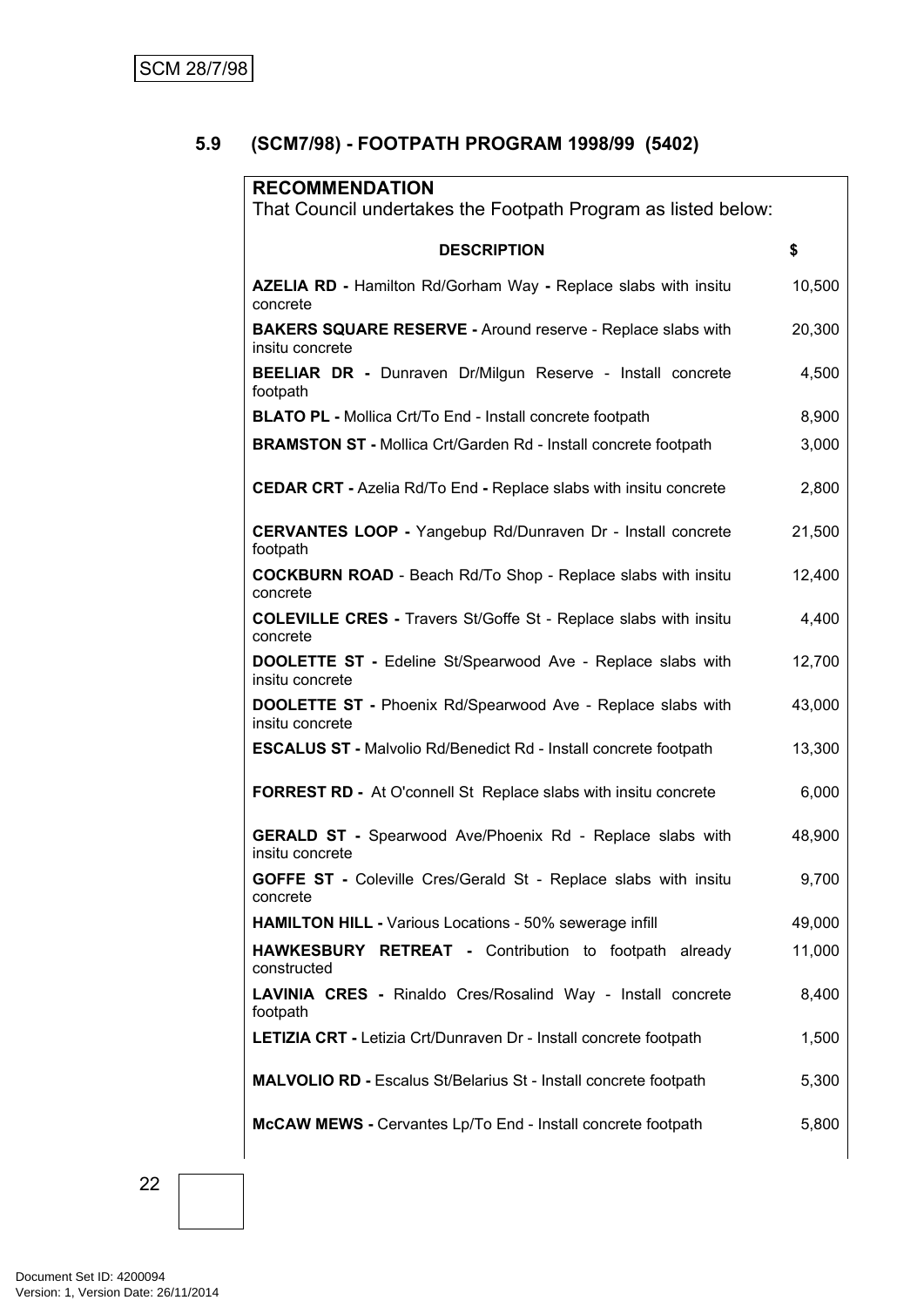| <b>MILGUN DR - Williamberry Dr/Beeliar Dr - Install concrete footpath</b>                    | 6,300   |
|----------------------------------------------------------------------------------------------|---------|
| <b>MOLLICA CRT</b> - Bramston Rd/To End - Install concrete footpath                          | 3,700   |
| <b>MUDLARK WAY - Install concrete footpath</b>                                               | 5,000   |
| <b>NETTLE WAY - Rail crossing - Replace concrete path with asphalt</b>                       | 22,000  |
| O'CONNELL ST - Forrest Rd/Redmond Rd - Replace slabs with<br>insitu concrete                 | 20,600  |
| <b>OMMANEY ST - Weavel St/Carter St - Replace slabs with insitulary</b><br>concrete          | 14,300  |
| <b>OSPREY DR - East side, PAW Seagull Way/PAW Gull Way, Install</b><br>concrete footpath     | 30,000  |
| <b>PEEL RD - Install footpath to link to Mayor Rd</b>                                        | 11,000  |
| <b>PERTH BICYCLES NETWORK - Contribution - Stage 1</b>                                       | 20,000  |
| <b>PHOENIX RD - Hamilton Rd/Easeley Rd - Replace slabs with insitu</b><br>concrete           | 8,100   |
| RINALDO ST - Lavinia Cres/Escalus St - Install concrete footpath                             | 25,000  |
| ROCKINGHAM RD - Replace slabs with insitu concrete various<br>sections Phoenix to Carrington | 15,000  |
| ROCKINGHAM RD - Rigby St/#359 Rockingham Rd - Install<br>concrete footpath                   | 4,300   |
| <b>SAN MIGUEL - Casserley Dr/Berwick Gdns - Install concrete</b><br>footpath                 | 15,800  |
| <b>SHELLEY WAY</b> - Complete path to oval                                                   | 5,000   |
| <b>SHOWELL ST - Replace slabs with insitu concrete</b>                                       | 10,000  |
| <b>SIMONS ST</b> - Council Road/Hartley Rd - Replace slabs with insitu<br>concrete           | 20,800  |
| STOOK CRT - Mollica Crt/To End - Install concrete footpath                                   | 8,900   |
| SUDLOW RD - Deller Rd/Forrest Rd - Install footpath                                          | 35,000  |
| <b>TRAVERS ST - Coleville Cres/Gerald St - Replace slabs with insitu</b><br>concrete         | 8,800   |
| WEST CHURCHILL AVE - Stock Rd/Rockingham Rd - Replace slabs<br>with insitu concrete          | 5,200   |
| <b>TREEBY STREET - Install Concrete Footpath</b>                                             | 12,000  |
| <b>TOTAL</b>                                                                                 | 609,700 |
| Funding                                                                                      |         |
| Municipal                                                                                    | 500,800 |
| <b>Trust</b>                                                                                 | 108,900 |
|                                                                                              | 609,700 |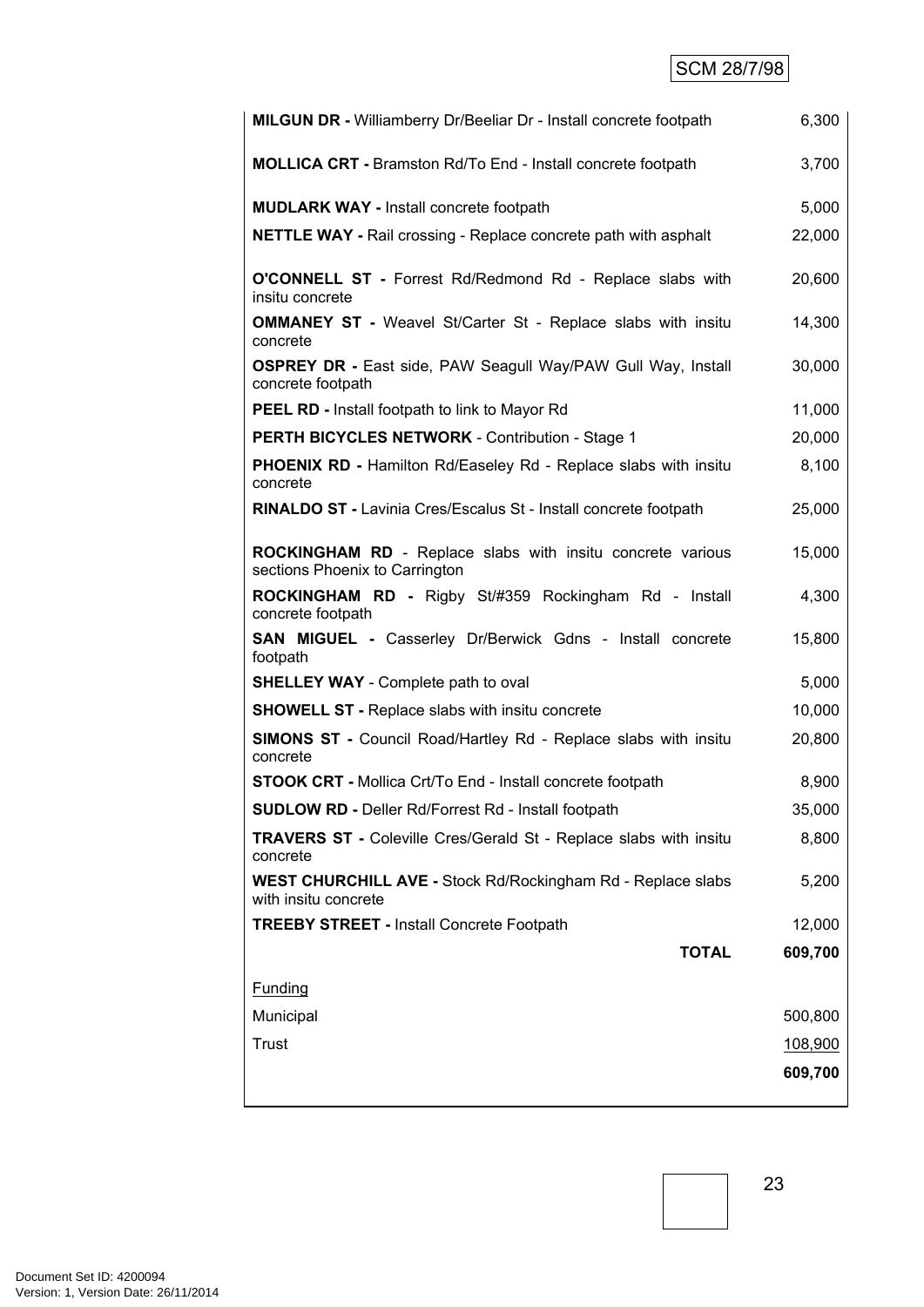MOVED Clr Lees SECONDED Mayor Grljusich that the recommendation be adopted subject to the inclusion of the footpath being constructed from Coogee Road to Fawcett Road in West Churchill Avenue for an additional \$9,000.

# **CARRIED**

#### **Background**

N/A

**Submission**

N/A

**Report**

N/A

#### **Strategic Plan/Policy Implications**

N/A

#### **Budget/Financial Implications**

N/A

# <span id="page-25-0"></span>**5.10 (SCM7/98) - PARKS CONSTRUCTION PROGRAM 1998/99 (5402)**

# **RECOMMENDATION**

That Council undertakes the Parks Construction Program as listed below:

| <b>DESCRIPTION</b>                                                                                                            | S      |
|-------------------------------------------------------------------------------------------------------------------------------|--------|
| <b>BORES &amp; RETICULATION</b><br><b>ANNING PARK</b> - Install new bore equip with new submersible pump,<br>motor, headworks | 25,000 |
| <b>BEALE PARK</b> - Install new bore equip with new submersible pump,<br>motor, headworks                                     | 25,000 |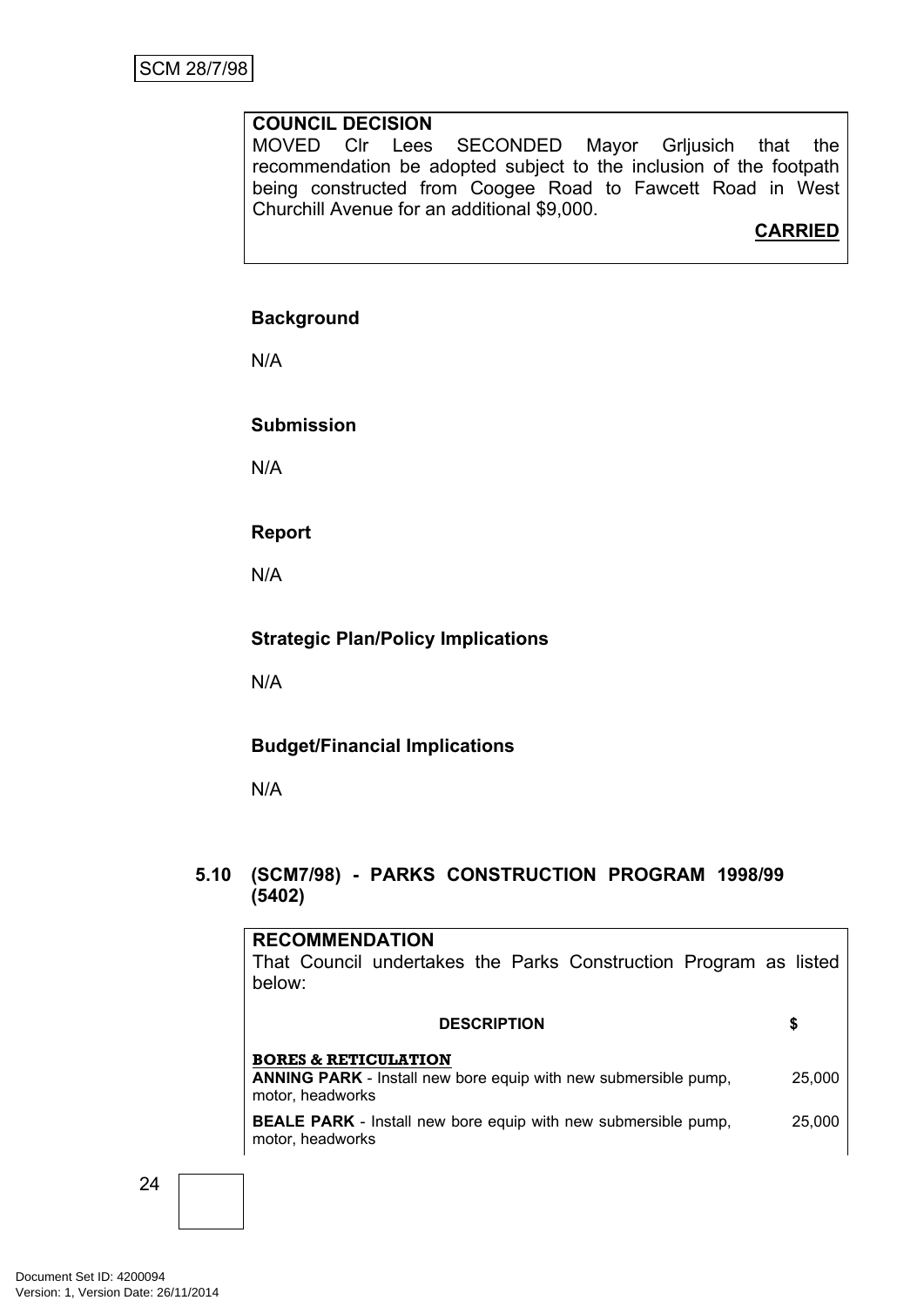| <b>BOLDERWOOD PARK</b> - Extend Retic to the north and grass                                   | 10,000 |
|------------------------------------------------------------------------------------------------|--------|
| <b>GERALD RD PARK</b> - Redesign retic to improve coverage                                     | 6,000  |
| <b>INTERIM RD PARK</b> - Redesign retic to improve coverage & include<br>verges                | 8,000  |
| <b>JARVIS PARK</b> - Stage 2. Retic, grass, fencing, signs                                     | 15,000 |
| <b>MANNING PARK</b> - Modify retic & add sprinklers to verge Glenister<br>Rd                   | 5,000  |
| <b>GERALD ROAD SUMP - Modify reticulation</b>                                                  | 5,000  |
| <b>ROTARY LOOKOUT</b> - Redesign reticulation and plant grass                                  | 5,000  |
| <b>BORE REPLACEMENT PROGRAM</b>                                                                | 40,000 |
|                                                                                                |        |
| <b>PLAYGROUND</b>                                                                              |        |
| <b>BRENCHLEY DR PLAYING FIELDS</b> - Install play equipment<br>adjacent school & oval          | 20,000 |
| DE MARCHI PARK - Install additional play equipment to finish Stage<br>$\overline{2}$           | 5,000  |
| <b>DEEPDENE PARK</b> - Install play equipment                                                  | 10,000 |
| <b>DUBOVE PARK - Replace play equipment</b>                                                    | 15,000 |
| <b>DUFFIELD PARK</b> - Upgrade play equipment                                                  | 8,000  |
| GLEN IRIS DRIVE/KOOYONGA CROSS - Install<br>playground<br>equipment                            | 8,000  |
| <b>LEN McTAGGART PARK - Replace decking on play equipment</b>                                  | 2,500  |
| <b>ATWELL COMMUNITY BUILDING - Install Playground Equipment</b>                                | 20,000 |
| <b>MILGUN PARK</b> - Replace decking on play equipment                                         | 2,500  |
| <b>WARTHWYKE PARK - Install picnic/shade shelter</b>                                           | 3,000  |
| <b>FOOTPATHS</b>                                                                               |        |
| <b>DOHERTY STREET</b> - Provide circular bike path for children                                | 15,000 |
| <b>LEN PACKHAM PARK - Footpath</b>                                                             | 10,000 |
| <b>MILGUN RESERVE</b> - McCaw Crt to Yangebup Rd - Install concrete                            | 25,000 |
| path                                                                                           |        |
| <b>ROMA/MAYOR RD PARK - Construct footpath</b>                                                 | 10,000 |
| <b>POOLE PARK</b> - Install concrete path West edge to join paths to<br>North & South          | 12,000 |
| <b>WINEBERRY LOOP POS - Install concrete path to link to Catalpa</b><br>Crc                    | 3,500  |
| <b>ENVIRONMENTAL</b><br>YANGEBUP LAKE - Stage 5 - Ongoing implementation of<br>Management Plan | 62,000 |
| <b>FRESHWATER PARADE POS - Stage 3 - Ongoing implementation</b><br>of Management Plan          | 30,000 |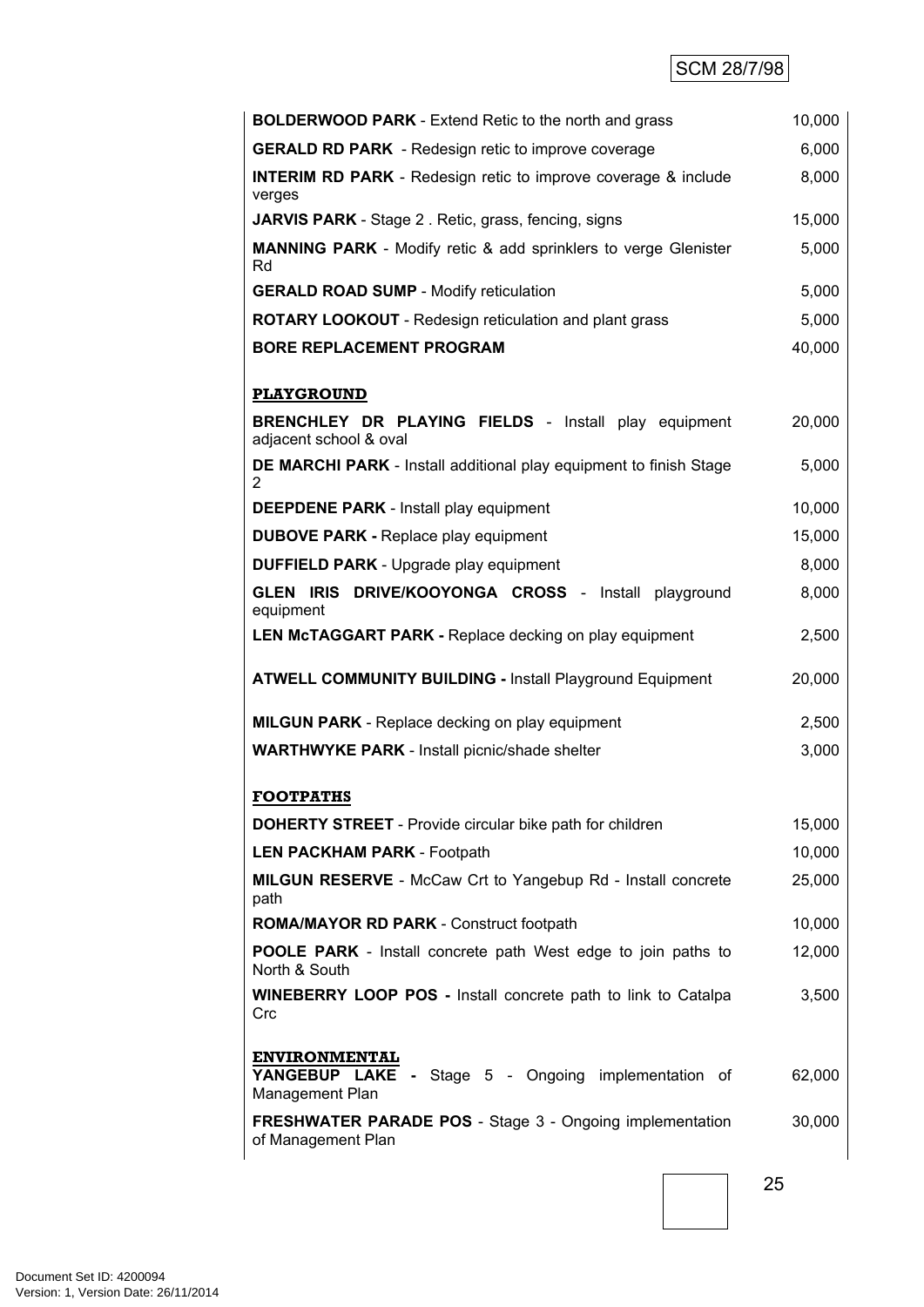| <b>MARKET GARDEN SWAMPS</b> - Stage 4 - Ongoing implementation of<br>Management Plan                                                              | 50,000          |
|---------------------------------------------------------------------------------------------------------------------------------------------------|-----------------|
| <b>MANAGEMENT OF NATURAL AREAS - Management/Maintenance</b><br>of 22 conservation reserves under Council control                                  | 45,000          |
| <b>FIRE</b><br><b>MANAGEMENT WORKS - Rural Zone - Assist</b><br>in.<br>implementation of recommendations of rural bushfire management<br>strategy | 20,000          |
| <b>GENERAL</b>                                                                                                                                    |                 |
| <b>ATWELL PARK</b> - Lighting to play area in Haring Green                                                                                        | 2,500           |
| <b>BASKETBALL HALF COURTS</b>                                                                                                                     | 10,000          |
| <b>BISHOP PARK</b> - Install 2 electric lights                                                                                                    | 3,000           |
| <b>BOLDERWOOD PARK</b> - Drinking fountain at basket ball/play area                                                                               | 4,000           |
| <b>BRANDWOOD GARDENS PARK - Extend cleared area, grass &amp;</b><br>reticulate                                                                    | 10,000          |
| <b>BRANDWOOD GARDENS PARK</b> - Install 2 electric lights                                                                                         | 3,000           |
| <b>CIMS</b> Upgrade 20 aerials                                                                                                                    | 15,000          |
| <b>CLASSON GARDENS PARK - Install four electric lights</b>                                                                                        | 6,000           |
| <b>CRICKET COVER</b> - Synthetic turf matting to cover wicket during<br>winter                                                                    | 4,550           |
| <b>DAVILAK OVAL</b> - Upgrade cricket practice nets                                                                                               | 7,000           |
| <b>HAGAN PARK</b> - Install 2 electric lights                                                                                                     | 3,000           |
| <b>MANNING PARK</b> - Install picnic/shelter near Azelia Road car park<br><b>MANNING PARK - Lights near Music Shell</b>                           | 8,000<br>13,000 |
| <b>MARSHWOOD RETREAT POS</b> - Develop bush reserve                                                                                               | 10,000          |
| SOFT FALL MATTING synthetic turf system under play equip -<br>introductory offer                                                                  | 5,300           |
| <b>PARK BENCH PROGRAM - 20 Replacement &amp; installation to new</b><br>parks                                                                     | 6,000           |
| <b>PARK SIGNAGE PROGRAM Lift standards of park signage</b>                                                                                        | 10,000          |
| LEVI PARK - Complete clearing and clean-up                                                                                                        | 5,000           |
| PARK GATE/ACCESS UPGRADE Replace boom/hinged gates                                                                                                | 5,000           |
| <b>MARBAN WAY</b> - Asphalt under stand pipe on Deepdene Park                                                                                     | 5,000           |
| ROBB JETTY PARK - Solar lighting to cattle race                                                                                                   | 6,000           |
| ROTARY PARK LOOKOUT - Install BBQ Lighting                                                                                                        | 1,500           |
| <b>SMART PARK</b> - Bacterial treatment of algae in waterfalls & lake                                                                             | 3,000           |
| <b>SMART PARK - Install 4 electric lights</b>                                                                                                     | 6,000           |
| <b>SMART PARK - Install BBQ</b>                                                                                                                   | 3,500           |
| <b>SOUTH LAKE POWER LINES - Development</b>                                                                                                       | 25,000          |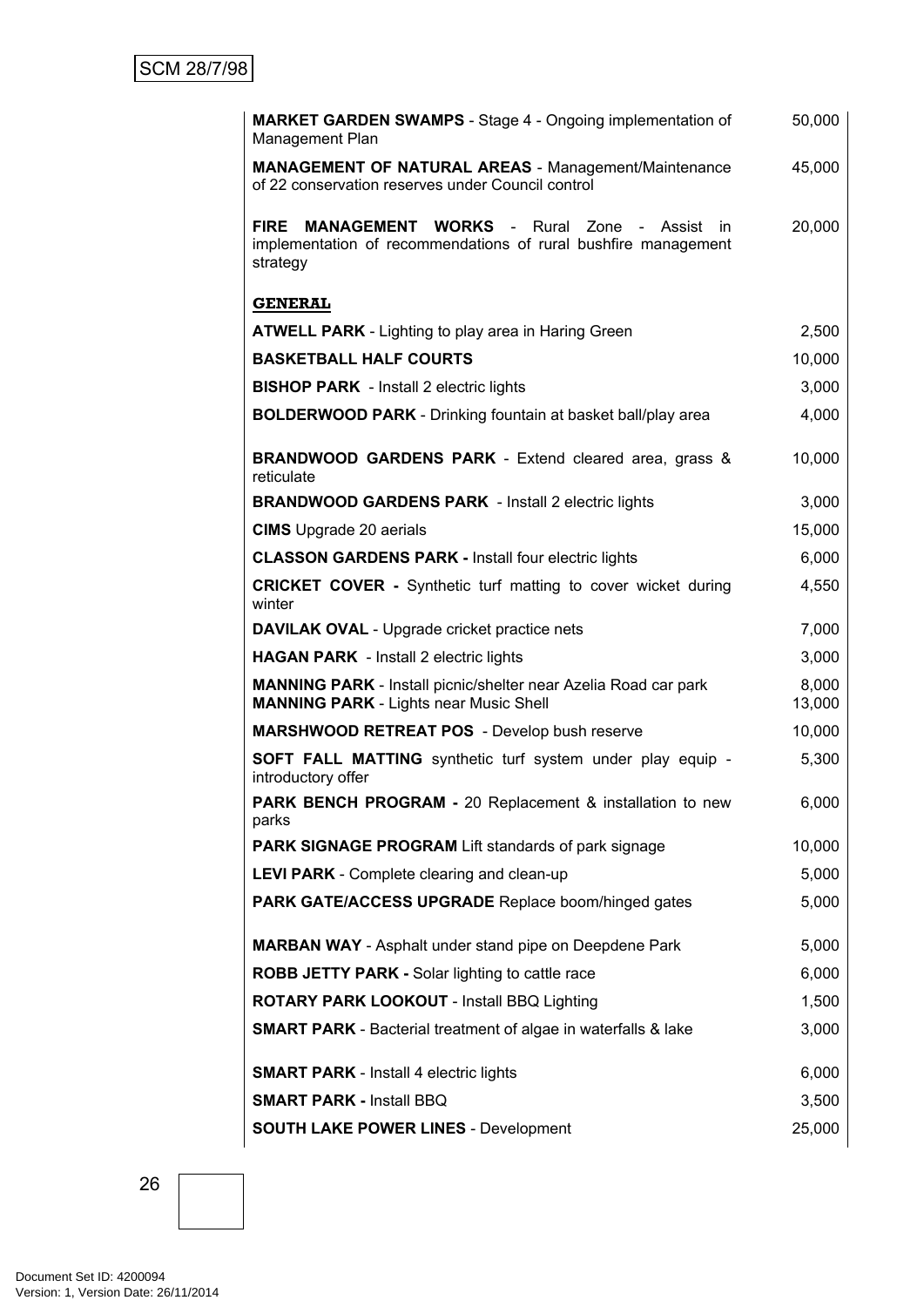SCM 28/7/98

| <b>SPEARWOOD AVE</b> - Extend pine bollards from Doolette to<br>Rockingham Rd | 8,000   |
|-------------------------------------------------------------------------------|---------|
| <b>STOCK RD - Half cost of MRWA planting 98/99</b>                            | 28,000  |
| WINEBERRY LOOP PARK - Stage 2. Level, grass, landscape and<br>fence           | 10,000  |
| <b>WINTERFOLD RD</b> - Median East of Stock Rd - street scaping               | 5,000   |
| DEVELOPMENT OF LOT 14 PROGRESS DRIVE                                          | 222,450 |
| <b>TOTAL</b>                                                                  | 974,300 |

#### **COUNCIL DECISION**

MOVED Clr Howlett SECONDED Clr Waters that the recommendation be adopted.

**CARRIED**

# **Background**

N/A

**Submission**

N/A

#### **Report**

N/A

# **Strategic Plan/Policy Implications**

N/A

# **Budget/Financial Implications**

N/A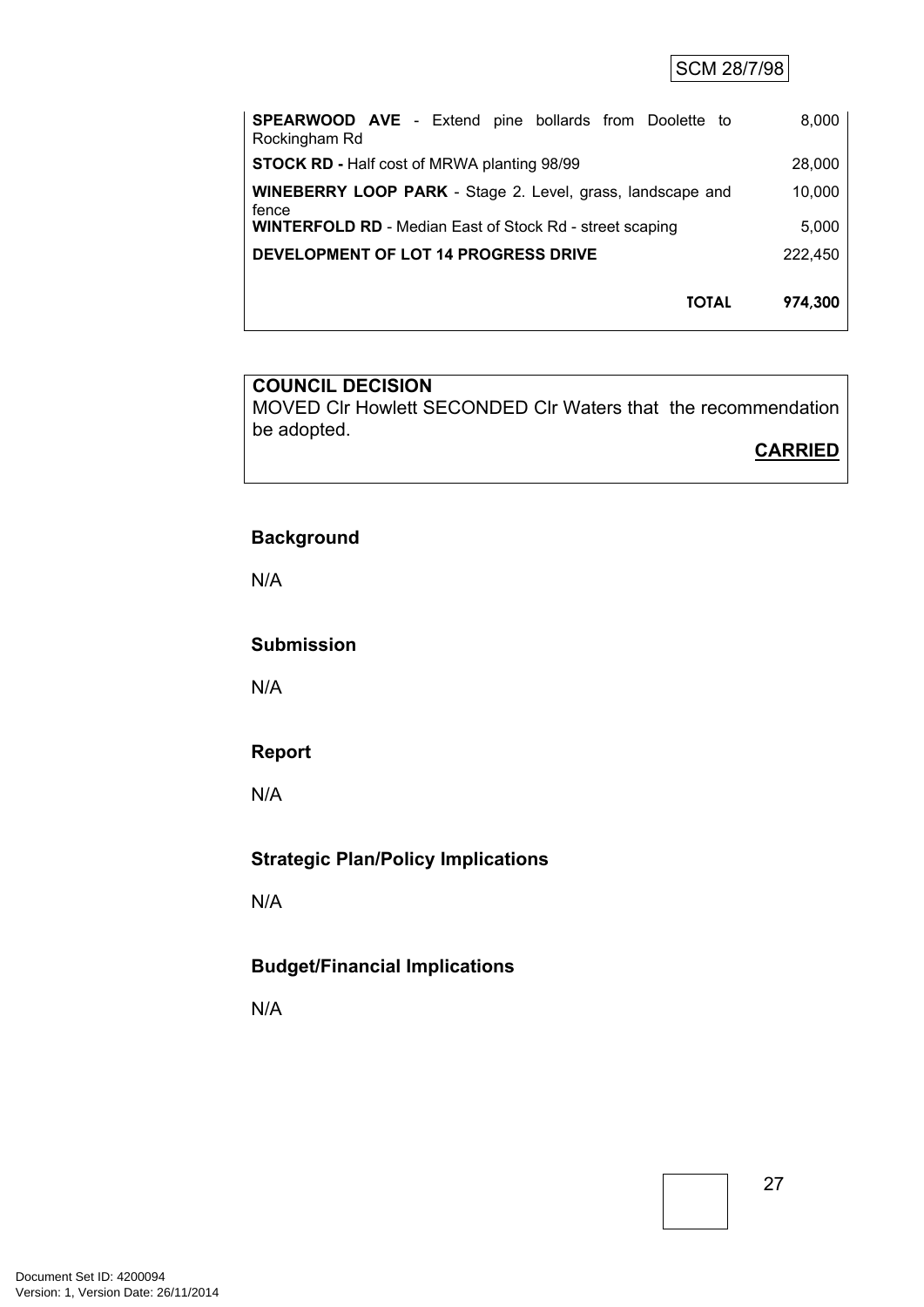# <span id="page-29-0"></span>**5.11 (SCM7/98) - BUILDING WORKS PROGRAM 1998/99 (5402)**

| <b>RECOMMENDATION</b>                                                   |         |
|-------------------------------------------------------------------------|---------|
| That Council undertakes the Building Works Program as listed below:     |         |
|                                                                         |         |
| <b>DESCRIPTION</b>                                                      | \$      |
| <b>ADMINISTRATION CENTRE - Airconditioning System Upgrade</b>           | 125,000 |
| <b>ADMINISTRATION CENTRE</b> - Brick Plinth Replacement, Old<br>Section | 10,000  |
| <b>ANNING PARK CHANGEROOM - Connection to deep sewerage</b>             | 6,000   |
| <b>COCKBURN TENNIS CLUB - New main door and associated works</b>        | 2,000   |
| JANDAKOT HALL - Connection to deep sewerage                             | 6,000   |
| <b>COOLBELLUP COMMUNITY CENTRE FLAG POLE</b>                            | 1,800   |
| LEN PACKHAM FACILITIES BUILDING - Upgrade electrics/sub-<br>metres      | 4,000   |
| <b>LEN PACKHAM PARK - Upgrade Tennis Clubs shelter</b>                  | 8,000   |
| <b>ROBB JETTY BEACH PARK - Toilet Block</b>                             | 80,000  |
| <b>SOUTH LAKE OTTEY CENTRE - Extensions</b>                             | 58,500  |
| <b>WATTLEUP KINDERGARTEN - Asbestos Roof Replacement</b>                | 6,000   |
| <b>TOTAL</b>                                                            | 307,300 |

#### **COUNCIL DECISION**

MOVED Clr McNair SECONDED Clr Howlett that the recommendation be adopted.

#### **AMENDMENT TO MOTION**

MOVED Clr Pecotic SECONDED Clr Elpitelli that an amount of \$40,000 be placed on the 1998/99 Budget towards the construction of the toilet block at Robb Jetty Beach Park.

#### **AMENDED MOTION LOST**

#### **AMENDMENT TO MOTIION**

MOVED Clr Pecotic SECONDED Clr Lees that the amount of \$125,000 towards the airconditioning at the Administration Centre be deleted. **AMENDED MOTION LOST**

#### **ORIGINAL MOTION PUT AND CARRIED**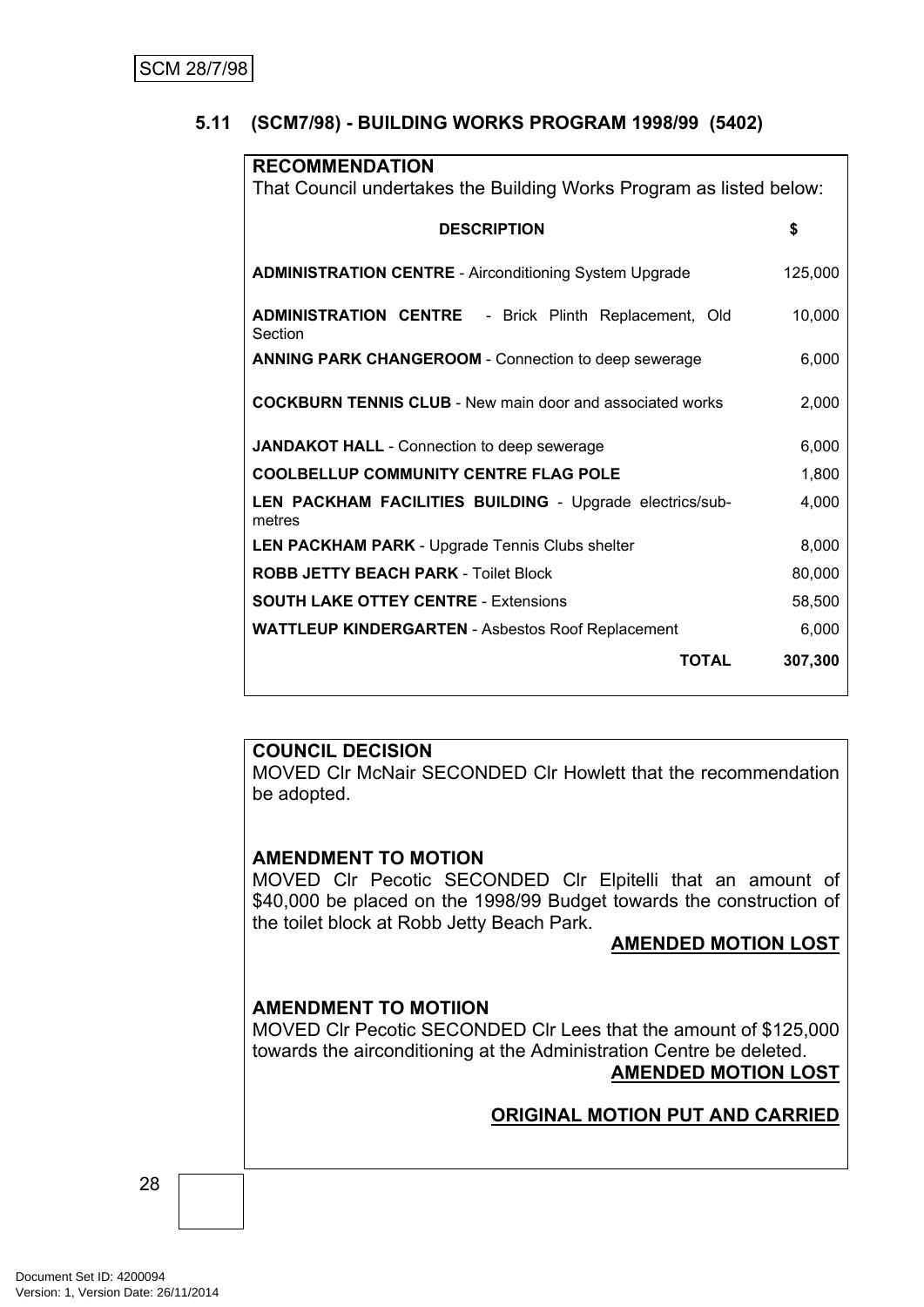# **Background**

N/A

**Submission**

N/A

**Report**

N/A

**Strategic Plan/Policy Implications**

N/A

# **Budget/Financial Implications**

N/A

# <span id="page-30-0"></span>**5.12 (SCM7/98) - WASTE SERVICES 1998/99 (5402)**

| <b>RECOMMENDATION</b><br>That Council provides for expenditure at the Waste Disposal Site, |            |
|--------------------------------------------------------------------------------------------|------------|
| Henderson as listed below:                                                                 |            |
| <b>DESCRIPTION</b>                                                                         | \$         |
| Security Video Surveillance System - Load Checking                                         | 7,500      |
| New Weighbridge Office                                                                     | 30,000     |
| Truck Washdown Bay                                                                         | 5,000      |
| <b>Litter Fencing</b>                                                                      | 5,000      |
| Fencing and Signs                                                                          | 6,000      |
| Cover                                                                                      | 30,000     |
| Impermiable Layer - Cell 1                                                                 | 105,000    |
| Landscaping - Cell 1                                                                       | 25,000     |
| Leachate Treatment - Stage 2                                                               | 12,500     |
| Installation of system for methane extraction                                              | 45,000     |
| Design and documentation - Cell 4                                                          | 25,000     |
| <b>TOTAL</b><br><b>Funding</b>                                                             | 296,000    |
| From Rubbish Development Reserve                                                           | $-296,000$ |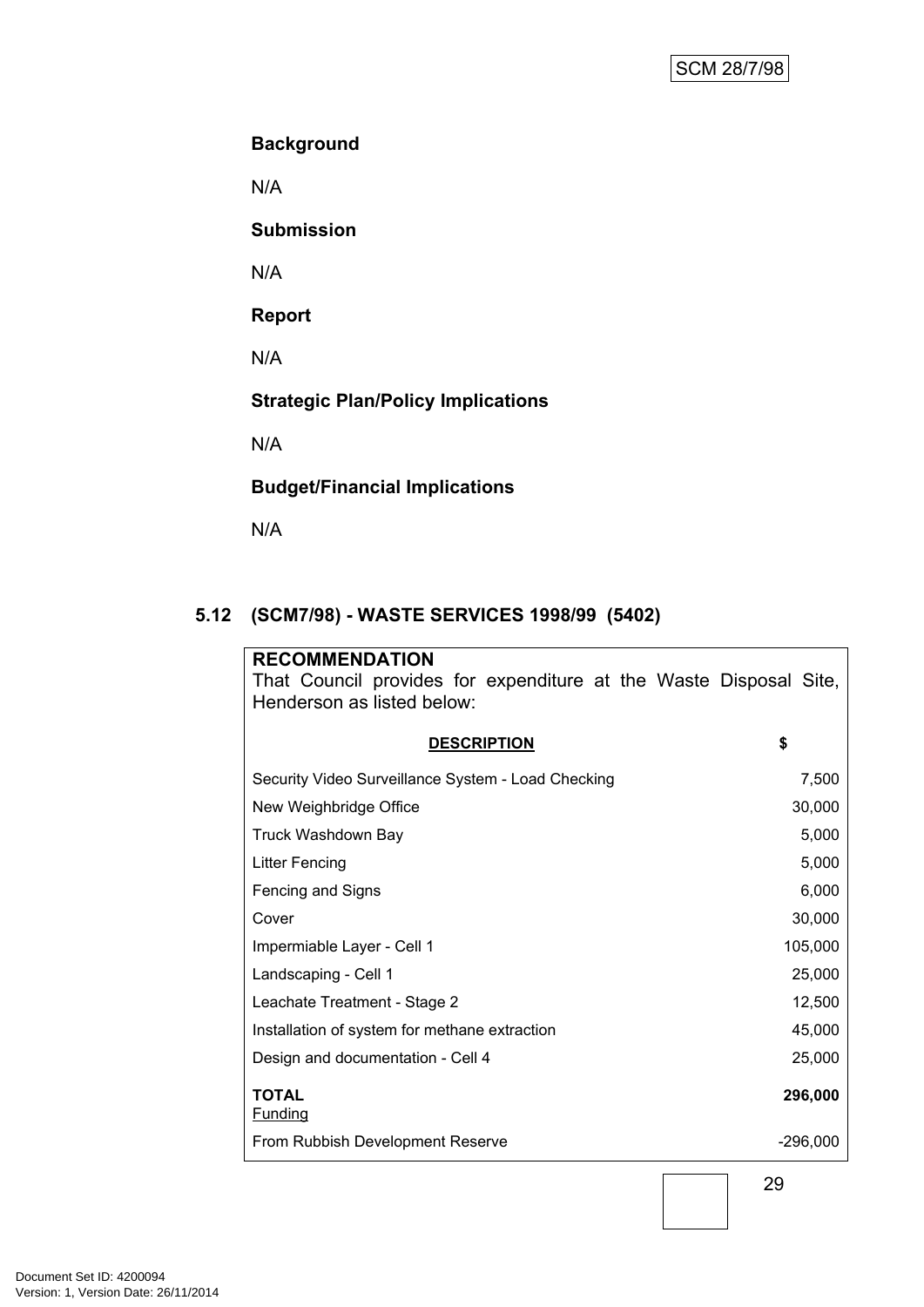MOVED Clr Howlett SECONDED Clr Pecotic that the recommendation be adopted.

# **CARRIED**

#### **Background**

N/A

#### **Submission**

N/A

# **Report**

N/A

# **Strategic Plan/Policy Implications**

N/A

# **Budget/Financial Implications**

N/A

# <span id="page-31-0"></span>**5.13 (SCM7/98) - LIGHT VEHICLE REPLACEMENT 1998/99 (5402)**

# **RECOMMENDATION** That Council purchase/dispose of the vehicles as listed below and those vehicles to be disposed be removed from the Asset Register on disposal:

| <b>PLANT DESCRIPTION</b>                                         | COST   | <b>TRADE-IN</b> | <b>CHANGEOVER</b><br><b>COST</b> |
|------------------------------------------------------------------|--------|-----------------|----------------------------------|
|                                                                  | \$     | \$              | \$                               |
| Prestige Sedan for City Manager                                  | 37,000 | 35,000          | 2,000                            |
| Manager<br>for<br>Aged<br>Waqon<br>&<br><b>Disabled Services</b> | 28,000 | 21,000          | 7,000                            |
| Sedan for Manager, Planning                                      | 27,000 | 22,000          | 5,000                            |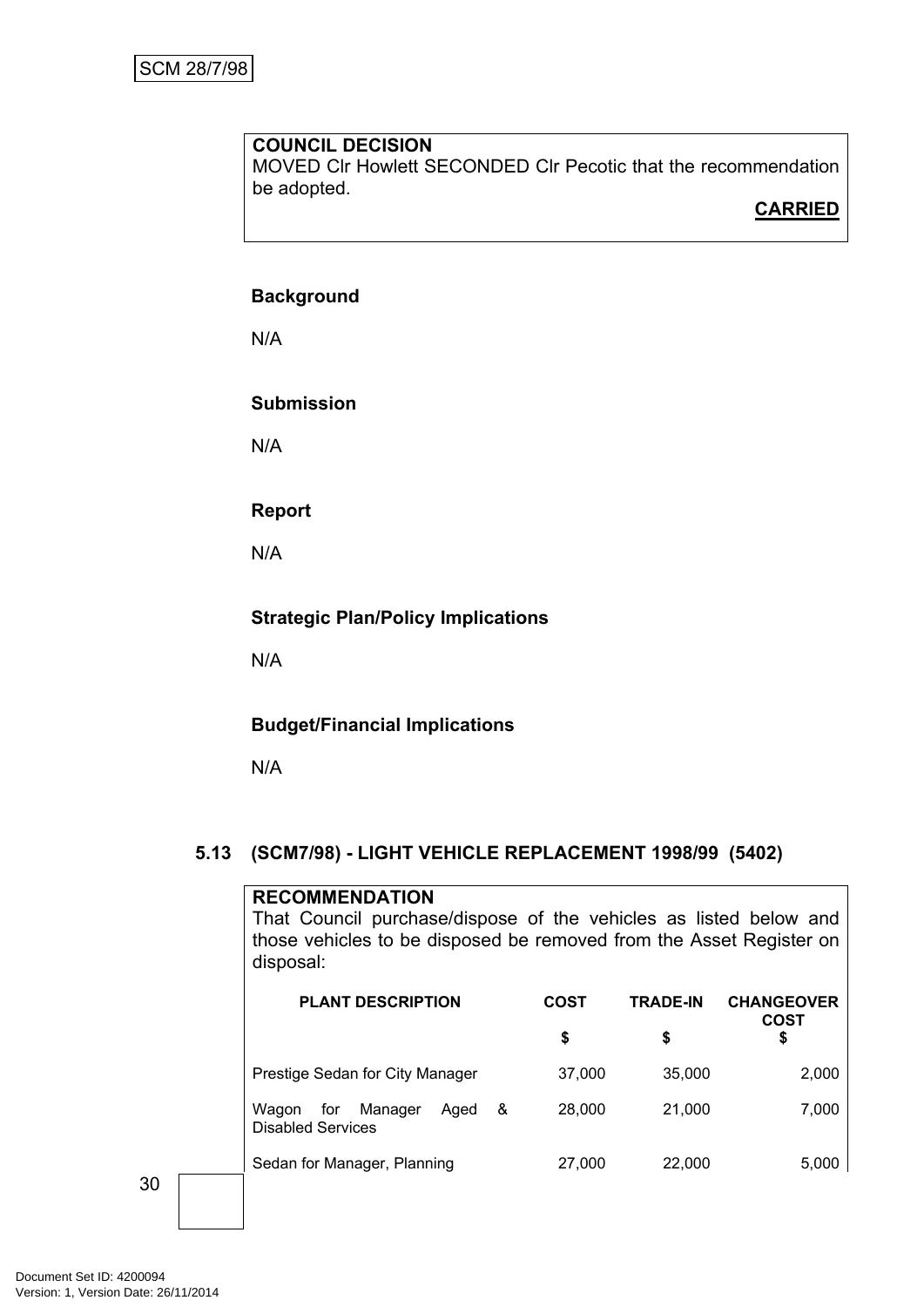# SCM 28/7/98

| Sedan for Manager, Building                                   | 27,000 | 22,000 | 5,000  |
|---------------------------------------------------------------|--------|--------|--------|
| Sedan for Manager, Recreation                                 | 27,000 | 20,000 | 7,000  |
| Sedan for Manager, Environmental<br>Services                  | 27,000 | 20,000 | 7,000  |
| Sedan for Manager, Engineering                                | 27,000 | 24,000 | 3,000  |
| Sedan<br>for<br>Manager,<br>Finance /<br><b>Building Dept</b> | 27,000 | 20,000 | 7,000  |
| Sedan for Manager Personnel /<br><b>Health Dept</b>           | 22,000 | 16,000 | 6,000  |
| Director<br>Mid-range<br>Sedan<br>for<br>Administration       | 32,000 | 26,000 | 6,000  |
| Sedan for Health Department                                   | 23,000 | 16,000 | 7,000  |
| Mid-range<br>Wagon<br>for<br><b>Director</b><br>Engineering   | 34,000 | 28,000 | 6,000  |
| Sedan for Strategic Planner                                   | 27,000 | 20,000 | 7,000  |
| Wagon for Aged & Disabled Services                            | 24,000 | 18,000 | 6,000  |
| Sedan<br>for<br>Manager<br>Community<br>Services              | 27,000 | 20,000 | 7,000  |
| Prestige Sedan for the Mayor                                  | 37,000 | 32,000 | 5,000  |
| Mid-range<br>Sedan<br>For<br><b>Director</b><br>Finance       | 32,000 | 26,000 | 6,000  |
| Wagon for Manager Library Services                            | 28,000 | 21,000 | 7,000  |
| Utility for Senior Technical Officer                          | 21,000 | 17,000 | 4,000  |
| Utility for Waste Services Supervisor                         | 22,000 | 17,000 | 5,000  |
| Utility for Principal Parks Supervisor                        | 25,000 | 17,000 | 8,000  |
| Sedan for Leisure Centre                                      | 21,000 | 17,000 | 4,000  |
| Utility for Assistant Parks Supervisor                        | 22,000 | 17,000 | 5,000  |
| Utility for Plant Supervisor                                  | 25,000 | 17,000 | 8,000  |
| Utility for CVES                                              | 26,000 | 10,000 | 16,000 |
| Van for Parks Dept (Reticulation)                             | 20,000 | 12,000 | 8,000  |
| Van for Construction Engineer                                 | 21,000 | 15,000 | 6,000  |
| Utility for Workshop                                          | 26,000 | 18,000 | 8,000  |
| 4WD Wagon for CVES                                            | 40,000 | 10,000 | 30,000 |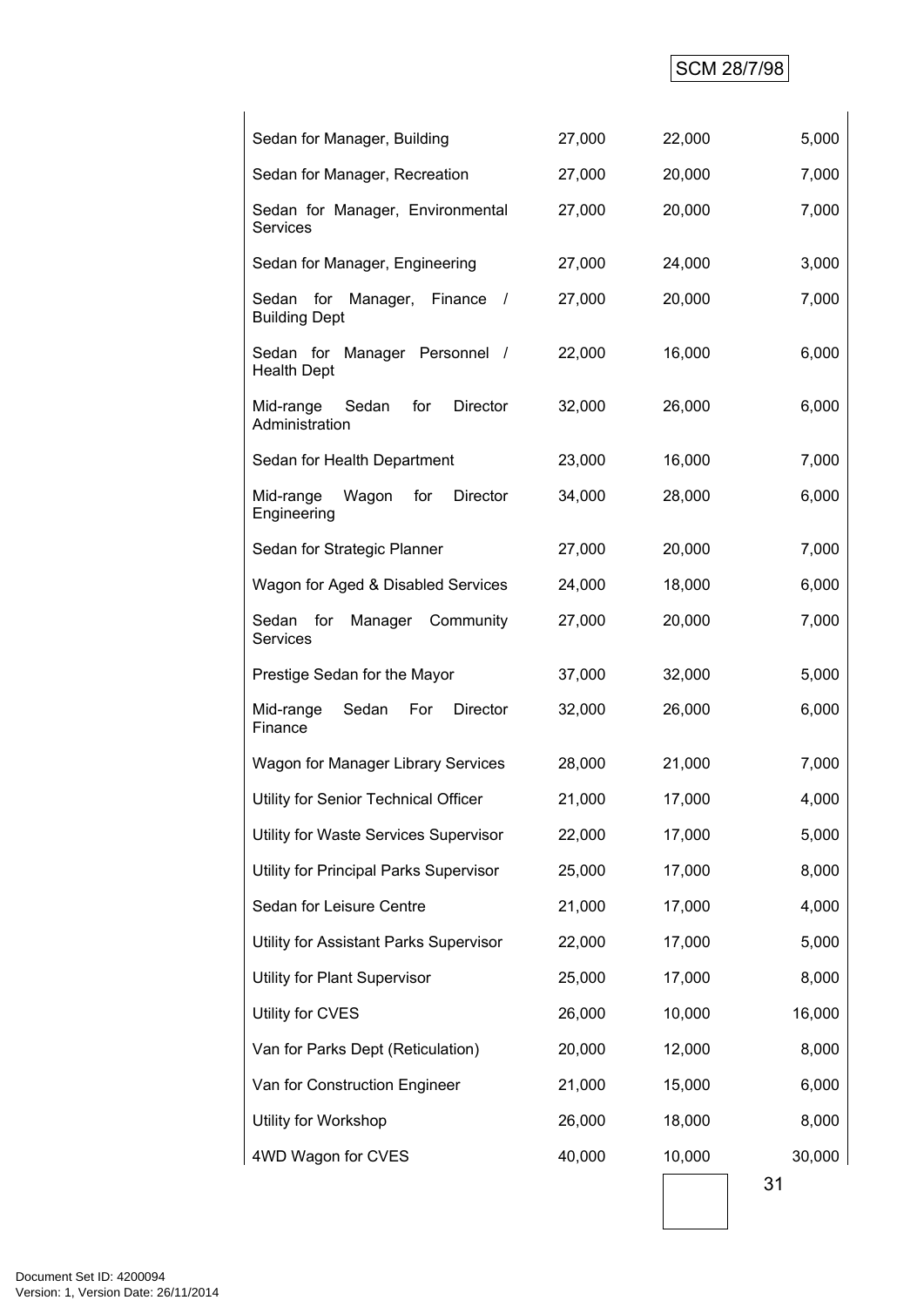$\overline{\phantom{a}}$ 

| Van for Survey Services                                       | 28,000    | 17,000  | 11,000  |
|---------------------------------------------------------------|-----------|---------|---------|
| 4WD Utility for Roads Dept (Spray<br>Unit)                    | 24,000    | 13,000  | 11,000  |
| Wagon for Traffic / Asset Surveys                             | 24,000    | 12,000  | 12,000  |
| 4WD<br>for<br>Administrator<br>Wagon<br>Ranger/ Fire Services | 40,000    | 36,000  | 4,000   |
| 4WD Wagon for Ranger Services                                 | 32,000    | 17,000  | 15,000  |
| 4WD.<br>Wagon<br>for<br>Ranger/<br>Fire<br><b>Services</b>    | 37,000    | 17,000  | 20,000  |
| Passenger Van for Youth Services                              | 35,000    | 5,000   | 30,000  |
| <b>TOTAL</b>                                                  | 1,002,000 | 691,000 | 311,000 |
| Commodore<br>Executive<br>Wagon                               |           | 16,000  |         |
| (Outright Sale)                                               |           | 707,000 |         |

#### **COUNCIL DECISION**

MOVED Clr Howlett SECONDED Clr McNair that the recommendation be adopted.

#### **AMENDMENT TO MOTION**

MOVED Clr Pecotic SECONDED Clr Elpitelli that the purchase/dispose of the Light Vehicles not be proceeded with during the 1998/99 financial year.

#### **AMENDED MOTION LOST**

# **ORIGINAL MOTION PUT AND CARRIED**

# **Background**

N/A

#### **Submission**

N/A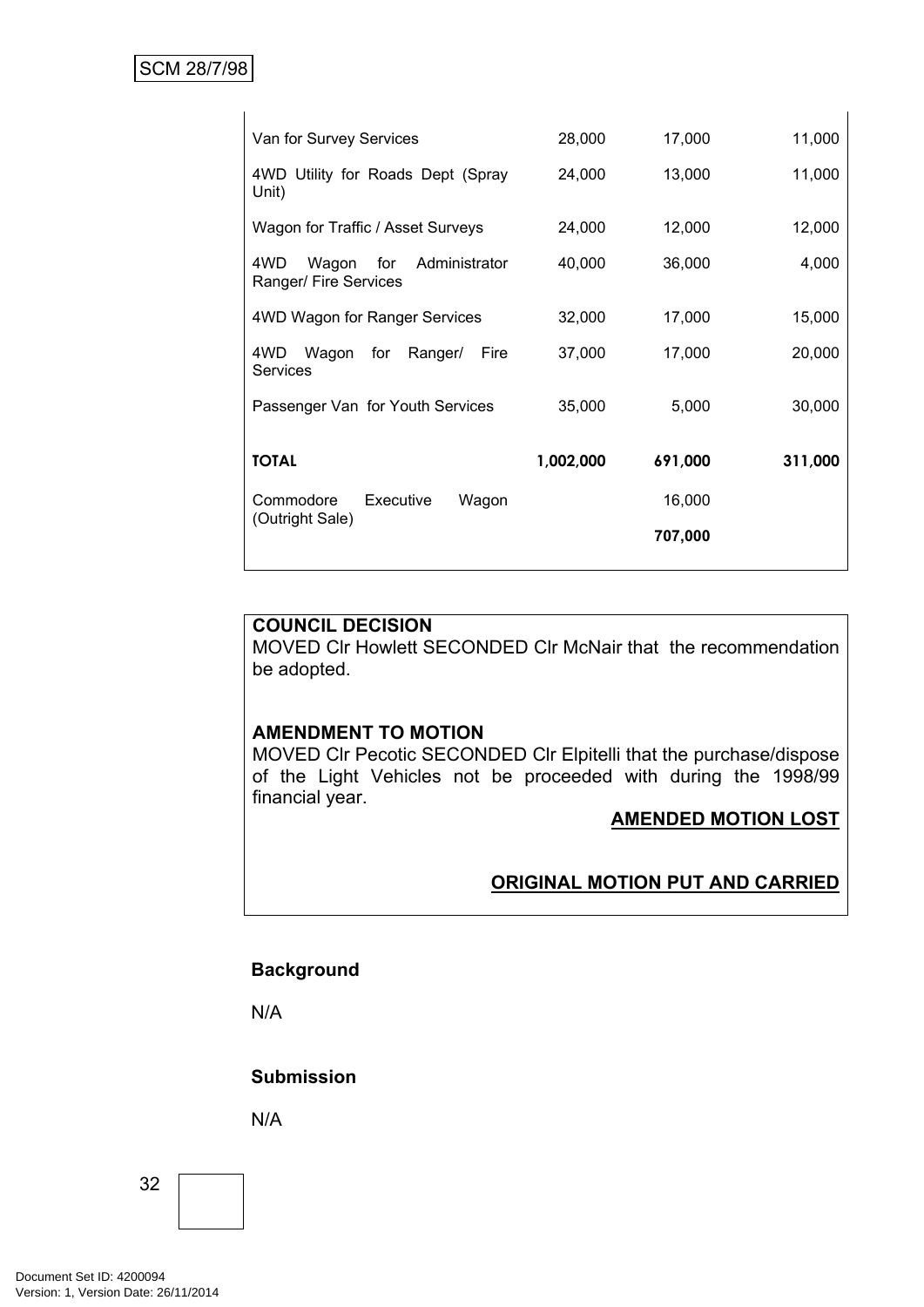#### **Report**

N/A

# **Strategic Plan/Policy Implications**

N/A

# **Budget/Financial Implications**

N/A

#### <span id="page-34-0"></span>**5.14 (SCM7/98) - MAJOR PLANT 1998/99 (5402)**

#### **RECOMMENDATION**

That Council purchase/dispose of the Major Plant listed below and those items to be disposed be removed from the Asset Register on disposal.

| <b>PLANT DESCRIPTION</b>                                                                                                        | <b>COST</b> | <b>TRADE-IN</b> | <b>CHANGEOVER</b><br><b>COST</b> |
|---------------------------------------------------------------------------------------------------------------------------------|-------------|-----------------|----------------------------------|
|                                                                                                                                 | \$          | \$              | \$                               |
| <b>PARKS</b><br><b>TRACTOR/MOWER</b><br><b>RIDE-ON</b><br>Kubota B1550 Mower - Plant No.102                                     | 21,000      | 11,000          | 10,000                           |
| <b>TRACTOR - MEDIUM - Massey</b><br>Ferguson Tractor - Plant No.112                                                             | 54,000      | 24,000          | 30,000                           |
| <b>SLASHER</b> - Gallagher Flail Mower -<br>Plant No.154/322 (Asset 7470/8322)                                                  | 20,000      | 2,000           | 18,000                           |
| <b>NEW PURCHASE - Ride-on Mower</b><br>with dump action catcher                                                                 | 22,000      | 0               | 22,000                           |
| <b>TOTAL</b>                                                                                                                    | 117,000     | 37,000          | 80,000                           |
| <b>WASTE COLLECTION</b>                                                                                                         |             |                 |                                  |
| SINGLE AXLE SIDELOADING<br>1.<br><b>COMPACTOR TRUCK - Inter. 1850E</b><br>com. truck - Plant No.50                              | 226,000     | 68,000          | 158,000                          |
| SINGLE AXLE SIDELOADING<br>1.<br><b>COMPACTOR TRUCK - Inter. 1850E</b><br>com. truck - Plant No.53                              | 226,000     | 97,000          | 129,000                          |
| SINGLE AXLE SIDELOADING<br><b>COMPACTOR TRUCK - Inter. 1850E</b><br>com. truck - Plant No.54                                    | 226,000     | 97,000          | 129,000                          |
| <b>AXLE</b><br><b>REARLOADING</b><br><b>DUAL</b><br>1<br><b>COMPACTOR TRUCK - Mitsubishi</b><br>FV458 Comp. Truck - Plant No.64 | 226,000     | 30,000          | 196,000                          |
| <b>TOTAL</b>                                                                                                                    | 904,000     | 292,000         | 612,000                          |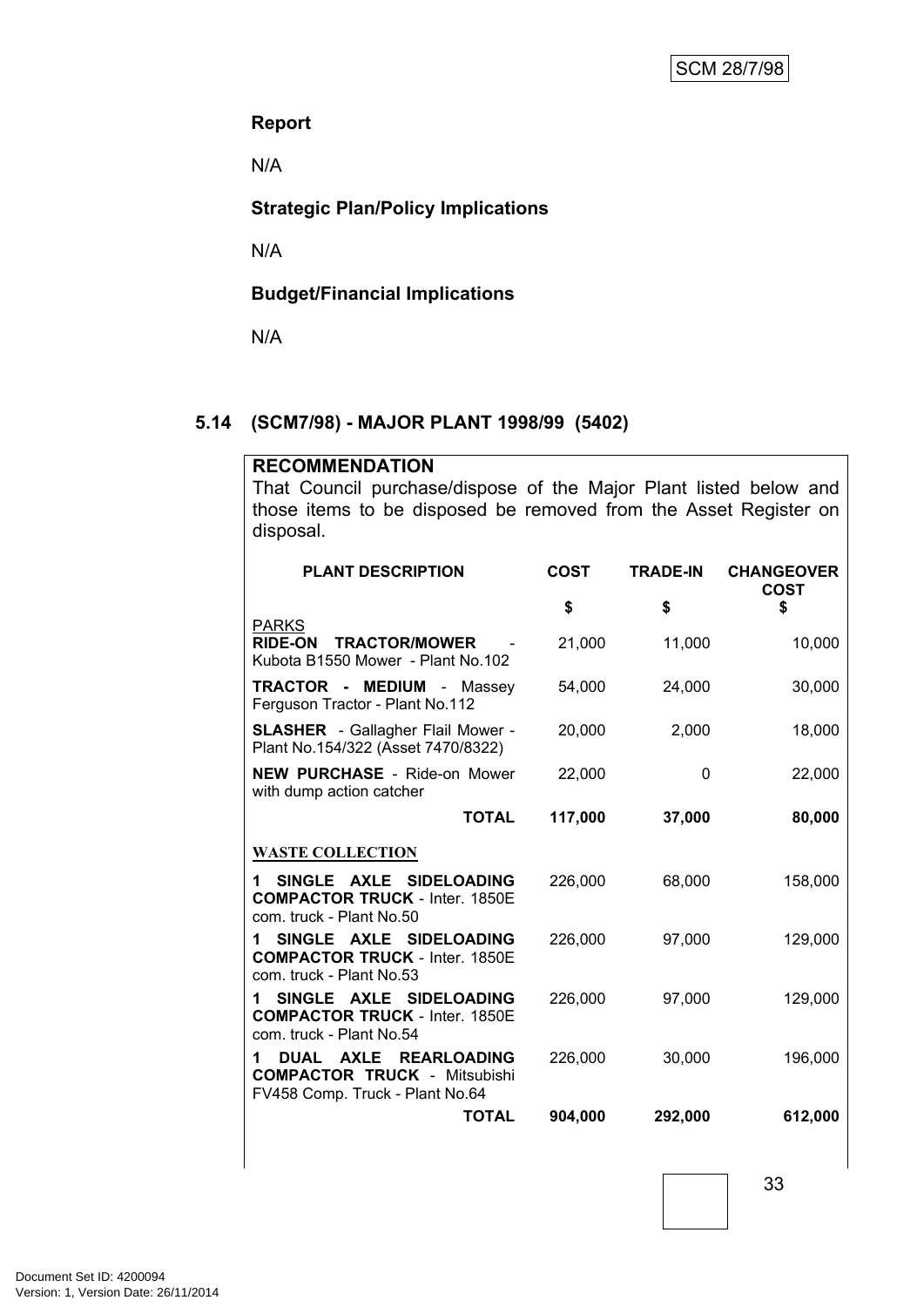| <b>WASTE DISPOSAL</b>                                                                                       |                               |          |         |
|-------------------------------------------------------------------------------------------------------------|-------------------------------|----------|---------|
| <b>NEW PURCHASE - 1 Tonne Utility</b><br>Henderson Disposal site                                            | 20,000                        | $\theta$ | 20,000  |
| <b>NEW PURCHASE -1 Dual Axle -</b><br><b>Tipper Truck</b>                                                   | 80,000                        | 0        | 80,000  |
| <b>TOTAL</b>                                                                                                | 100,000                       | 0        | 100,000 |
| <b>ROADS</b>                                                                                                |                               |          |         |
| <b>1 SINGLE AXLE 4 WHEEL DRIVE</b><br><b>TIP TRUCK - Hino GT 175M 4WD</b><br>Tipper - Plant No. 14          | 114,000                       | 33,000   | 81,000  |
| <b>1 SINGLE AXLE 3-5 TONNE TRUCK</b><br>- Mitsubishi FE449 D/C Truck - Plant<br>No.41                       | 44,000                        | 9,000    | 35,000  |
| <b>SINGLE AXLE TRUCK - Equipped -</b><br>built<br>maintenance<br>Purpose<br>road<br>equipment - Plant No 11 | 99,000                        | 35,000   | 64,000  |
| <b>TOTAL</b>                                                                                                | 257,000                       | 77,000   | 180,000 |
| <b>TOTAL PURCHASES</b>                                                                                      | 1,378,000                     | 406,000  | 972,000 |
| <b>Funding</b><br><b>Plant Reserve Fund</b><br><b>Municipal</b>                                             | 500,000<br>472,000<br>972,000 |          |         |

MOVED Clr Lee SECONDED Clr Gianoli that the recommendation be adopted.

#### **AMENDMENT TO MOTION**

MOVED Clr Pecotic SECONDED Clr Elpitelli that the purchase/dispose of the major plant not be proceeded with during the 1998/99 financial year.

#### **AMENDED MOTION LOST**

# **ORIGINAL MOTION PUT AND CARRIED**

# **Background**

N/A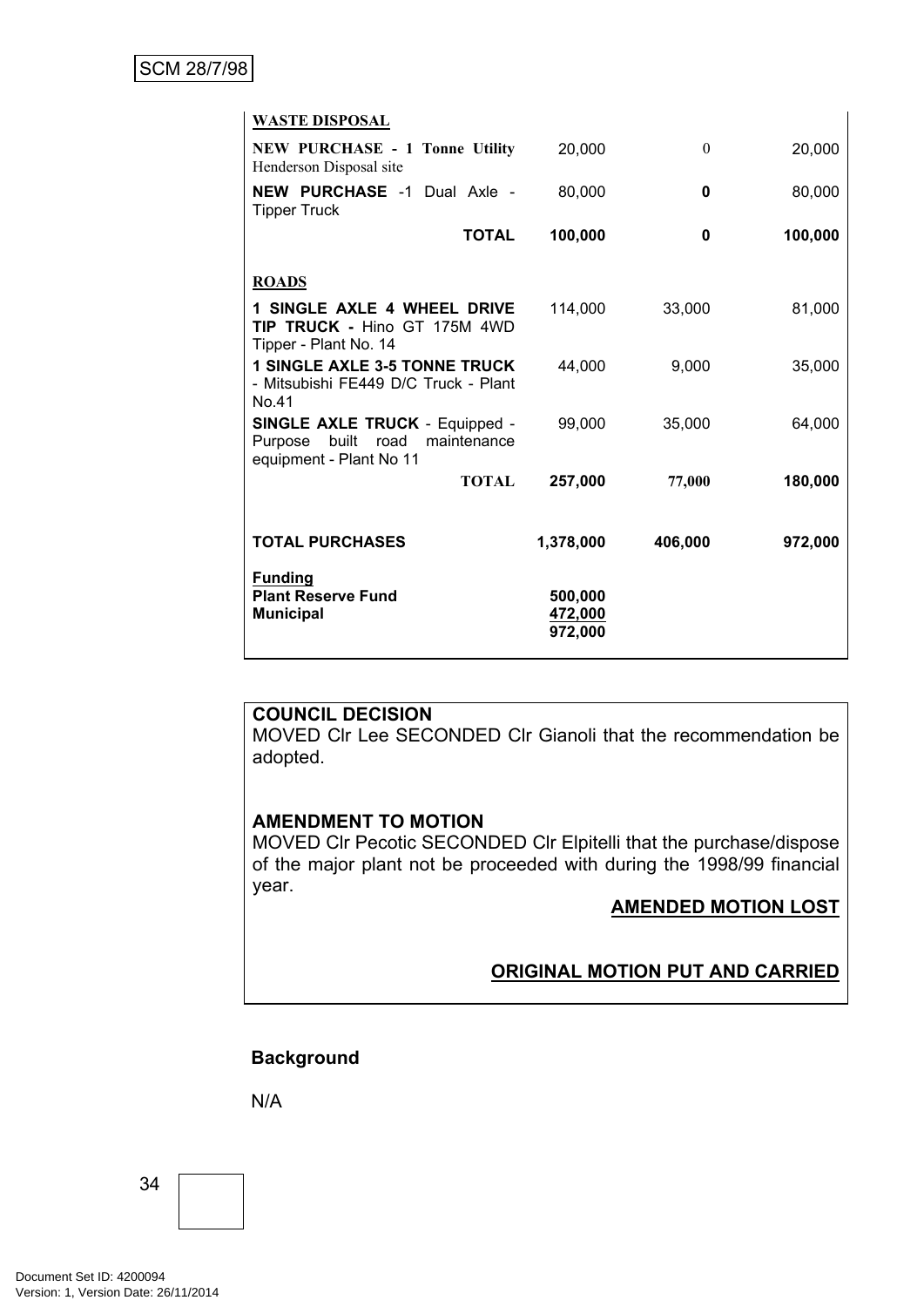# **Submission**

N/A

# **Report**

N/A

# **Strategic Plan/Policy Implications**

N/A

# **Budget/Financial Implications**

N/A

# <span id="page-36-0"></span>**5.15 (SCM7/98) - MINOR PLANT 1998/99 (5402)**

| <b>RECOMMENDATION</b>                                                                        |               |
|----------------------------------------------------------------------------------------------|---------------|
| That Council purchase Minor Plant as listed below:                                           |               |
| <b>DESCRIPTION</b>                                                                           | \$            |
| <b>ROADS</b><br><b>CEMENT MIXER CFT 2.2 Steel Bowl 2.5HP Honda Motor</b>                     | 1,200         |
| <b>CONCRETE CUTTER</b> - 9HP Honda Engine 14" Blade                                          | 3,000         |
| <b>CONCRETE FINISHING TOOL - Replacement</b>                                                 | 1,000         |
| <b>MOTORISED BULL FLOAT</b> - Screed to suit 2.2M/Screed to suit<br>1.7M and handle          | 2,500         |
| <b>WACKER SINGLE DRUM VIBRATING ROLLER RSS800A</b>                                           | 14,300        |
| 2 DATA LOGMASTER SYSTEMS - For sweepers, fitted and<br>with software                         | 7,000         |
| <b>LEGS FOR TRIPOD OR TOTAL STATION</b>                                                      | 500<br>29,500 |
| <b>PARKS</b><br><b>AERATOR</b> - Tractor mounted Model AW 060 502 - Replace<br>existing unit | 3,700         |
| <b>HEAVY DUTY POST HOLE DIGGER - Model FA32 with</b><br>300mm Auger                          | 1,700         |
| <b>MOWERS</b> - Deutcher walk behind - Replacement                                           | 3,000         |
| <b>MOWERS</b> - Deutcher walk behind - Replacement                                           | 3,000         |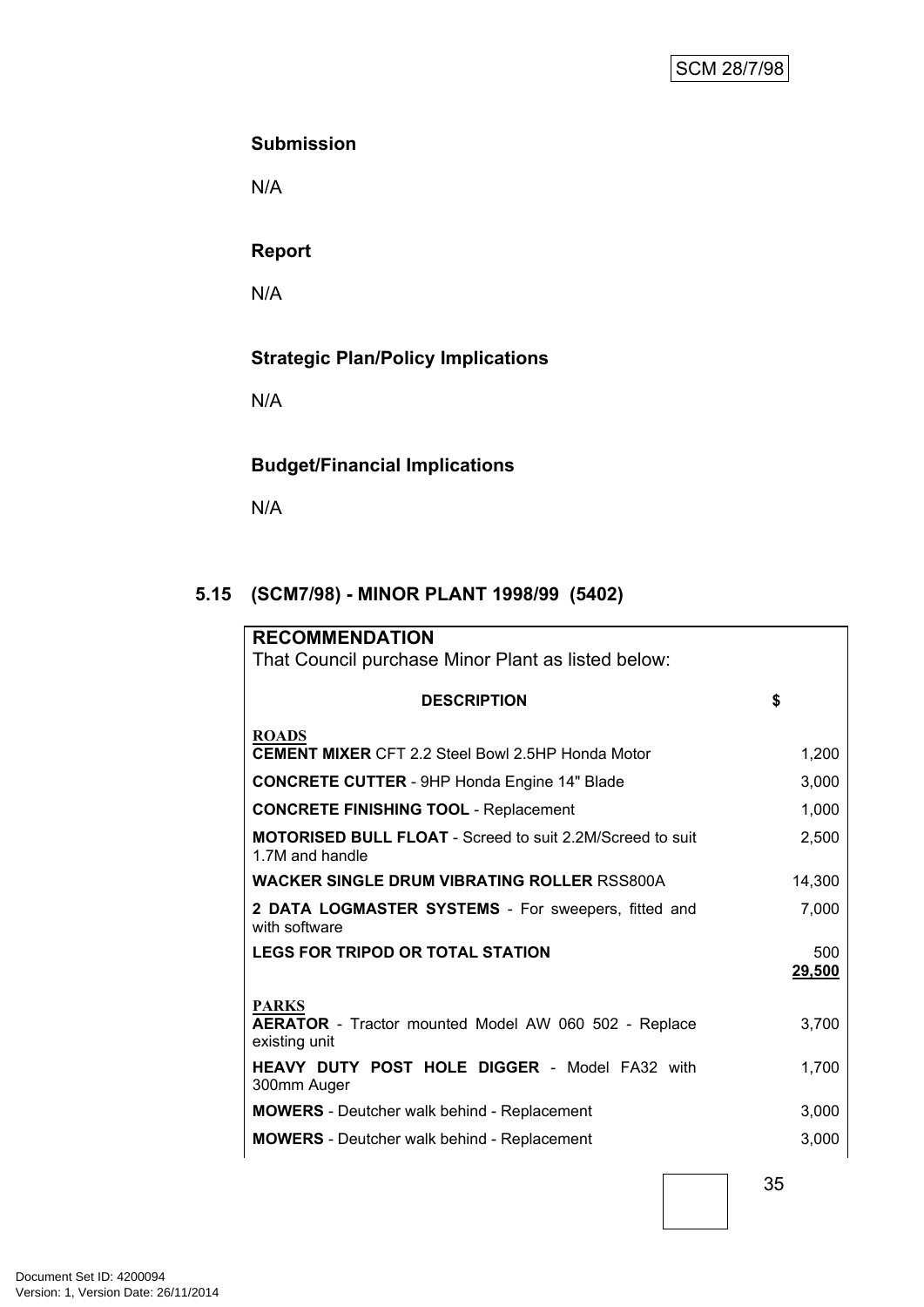| <b>TRAILER</b> - Single axle fully galvanised trailer - Reticulation | 1,000  |
|----------------------------------------------------------------------|--------|
| <b>TRAILER</b> - Tandem axle - mowing - Replacement                  | 1,500  |
|                                                                      | 13,900 |
| <b>WORKSHOP</b>                                                      |        |
| <b>GENERAL TOOLS</b>                                                 | 2,000  |
| <b>STEAM CLEANER</b>                                                 | 6,000  |
|                                                                      | 8,000  |
| <b>BUILDING MAINTENANCE</b>                                          |        |
| <b>GENERAL TOOLS</b>                                                 | 2,000  |
|                                                                      | 2,000  |
| <b>TOTAL</b>                                                         | 53,400 |

MOVED Clr McNair SECONDED Clr Lee that the recommendation be adopted.

#### **CARRIED**

# **Background**

N/A

#### **Submission**

N/A

#### **Report**

N/A

# **Strategic Plan/Policy Implications**

N/A

# **Budget/Financial Implications**

N/A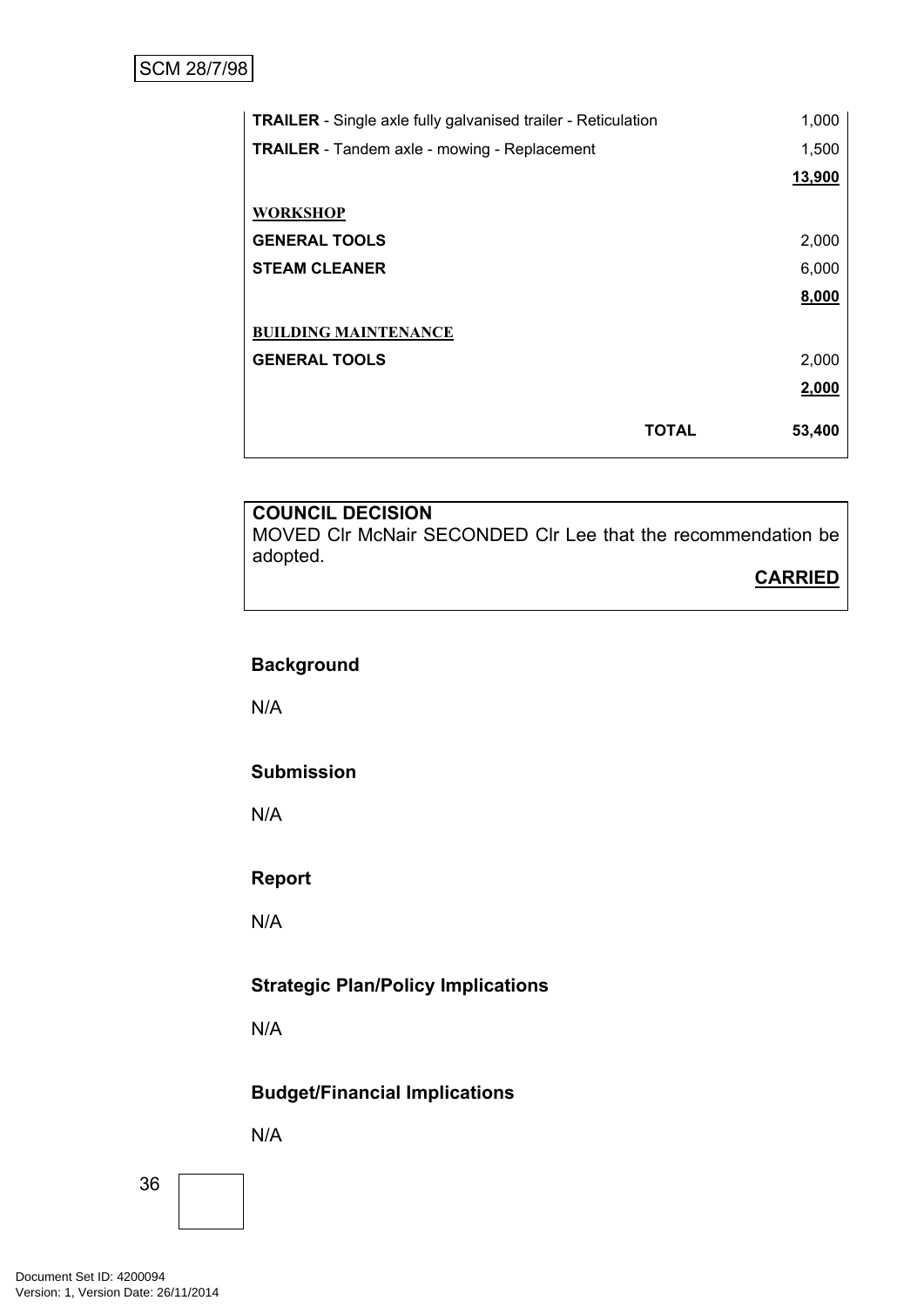#### **5.16 (SCM7/98) - PLANT AND EQUIPMENT - VOLUNTEER FIRE BRIGADE 1998/99 (5402)**

| <b>RECOMMENDATION</b><br>That Council purchase plant and equipment for the Cockburn<br>Volunteer Fire Brigades as listed below: |        |
|---------------------------------------------------------------------------------------------------------------------------------|--------|
| <b>DESCRIPTION</b>                                                                                                              | \$     |
| Fit radio safety gear to Jandakot and South Coogee tankers                                                                      | 5,000  |
| Change South Coogee 3.4 hose reels from manual to power                                                                         | 5,000  |
| Replace nozzles/couplings for units                                                                                             | 3,000  |
| Road safety signs (Jandakot unit)                                                                                               | 560    |
| Five digital mobile phone units for unit vehicles                                                                               | 2,250  |
| Hose stowage for Jandakot tanker                                                                                                | 950    |
| Foam container holders for Jandakot tanker                                                                                      | 1,000  |
| Airconditioning unit for South Coogee 3.4 Unit                                                                                  | 2,000  |
| Airconditioning unit for Jandakot Fast Attack Unit                                                                              | 2,000  |
| Compressed Air Breathing Apparatus for South Coogee                                                                             | 4,000  |
| ΤΟΤΑL                                                                                                                           | 25,760 |

#### **COUNCIL DECISION** MOVED Clr Howlett SECONDED Clr Pecotic that the recommendation

**CARRIED**

# **Background**

be adopted.

N/A

#### **Submission**

N/A

#### **Report**

N/A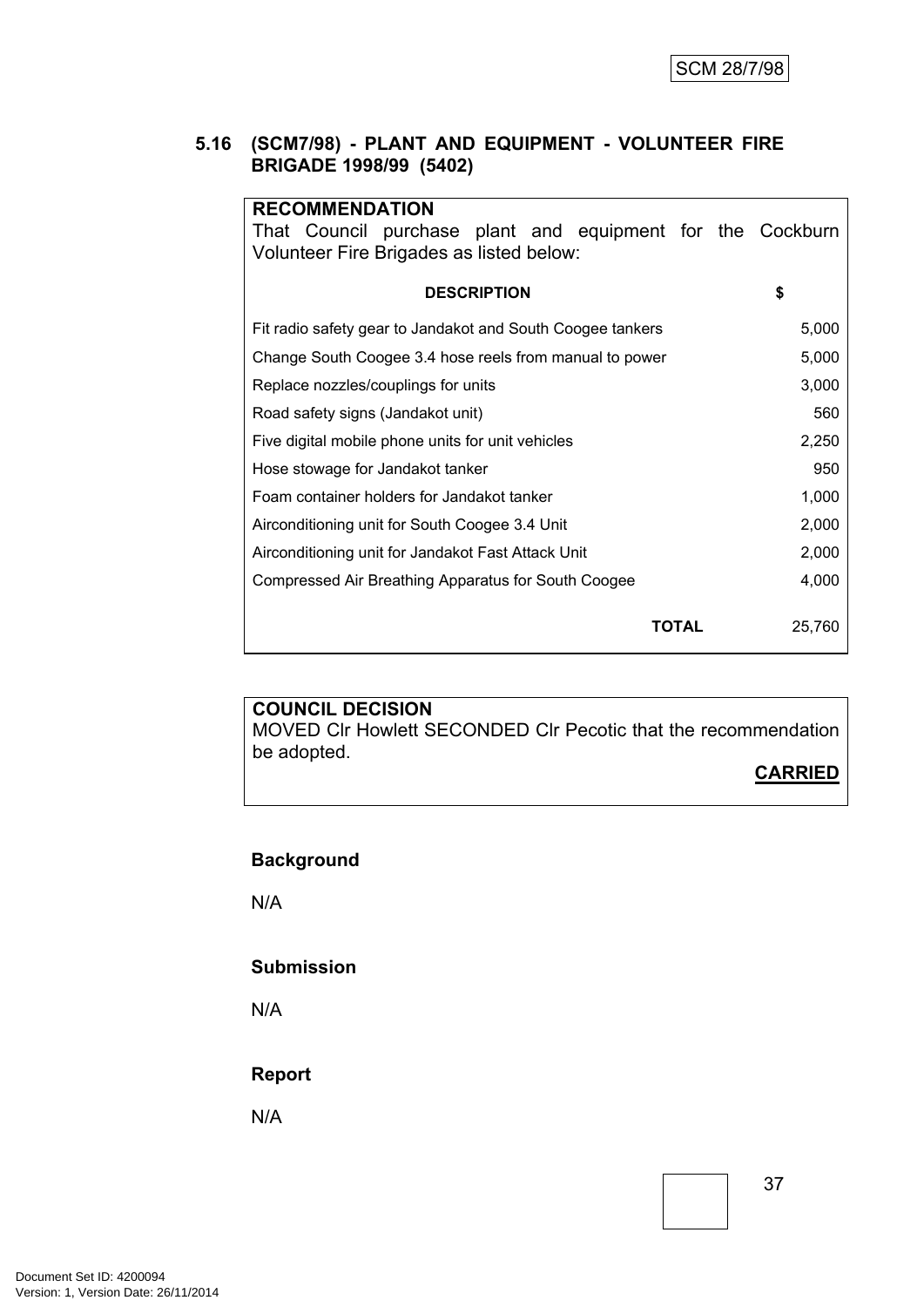#### **Strategic Plan/Policy Implications**

N/A

#### **Budget/Financial Implications**

N/A

#### **5.17 (SCM7/98) - PLANT AND EQUIPMENT - SOUTH LAKE LEISURE CENTRE 1998/99 (5402; 8143)**

| <b>RECOMMENDATION</b>                                                       |         |
|-----------------------------------------------------------------------------|---------|
| That Council purchase plant and equipment for the South Lake Leisure        |         |
| Centre as listed below:                                                     |         |
| <b>DESCRIPTION</b>                                                          | \$      |
| Pool Heating Modification                                                   | 93,500  |
| Computer system for swim school, docket printers for reception<br>and kiosk | 7,500   |
| Relocate reception/airconditioning unit                                     | 23,000  |
| Replace spa gas heater with heat pump                                       | 5,000   |
| Resurface poolside grandstand                                               | 4,500   |
| Plantroom maintenance and safety equipment                                  | 7,000   |
| Additional shade to creche play area                                        | 7,000   |
| Additional poolside windows                                                 | 3,700   |
| Additional shade outside water playground                                   | 5,000   |
| Additional car park lighting                                                | 3,750   |
| <b>Commercial Coffee Machine</b>                                            | 2,500   |
| Commercial Dishwater - Kiosk                                                | 4,000   |
| <b>Youth Room Modifications</b>                                             | 1,500   |
| <b>TOTAL</b>                                                                | 167,950 |

#### **COUNCIL DECISION**

MOVED Clr Pecotic SECONDED Clr Waters that the recommendation be adopted.

#### **AMENDMENT TO MOTION**

MOVED Deputy Mayor Battalis SECONDED Clr Elpitelli that the amount of \$93,500 on the Pool Heating Modification not be expended until the matter is further investigated and evaluated.

# **CARRIED**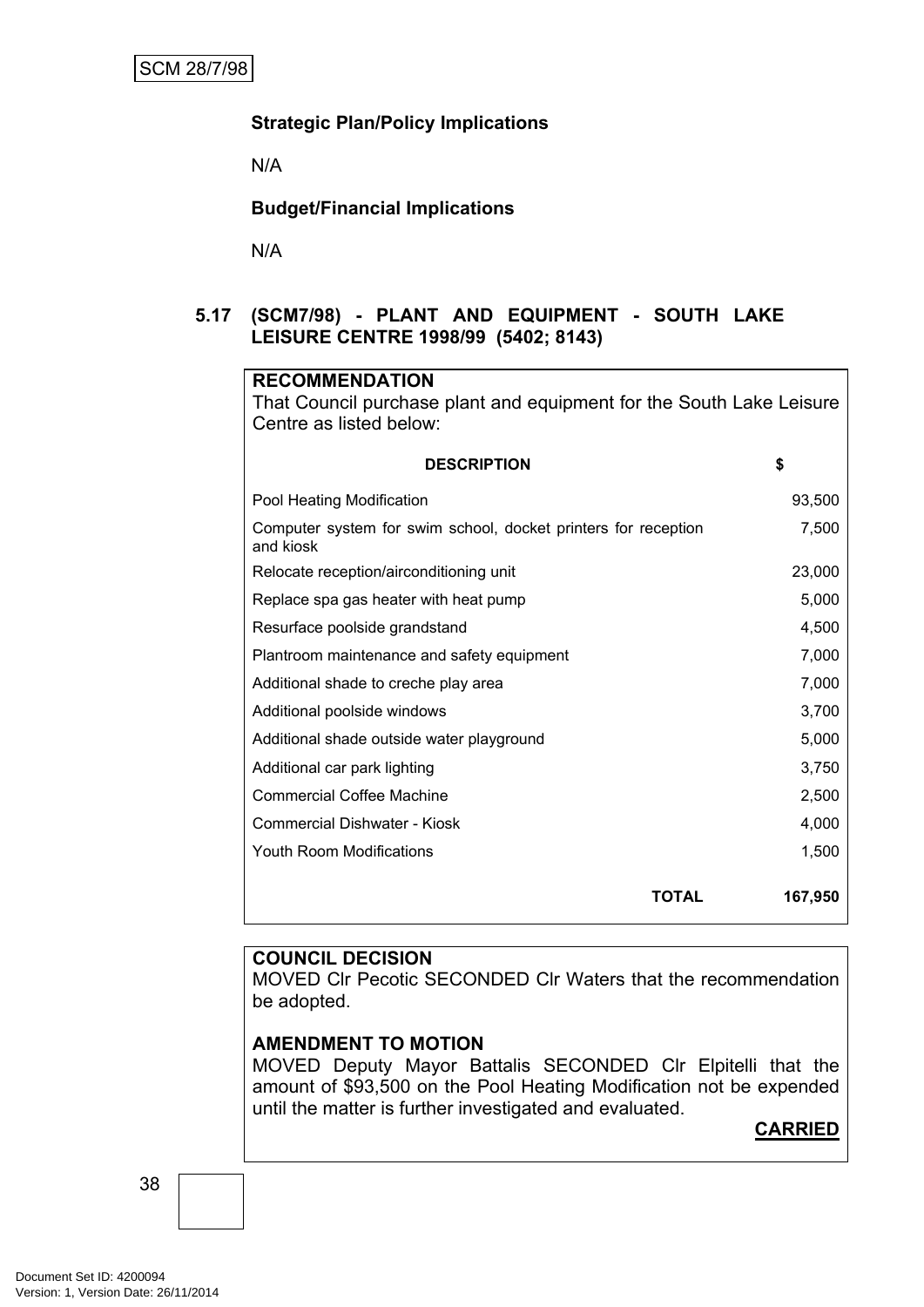# **Background**

N/A

#### **Submission**

N/A

# **Report**

N/A

# **Strategic Plan/Policy Implications**

N/A

# **Budget/Financial Implications**

N/A

# <span id="page-40-0"></span>**5.18 (SCM7/98) - RESERVE FUNDS 1998/99 (5402)**

| <b>RECOMMENDATION</b><br>That Council provides for the transfer to Reserve Funds as listed<br>below: |                    |
|------------------------------------------------------------------------------------------------------|--------------------|
| <b>DESCRIPTION</b>                                                                                   | \$                 |
| <b>Community/Recreation Facilities Reserve Fund</b>                                                  | 580,000            |
| <b>Computer Reserve Fund</b>                                                                         | 50,000             |
| Naval Base Caravan Park Reserve Fund                                                                 | 36,000             |
| Major Refurbishment Buildings Reserve Fund                                                           | 200,000            |
| <b>Community Bus Reserve Fund</b>                                                                    | 5,000              |
| Rubbish Development Reserve Fund                                                                     | 1,000,000          |
| Mobile Bins Reserve Fund                                                                             | 50,000             |
| Long Service Leave Reserve Fund                                                                      | 50,000             |
|                                                                                                      |                    |
|                                                                                                      | 1,971,000<br>ΤΟΤΑL |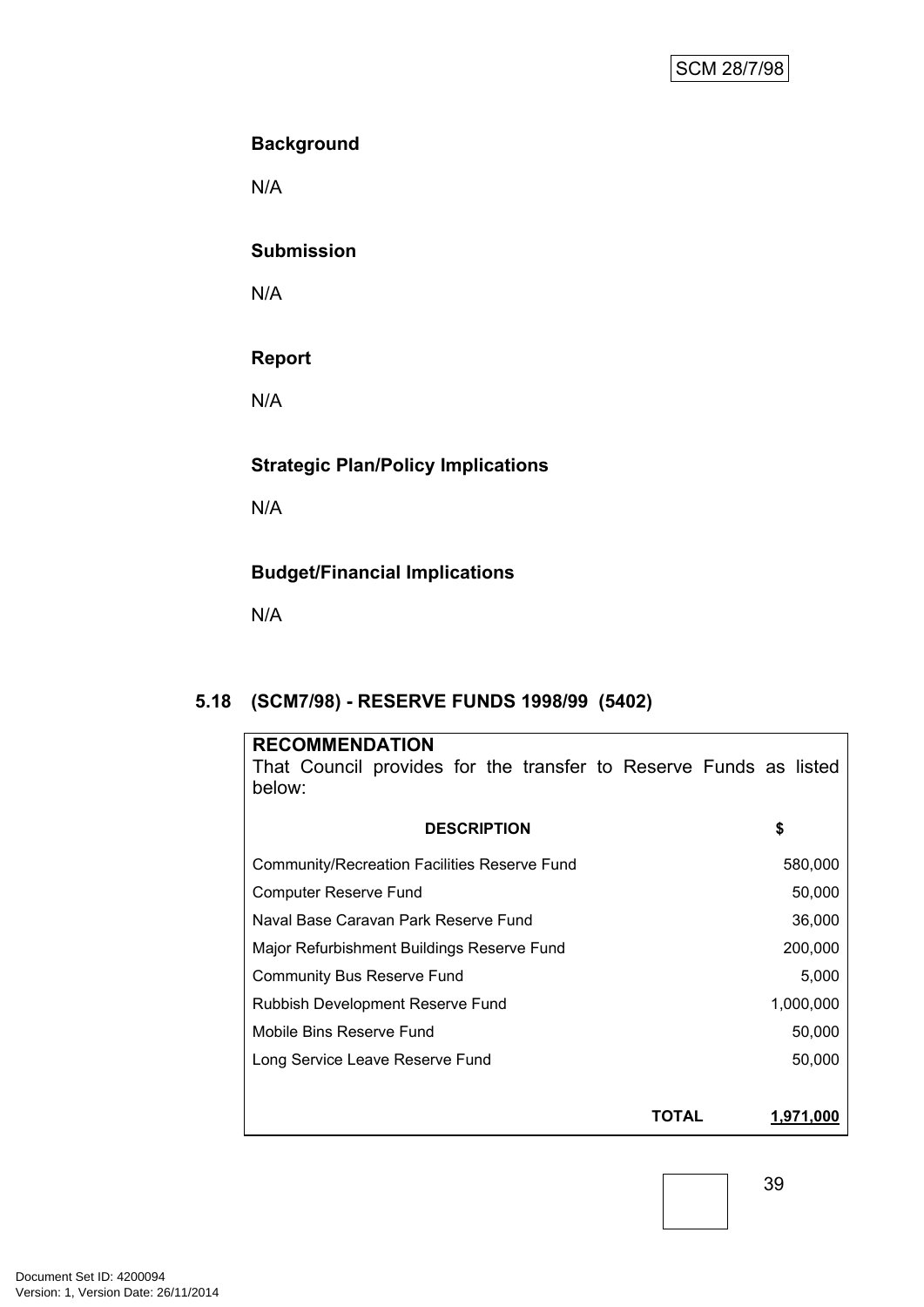MOVED Clr McNair SECONDED Clr Howlett that the recommendation be adopted.

**CARRIED**

#### **Background**

N/A

# **Submission**

N/A

# **Report**

N/A

# **Strategic Plan/Policy Implications**

N/A

# **Budget/Financial Implications**

N/A

# <span id="page-41-0"></span>**5.19 (SCM7/98) - RENT - NAVAL BASE CARAVAN PARK (5402)**

#### **RECOMMENDATION**

That Council's rental charge for sites at Naval Base Caravan Park for 1998/99 be set at \$560.00 per year.

# **COUNCIL DECISION**

MOVED Clr Howlett SECONDED Clr McNair that Council adopt the recommendation.

#### **AMENDMENT TO MOTION**

MOVED Clr Lees SECONDED Mayor Grljusich that the minimum rate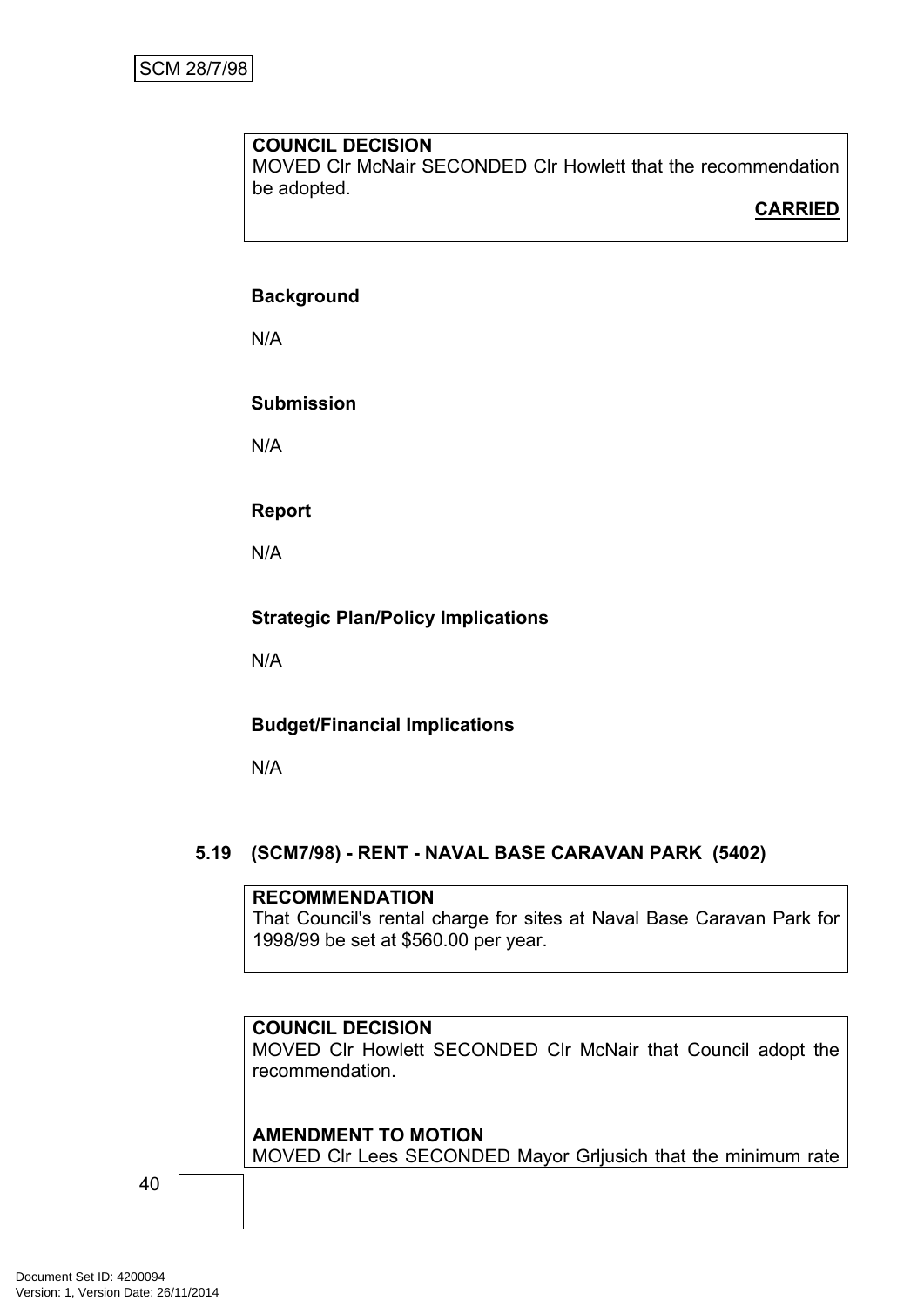plus rubbish charges totalling \$484, be charged for the 1998/99 financial year.

#### **AMENDED MOTION CARRIED**

# **AMENDMENT TO MOTION**

MOVED Clr Waters SECONDED Clr Lees that the transfer to Reserve Fund for the Naval Base Caravan Park be reduced from \$36,000 to \$23,000.

# **AMENDED MOTION CARRIED**

#### **Background**

N/A

#### **Submission**

N/A

# **Report**

N/A

# **Strategic Plan/Policy Implications**

N/A

# **Budget/Financial Implications**

N/A

#### **CLR LEE LEFT THE MEETING AT THIS STAGE THE TIME BEING 10.01 PM**

# <span id="page-42-0"></span>**5.20 (SCM7/98) - SCHEDULE OF FEES AND CHARGES (5402) (KL)**

# **RECOMMENDATION**

That Council adopt the Schedule of Fees and Charges for 1998/99 as attached to the Agenda.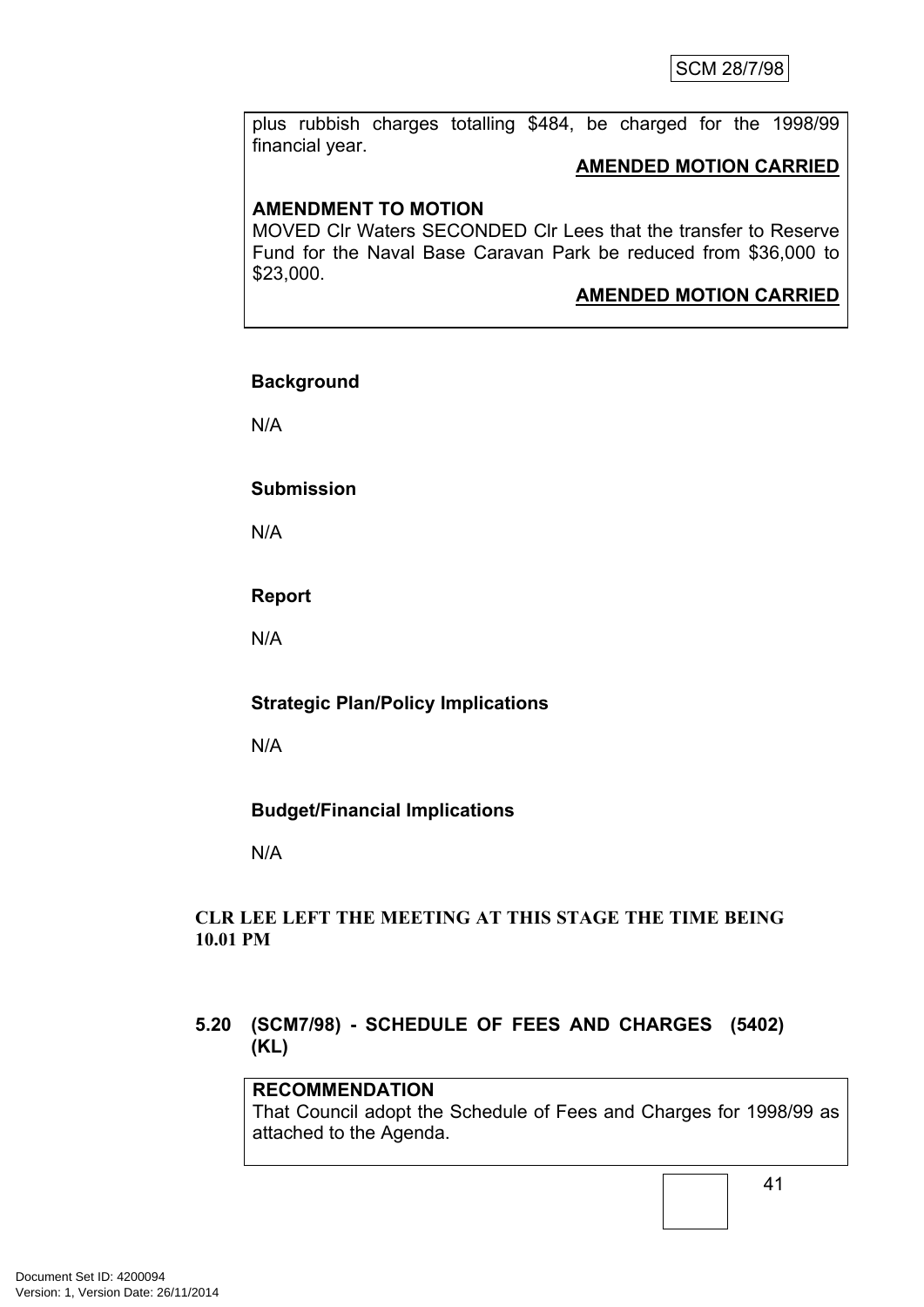MOVED Clr Howlett SECONDED Clr Waters that the recommendation be adopted.

# **CARRIED**

# **Background**

N/A

# **Submission**

N/A

# **Report**

N/A

#### **Strategic Plan/Policy Implications**

N/A

# **Budget/Financial Implications**

N/A

# <span id="page-43-0"></span>**6. RATES & CHARGES**

# <span id="page-43-1"></span>**6.1 (SCM7/98) - PAYMENT OPTIONS (5402)**

#### **RECOMMENDATION**

That Council offer payment options for Rates and Service Charges of:

- (1) pay in full and receive discount (on current rates only);
- (2) pay in two instalments; and
- (3) pay in four instalments

provided that in all cases the first payment must be received within thirty-five(35) days of the issue date of the Rate Notice.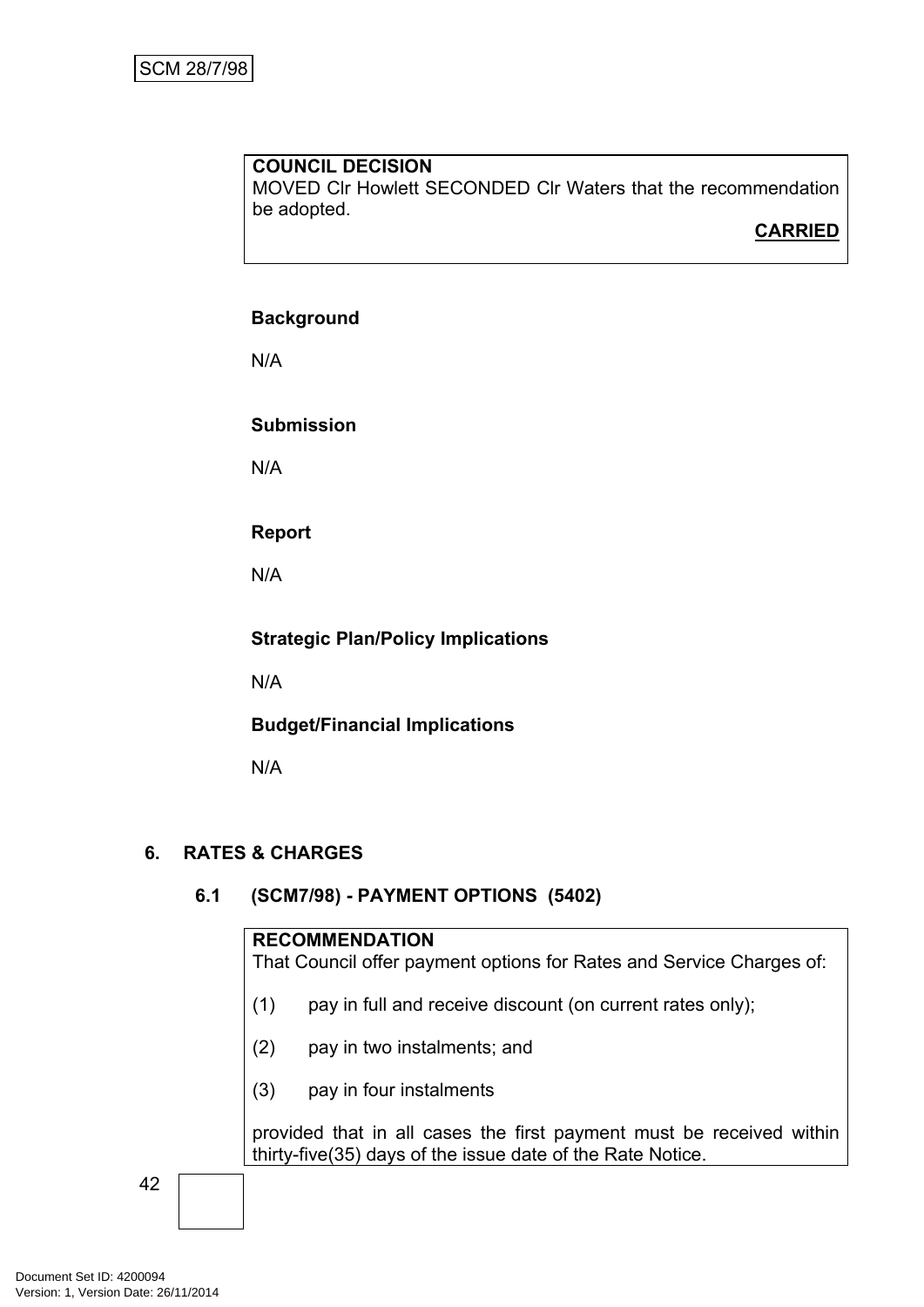MOVED Clr Gianoli SECONDED Clr Howlett that the recommendation be adopted.

# **CARRIED**

# **Background**

N/A

# **Submission**

N/A

# **Report**

N/A

# **Strategic Plan/Policy Implications**

N/A

# **Budget/Financial Implications**

N/A

# <span id="page-44-0"></span>**6.2 (SCM7/98) - INSTALMENTS DATES (5402)**

|     | <b>RECOMMENDATION</b>                                                 |
|-----|-----------------------------------------------------------------------|
|     | That Council sets the following payment dates for instalment options: |
|     |                                                                       |
| (1) | two instalments                                                       |
|     | first payment due 15 September 1998                                   |
|     | second payment due 19 January 1999                                    |
| (2) | four instalments                                                      |
|     | first payment due 15 September 1998                                   |
|     | second payment due 17 November 1998                                   |
|     | third payment due 19 January 1999                                     |
|     | fourth payment due 23 March 1999                                      |
|     |                                                                       |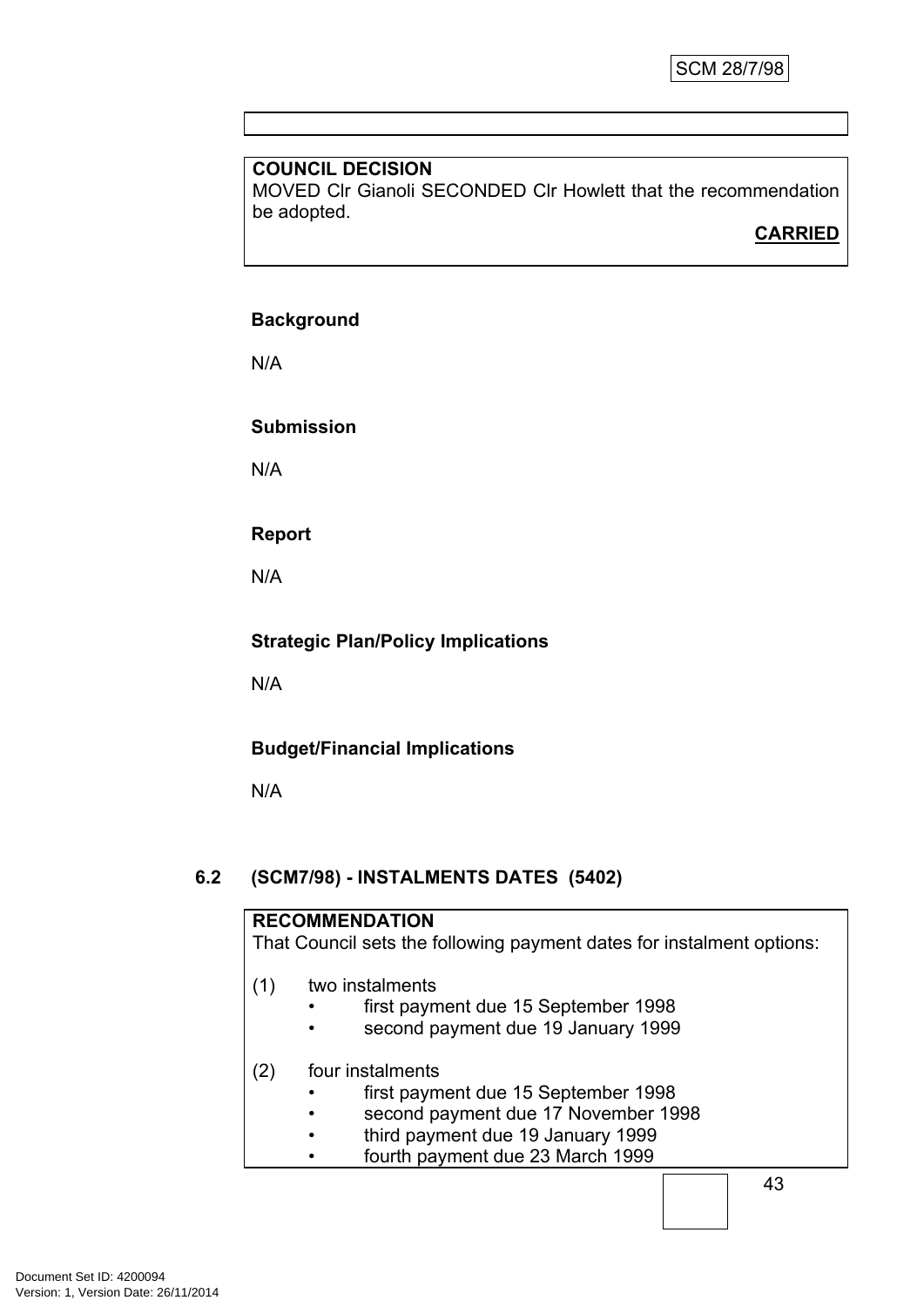MOVED Clr Gianoli SECONDED Clr McNair that the recommendation be adopted.

# **CARRIED**

# **Background**

N/A

**Submission**

N/A

**Report**

N/A

#### **Strategic Plan/Policy Implications**

N/A

# **Budget/Financial Implications**

N/A

#### **CLR LEE RETURNED TO THE MEETING AT THIS STAGE THE TIME BEING 10.03 PM**

#### **DURING DISCUSSION OF THE FOLLOWING ITEM CLR McNAIR LEFT THE MEETING AT THIS STAGE THE TIME BEING 10.12 PM AND RETURNED AT 10.14 PM**

# <span id="page-45-0"></span>**6.3 (SCM7/98) - ADMINISTRATION FEE (5402)**

#### **RECOMMENDATION**

That Council charge an administration fee of \$5.00 for the second and subsequent instalments with alternative arrangements for payment of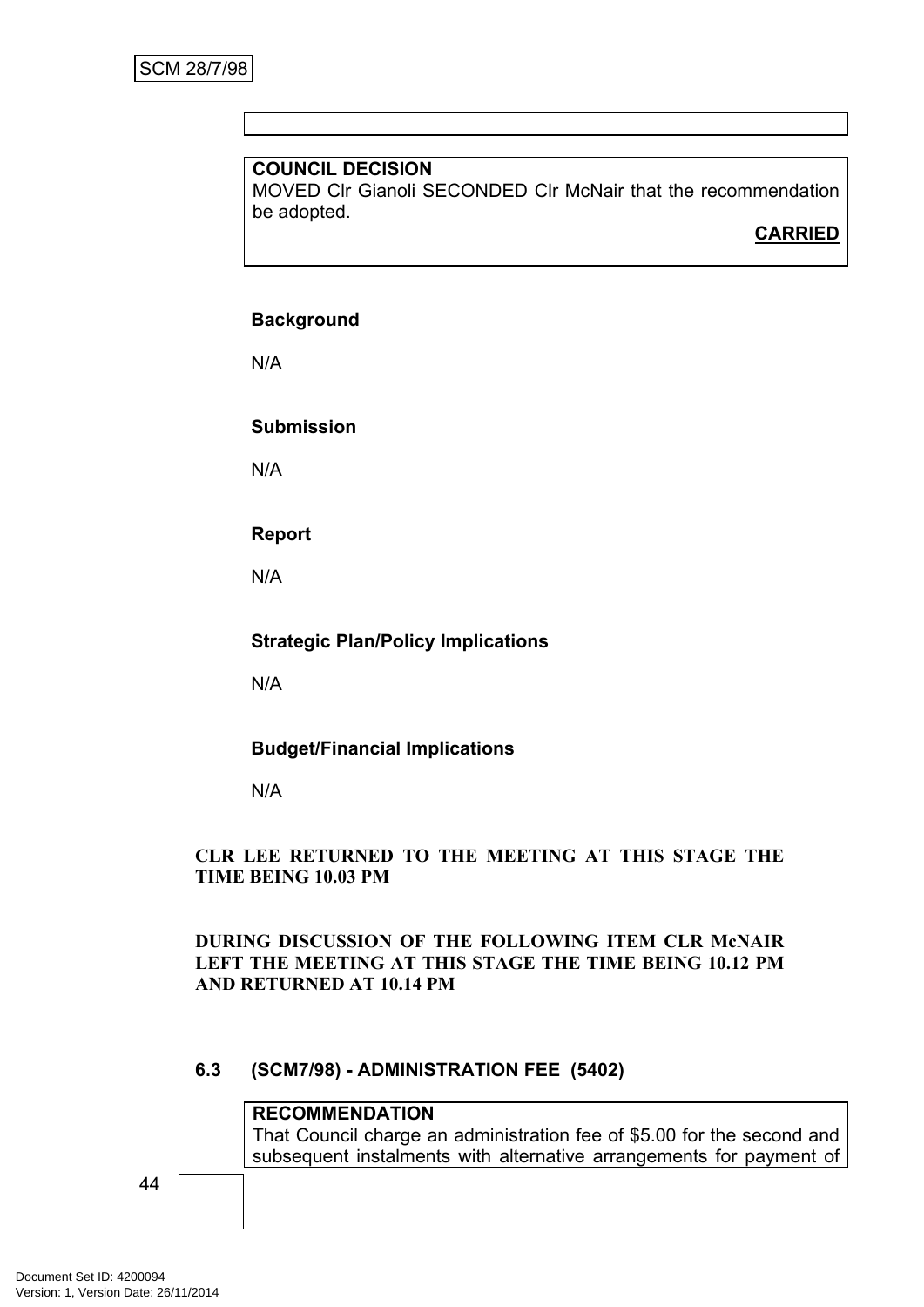rates and charges being subject to administration charges of \$5.00 per instalment up to a maximum of \$20.00 per assessment with instalment interest rates and late payment interest rates to apply.

#### **COUNCIL DECISION**

MOVED Clr McNair SECONDED Clr Howlett that Council adopt the recommendation.

#### **AMENDMENT TO MOTION**

MOVED Clr Pecotic SECONDED Clr Elpitelli that the \$5 administration fee for the second and subsequent instalments be deleted.

**AMENDED MOTION LOST**

#### **ORIGINAL MOTION PUT AND CARRIED**

#### **Background**

N/A

#### **Submission**

N/A

#### **Report**

N/A

#### **Strategic Plan/Policy Implications**

N/A

#### **Budget/Financial Implications**

N/A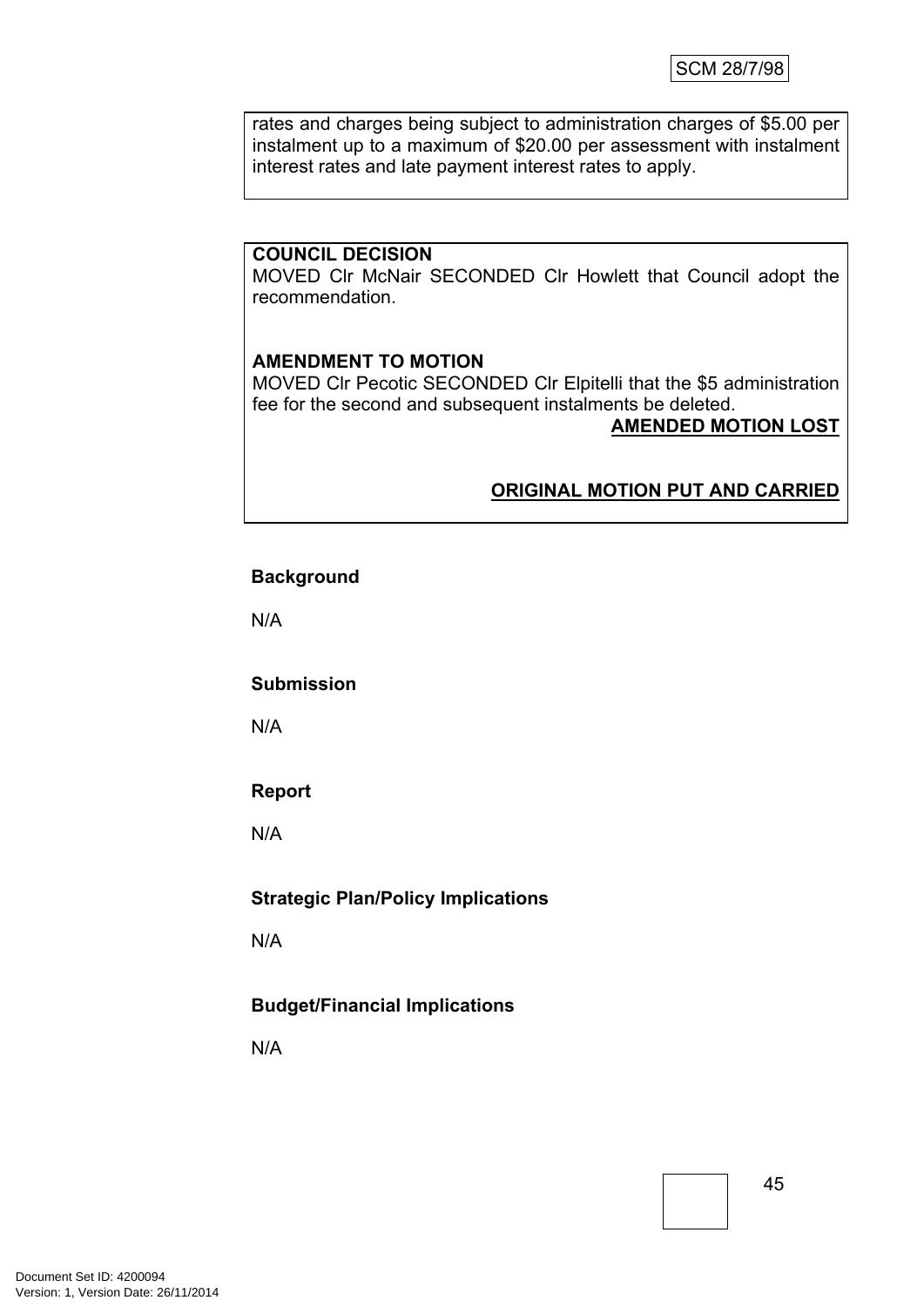# <span id="page-47-0"></span>**6.4 (SCM7/98) - INTEREST RATES (5402)**

# **RECOMMENDATION**

That:

- (1) the interest rate on instalment payments be 6.5% per annum; and
- (2) the late payment interest rate be 11.00% per annum.

# **COUNCIL DECISION**

MOVED Clr Gianoli SECONDED Clr McNair that the recommendation be adopted.

**CARRIED**

# **Background**

N/A

**Submission**

N/A

**Report**

N/A

**Strategic Plan/Policy Implications**

N/A

**Budget/Financial Implications**

N/A

# <span id="page-47-1"></span>**6.5 (SCM7/98) - ONCE OFF EXTENSION (5402)**

#### **RECOMMENDATION**

That once off extensions up to sixty(60) days be charged instalment interest from the due date but no administration fee.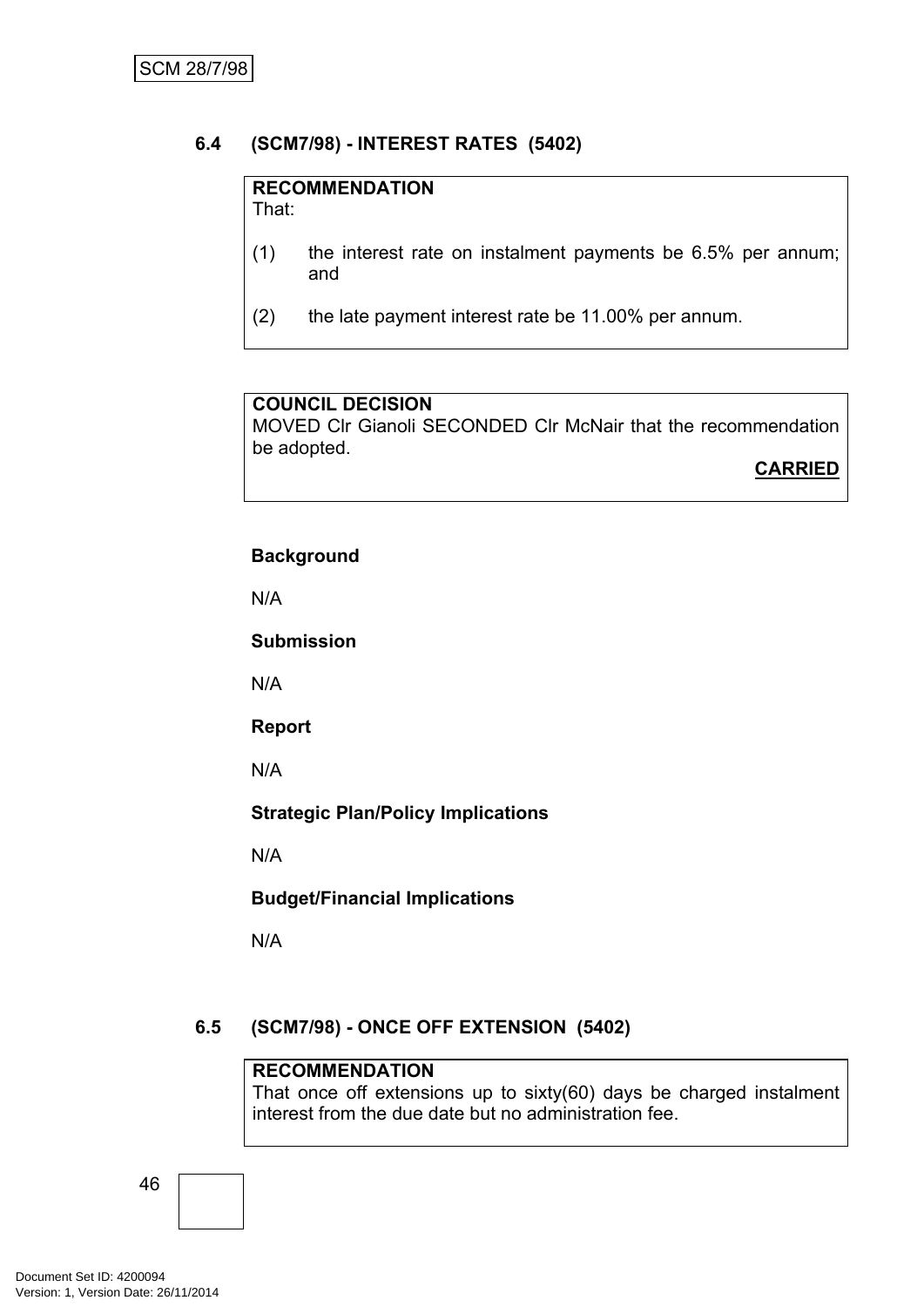MOVED Clr Howlett SECONDED Clr McNair that the recommendation be adopted.

# **CARRIED**

#### **Background**

N/A

# **Submission**

N/A

# **Report**

N/A

# **Strategic Plan/Policy Implications**

N/A

# **Budget/Financial Implications**

N/A

# <span id="page-48-0"></span>**6.6 (SCM7/98) - DISCOUNT (5402)**

#### **RECOMMENDATION**

That a discount of 5.00% be allowed on current rates only if payment of all rates and charges due are paid within thirty-five(35) days of the date of issue of the rate notice.

# **COOUNCIL DECISION**

MOVED Clr Gianoli SECONDED Howlett that the recommendation be adopted.

# **CARRIED**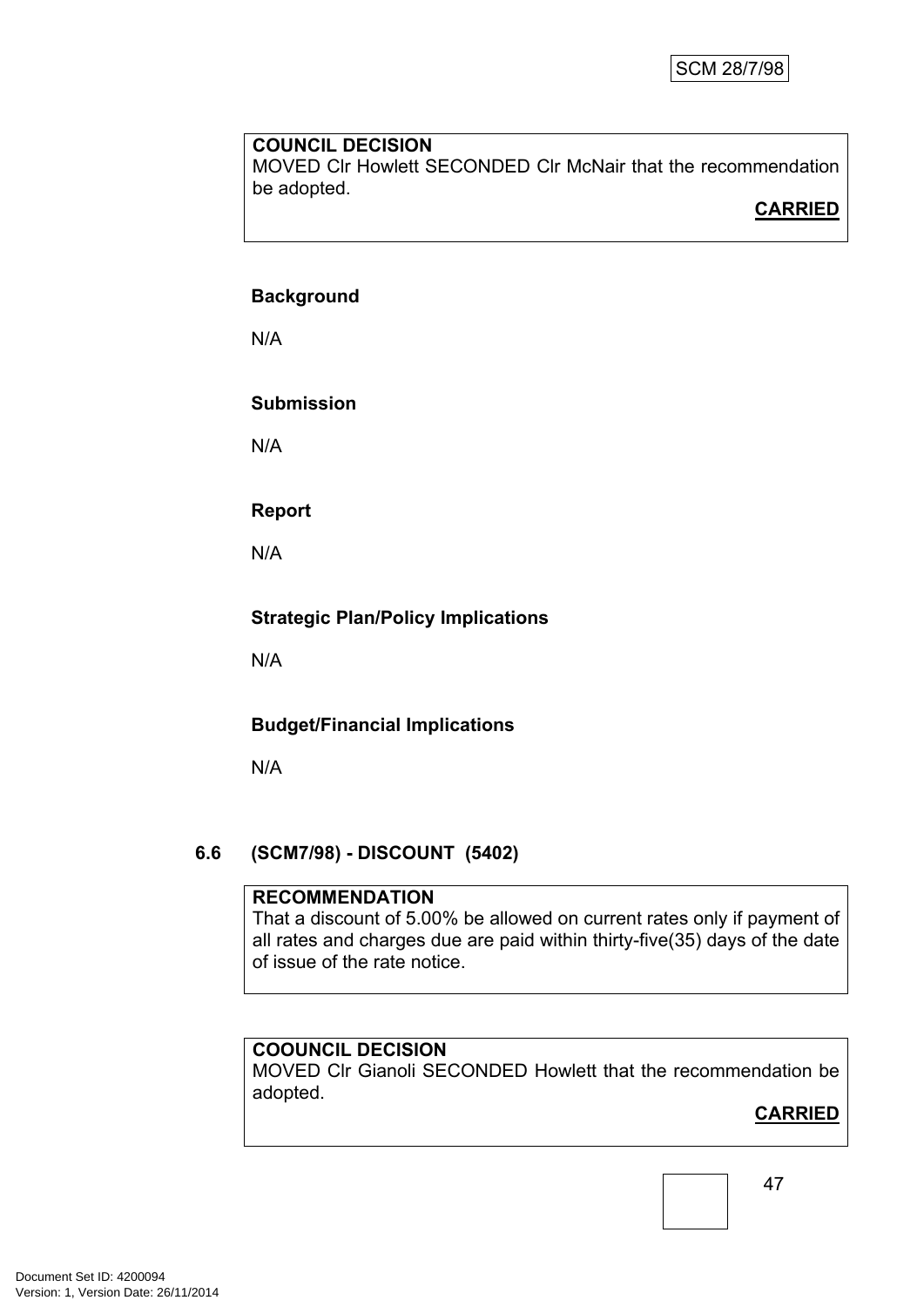# **Background**

N/A

#### **Submission**

N/A

# **Report**

N/A

# **Strategic Plan/Policy Implications**

N/A

# **Budget/Financial Implications**

N/A

# <span id="page-49-0"></span>**6.7 (SCM7/98) - RATES INCENTIVE SCHEME (5402)**

#### **RECOMMENDATION**

That Rates Incentive Scheme prizes apply for full payment within thirtyfive(35) days of the date of issue of the rate notice.

#### **COUNCIL DECISION**

MOVED Clr Lees SECONDED Clr McNair that the recommendation be adopted.

#### **AMENDMENT TO MOTION**

MOVED Clr Elpitelli SECONDED Clr Pecotic that the Rates Incentive Scheme be offered to all ratepayers who make a full or first payment by the due date.

# **AMENDED MOTION LOST**

# **ORIGINAL MOTION PUT AND CARRIED**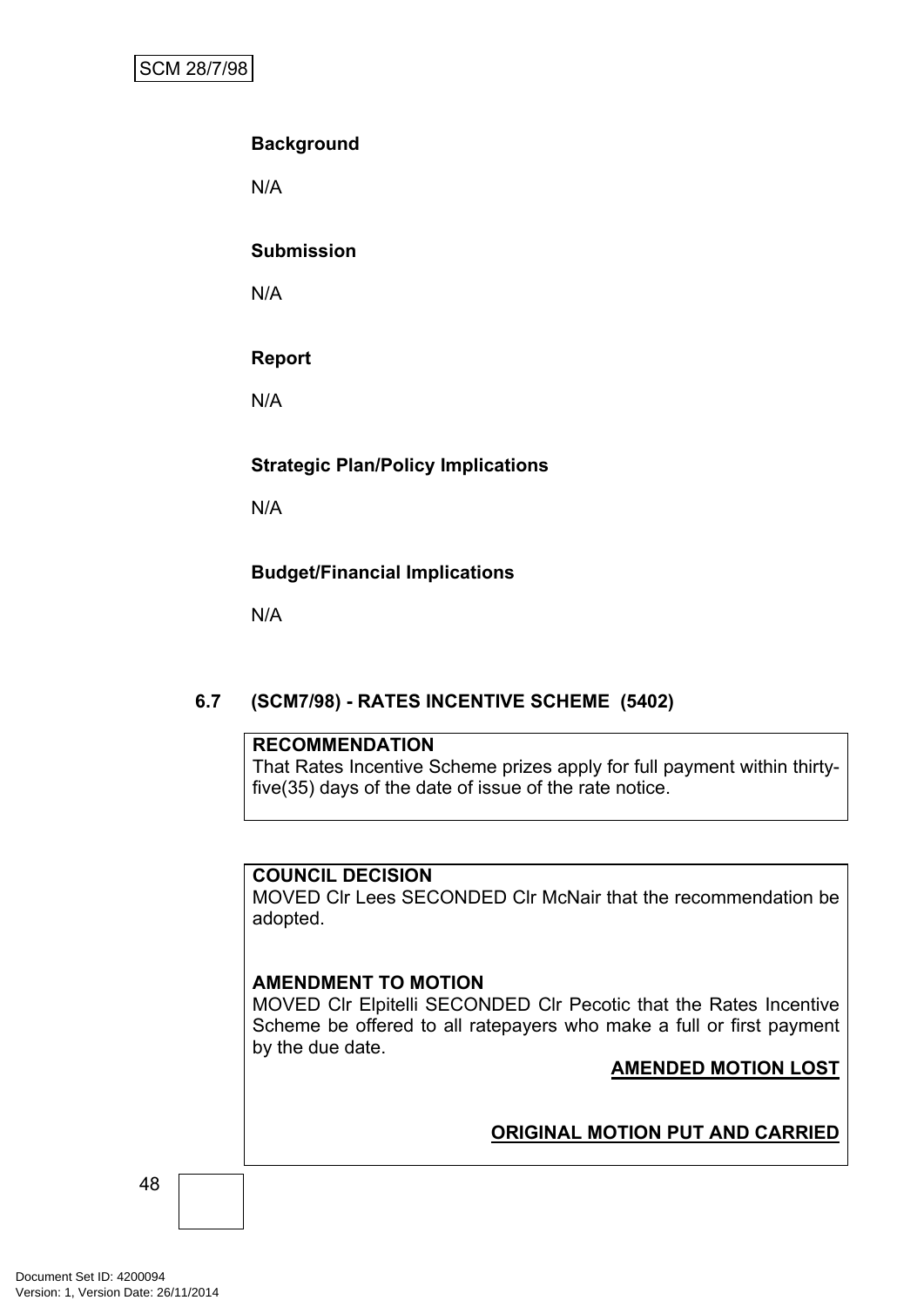# **Background**

N/A

#### **Submission**

N/A

# **Report**

N/A

# **Strategic Plan/Policy Implications**

N/A

# **Budget/Financial Implications**

N/A

# <span id="page-50-0"></span>**6.8 (SCM7/98) - RUBBISH CHARGES - DOMESTIC (5402)**

#### **RECOMMENDATION**

That the Rubbish Collection Charge be levied at \$104.00 per assessed collection service for a weekly domestic rubbish collection, with a mobile bin levy of \$27.00 applying to ratepayers who received their bin after 1 July 1995.

# **COUNCIL DECISION**

MOVED Clr Gianoli SECONDED Clr Lee that the recommendation be adopted.

**CARRIED**

# **Background**

N/A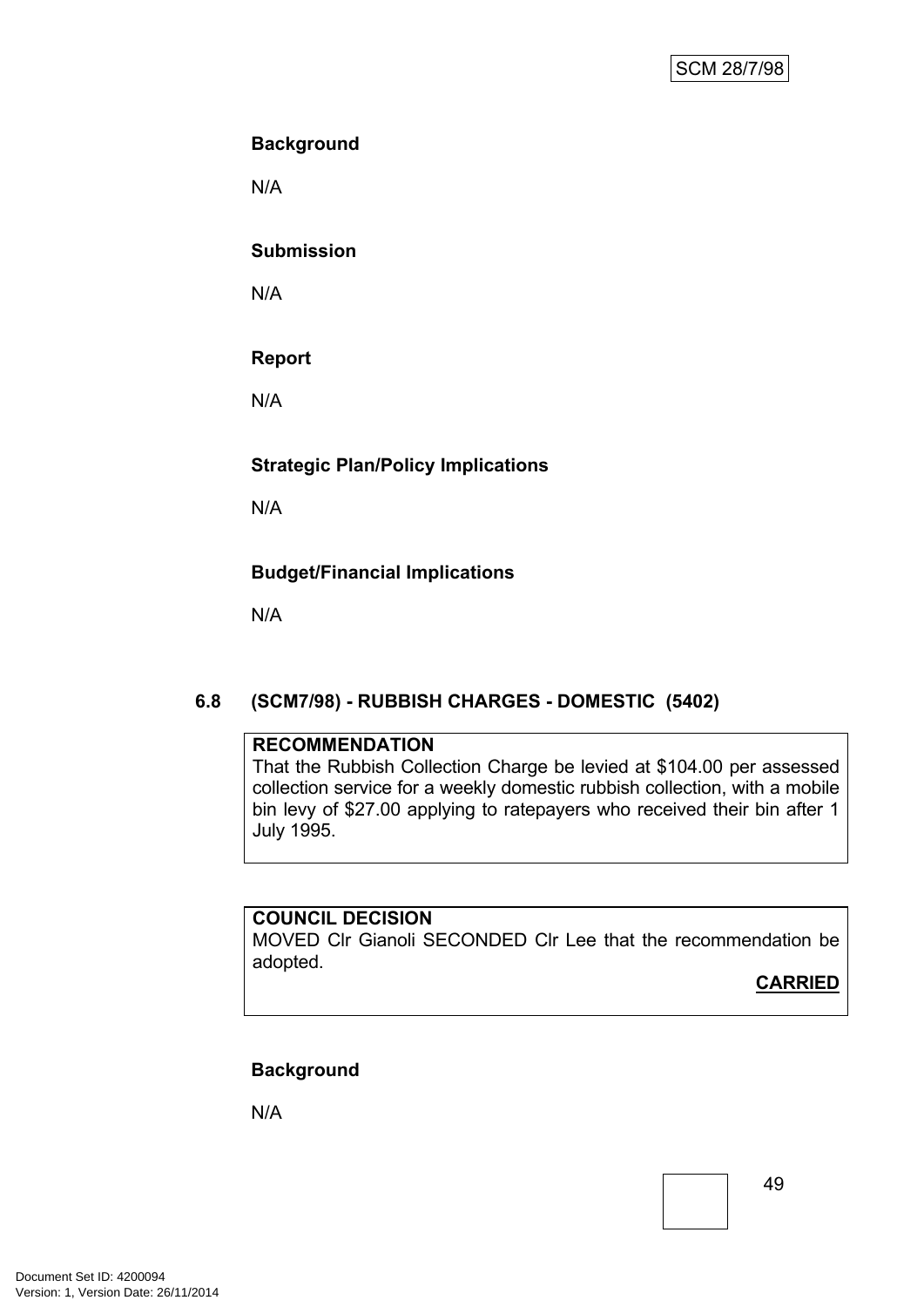# **Submission**

N/A

# **Report**

N/A

# **Strategic Plan/Policy Implications**

N/A

# **Budget/Financial Implications**

N/A

#### **6.9 (SCM7/98) - SPECIAL RUBBISH CHARGES - EXEMPT PROPERTIES (5402)**

#### **RECOMMENDATION**

That a Rubbish Collection Charge be levied for non-rateable properties at an annual rate of \$258.00 per assessed service for a weekly collection.

#### **COUNCIL DECISION**

MOVED Clr Howlett SECONDED Clr Gianoli that the recommendation be adopted.

#### **CARRIED**

#### **Background**

N/A

**Submission**

N/A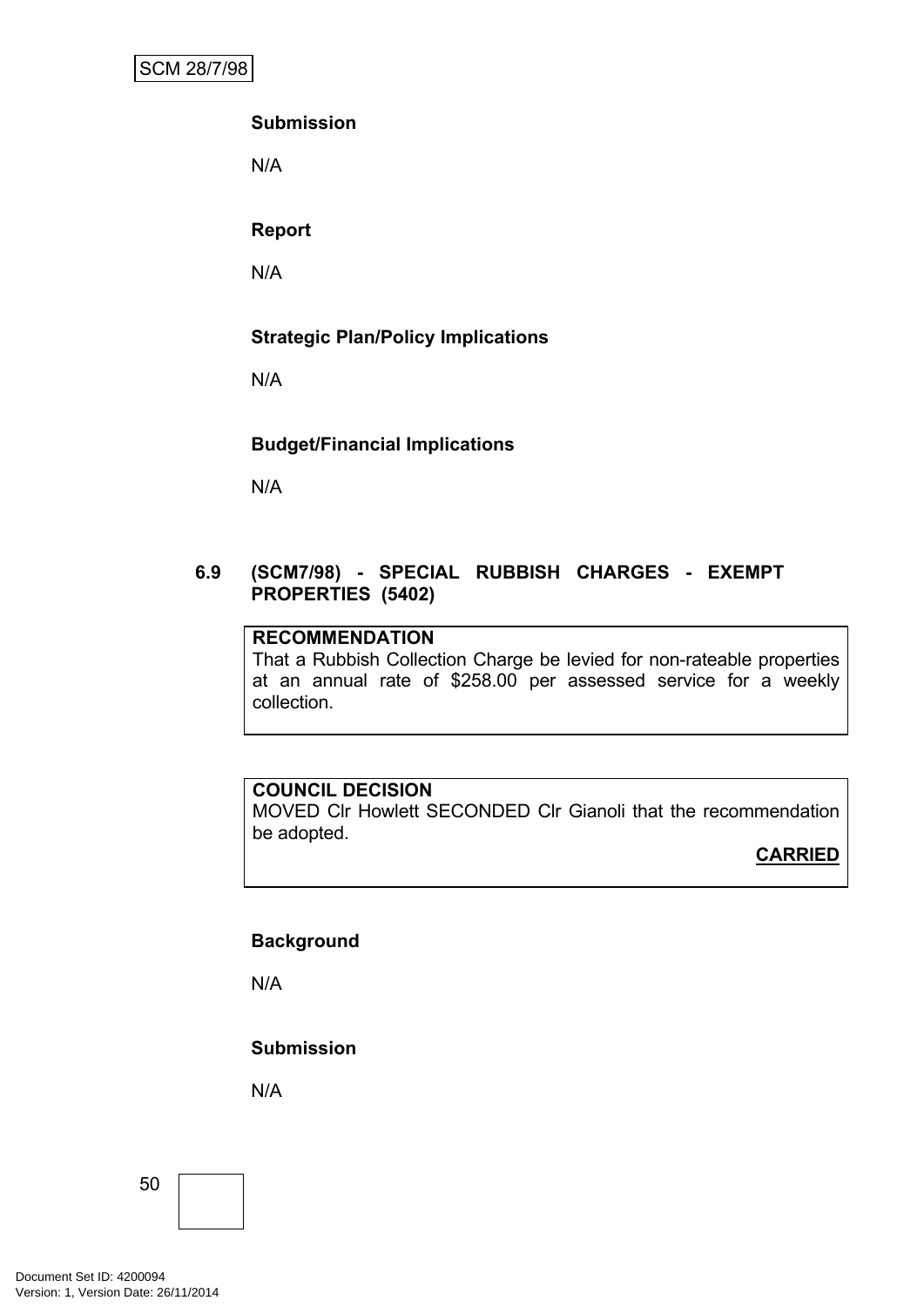# **Report**

N/A

# **Strategic Plan/Policy Implications**

N/A

# **Budget/Financial Implications**

N/A

# <span id="page-52-0"></span>**6.10 (SCM7/98) - NEW RUBBISH SERVICES 1998/99 (5402)**

#### **RECOMMENDATION**

That new rubbish services commencing during the year 1998/99 be levied a mobile bin service charge of \$27.00 and a pro-rata charge based on \$104.00 p.a.

#### **COUNCIL DECISION**

MOVED Clr McNair SECONDED Clr Howlett that the recommendation be adopted.

**CARRIED**

# **Background**

N/A

#### **Submission**

N/A

# **Report**

N/A

# **Strategic Plan/Policy Implications**

N/A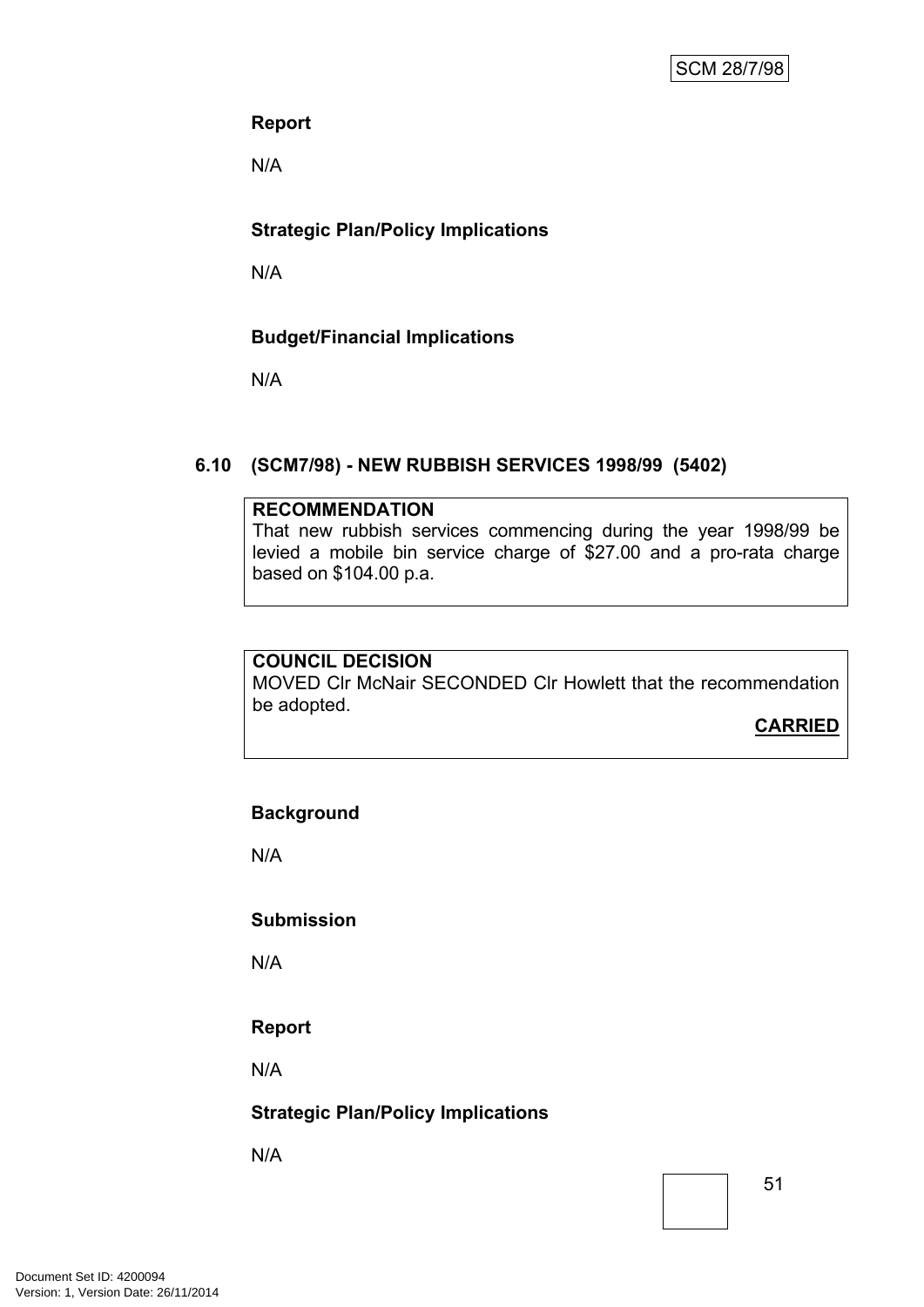N/A

#### **6.11 (SCM7/98) - SPECIAL RUBBISH CHARGES - BULK SERVICE (NON-MGB SYSTEM) (5402)**

#### **RECOMMENDATION**

That Commercial, Industrial and Residential premises be charged \$104.00 per assessed service for a weekly collection, with a bulk bin levy of \$27.00 for all bins delivered after 1 July 1994.

#### **COUNCIL DECISION**

MOVED Clr Howlett SECONDED Clr McNair that the recommendation be adopted.

**CARRIED**

#### **Background**

N/A

#### **Submission**

N/A

# **Report**

N/A

# **Strategic Plan/Policy Implications**

N/A

# **Budget/Financial Implications**

N/A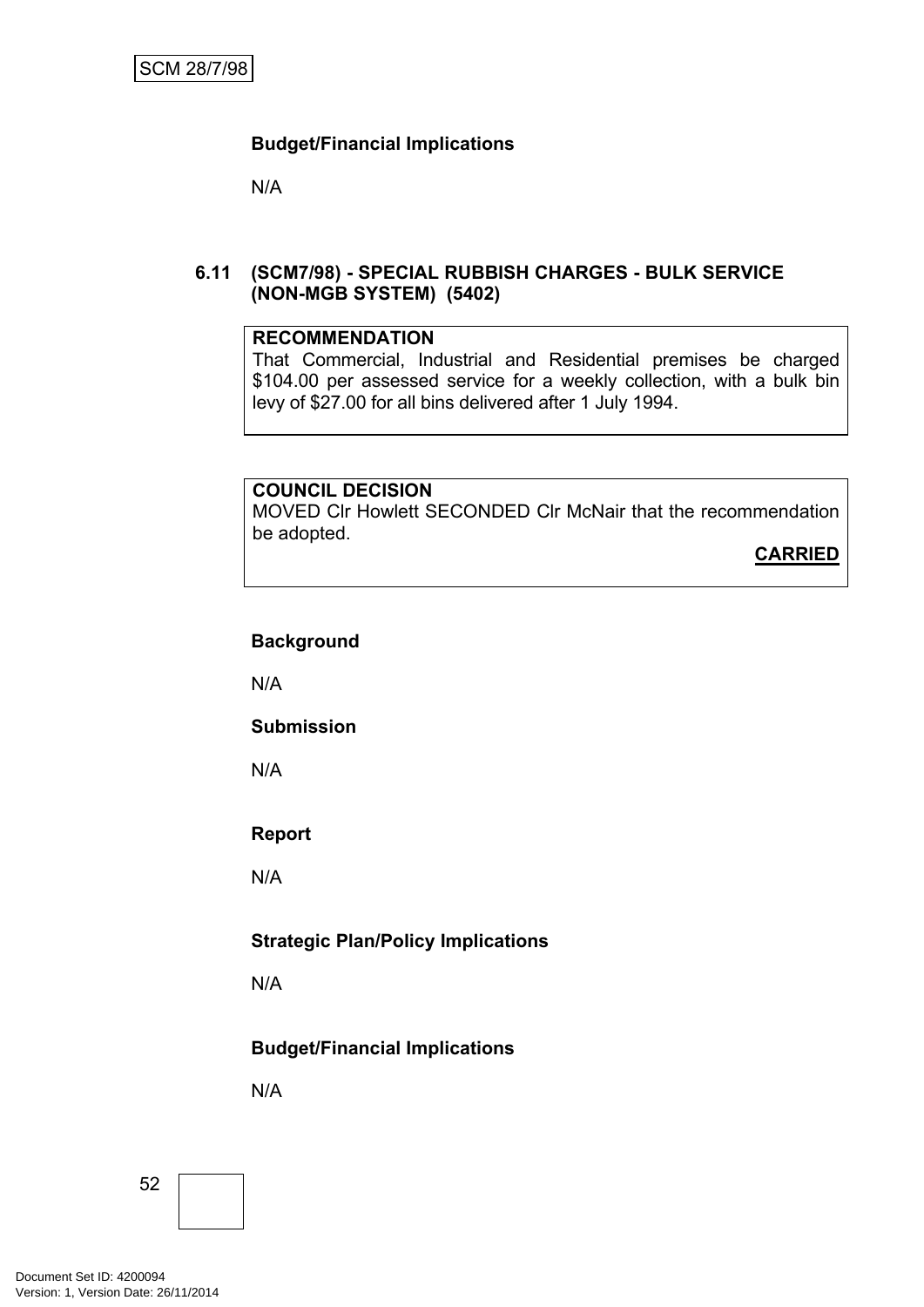#### **6.12 (SCM7/98) - RATES LEVY - MINIMUM RATE - RESIDENTIAL AND RURAL - COMMERCIAL AND INDUSTRIAL (5402)**

#### **RECOMMENDATION**

That a Minimum Rate for 1998/99 on any assessment be set at \$380.00 Residential and Rural, \$566.00 for Commercial and Industrial properties.

#### **COUNCIL DECISION**

MOVED Clr Howlett SECONDED Clr Lees that the recommendation be adopted.

#### **AMENDMENT TO MOTION**

MOVED Clr Pecotic that the minimum rate remain as the previous year of \$370.00

#### **AMENDED MOTION LAPSED**

#### **ORIGINAL MOTION PUT AND CARRIED**

#### **Background**

N/A

#### **Submission**

N/A

#### **Report**

N/A

#### **Strategic Plan/Policy Implications**

N/A

#### **Budget/Financial Implications**

N/A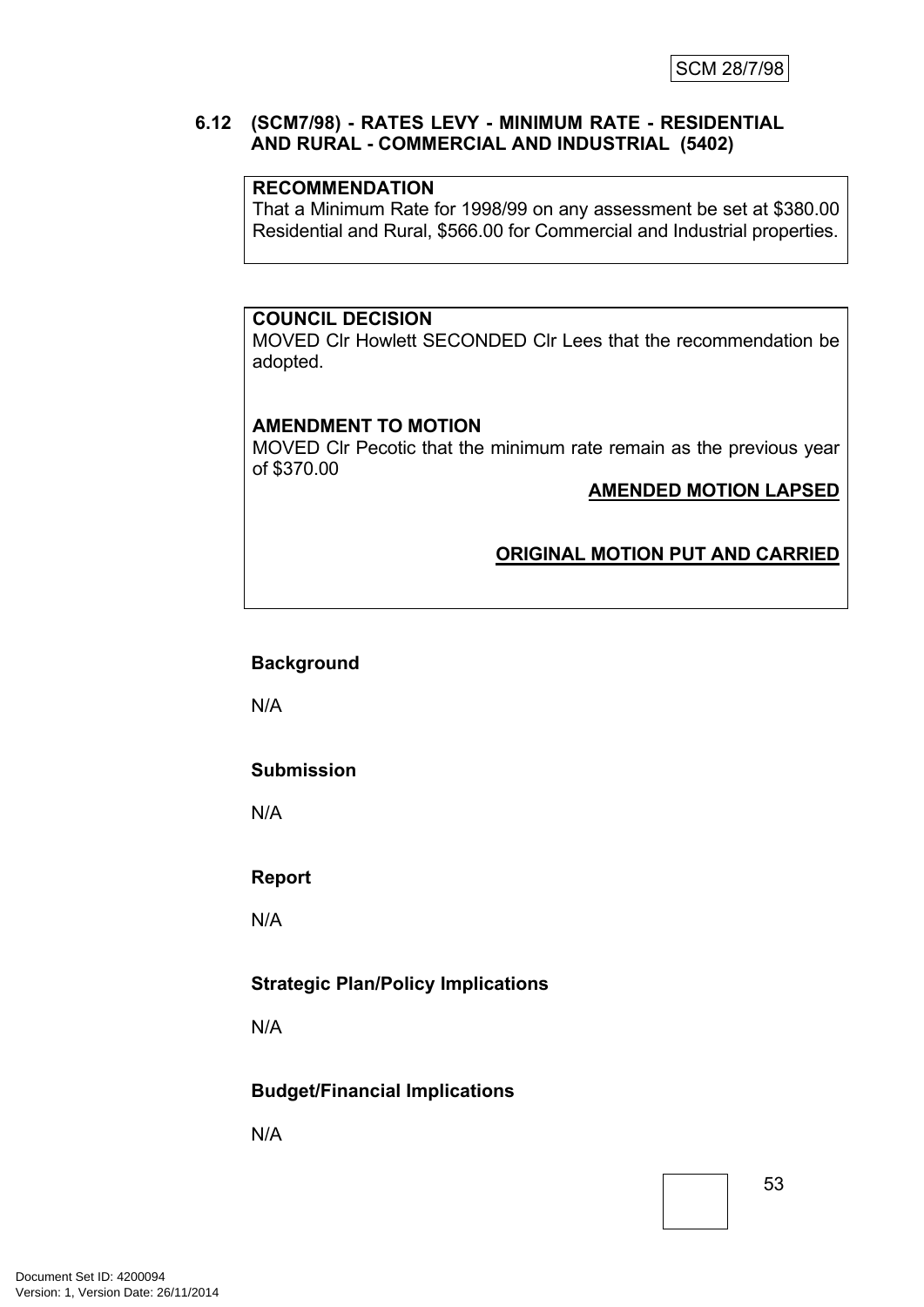#### **6.13 (SCM7/98) - RATE LEVY - GENERAL RATE UNIMPROVED VALUATION AREA (5402)**

#### **RECOMMENDATION**

That Council adopt a General Rate for the 1998/99 Financial Year of 0.4286¢ in the dollar for the Unimproved Valuation area of the district.

#### **COUNCIL DECISION**

MOVED Clr McNair SECONDED Clr Howlett that the recommendation be adopted.

**CARRIED**

#### **Background**

N/A

#### **Submission**

N/A

**Report**

N/A

**Strategic Plan/Policy Implications**

N/A

**Budget/Financial Implications**

N/A

# **6.14 (SCM7/98) - RATES LEVY - URBAN FARMLAND UNIMPROVED VALUATION AREA (5402)**

#### **RECOMMENDATION**

That Council adopt an Urban Farmland Rate for the 1998/99 Financial Year for declared properties of  $0.3857¢$  in the dollar, for the Unimproved Valuation area.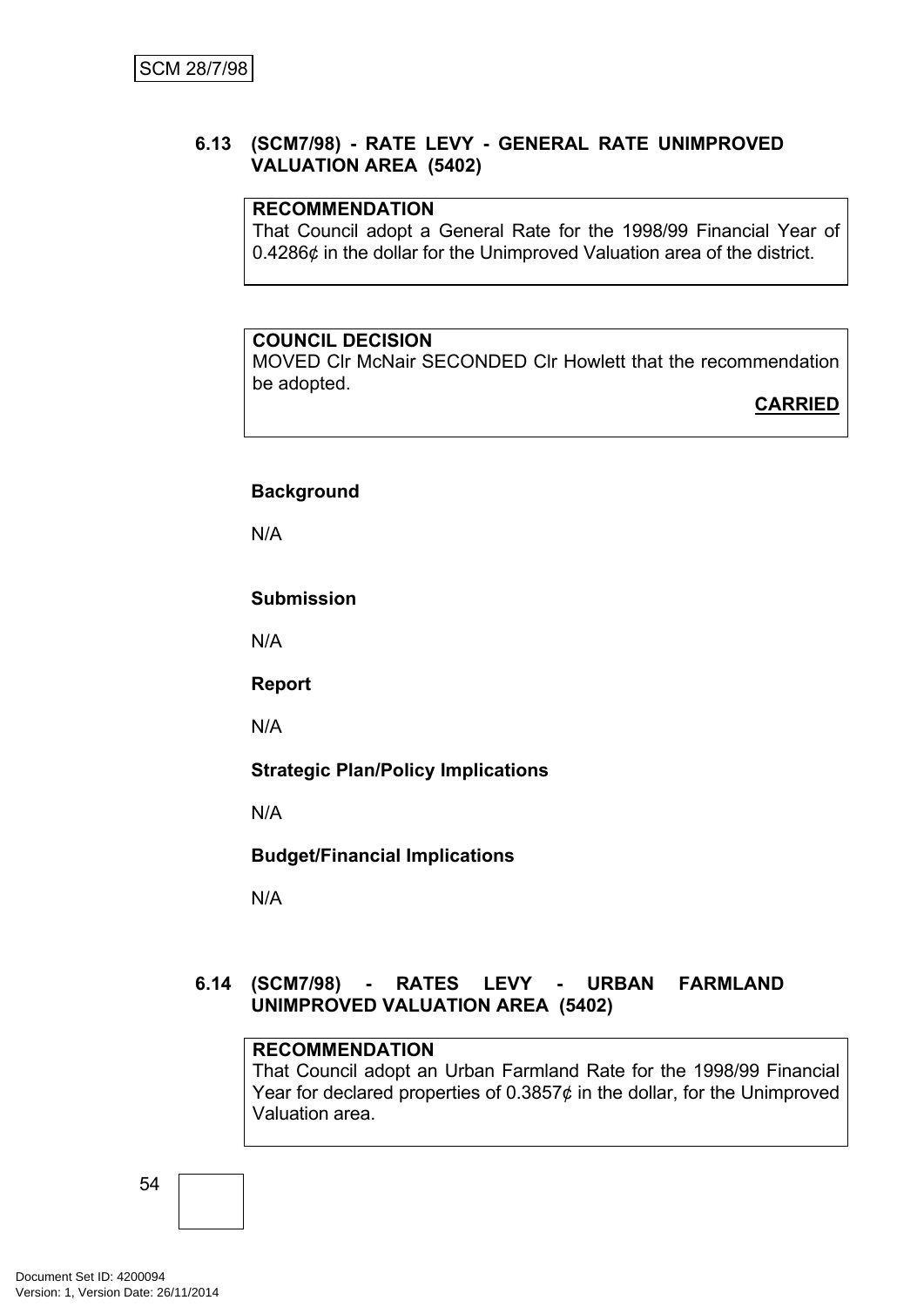MOVED Clr Gianoli SECONDED Clr McNair that the recommendation be adopted.

# **CARRIED**

#### **Background**

N/A

# **Submission**

N/A

# **Report**

N/A

# **Strategic Plan/Policy Implications**

N/A

# **Budget/Financial Implications**

N/A

#### **6.15 (SCM7/98) - RATES LEVY - URBAN FARMLAND - GROSS RENTAL VALUATION AREA (5402)**

#### **RECOMMENDATION**

That Council adopt the following Urban Farm Land Rates for the 1998/99 Financial Year for Urban Farm Land declared properties in the Gross Rental Valuation Differential Rate Zones:

- (1) Urban Farmland Vacant Residential Rate in  $$9.1940¢$
- (2) Urban Farmland Improved Residential Rate in  $$5.6584¢$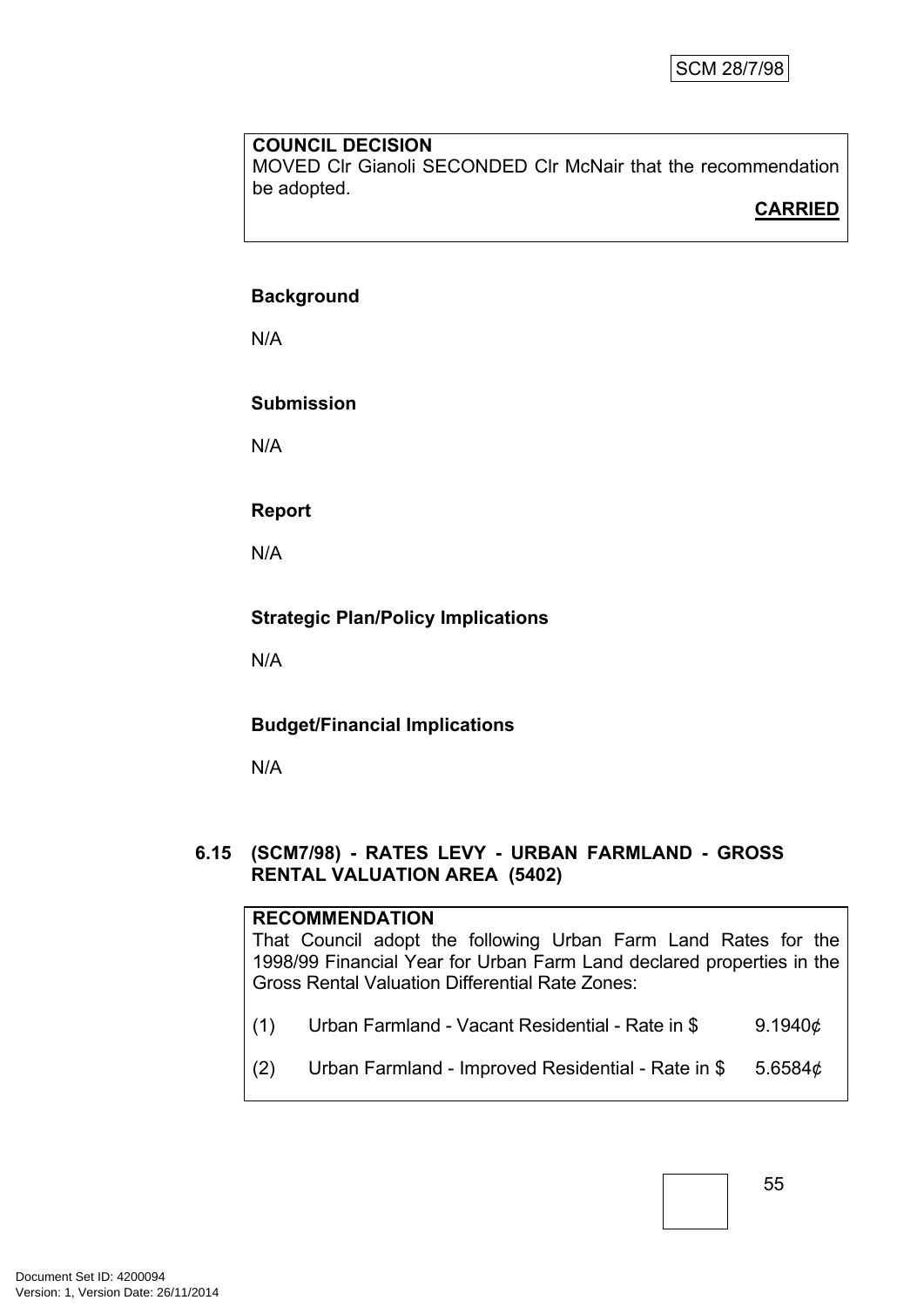MOVED Clr Howlett SECONDED Clr McNair that the recommendation be adopoted.

# **CARRIED**

#### **Background**

N/A

#### **Submission**

N/A

#### **Report**

N/A

**Strategic Plan/Policy Implications**

N/A

**Budget/Financial Implications**

N/A

#### **6.16 (SCM7/98) - RATES LEVY - DIFFERENTIAL RATE ZONES - GROSS RENTAL VALUATION AREA (5402)**

# **RECOMMENDATION**

That Council adopt the following Differential Rates for the 1998/99 Financial Year for the Gross Rental Valuation Area:

- (1) Improved Residential, Commercial and Industrial  $6.7606\phi$
- (2) Vacant Residential, Commercial and Industrial 10.9838¢

# **COUNCIL DECISION**

MOVED Clr Howlett SECONDED Clr Gianoli that the recommendation be adopted.

**CARRIED**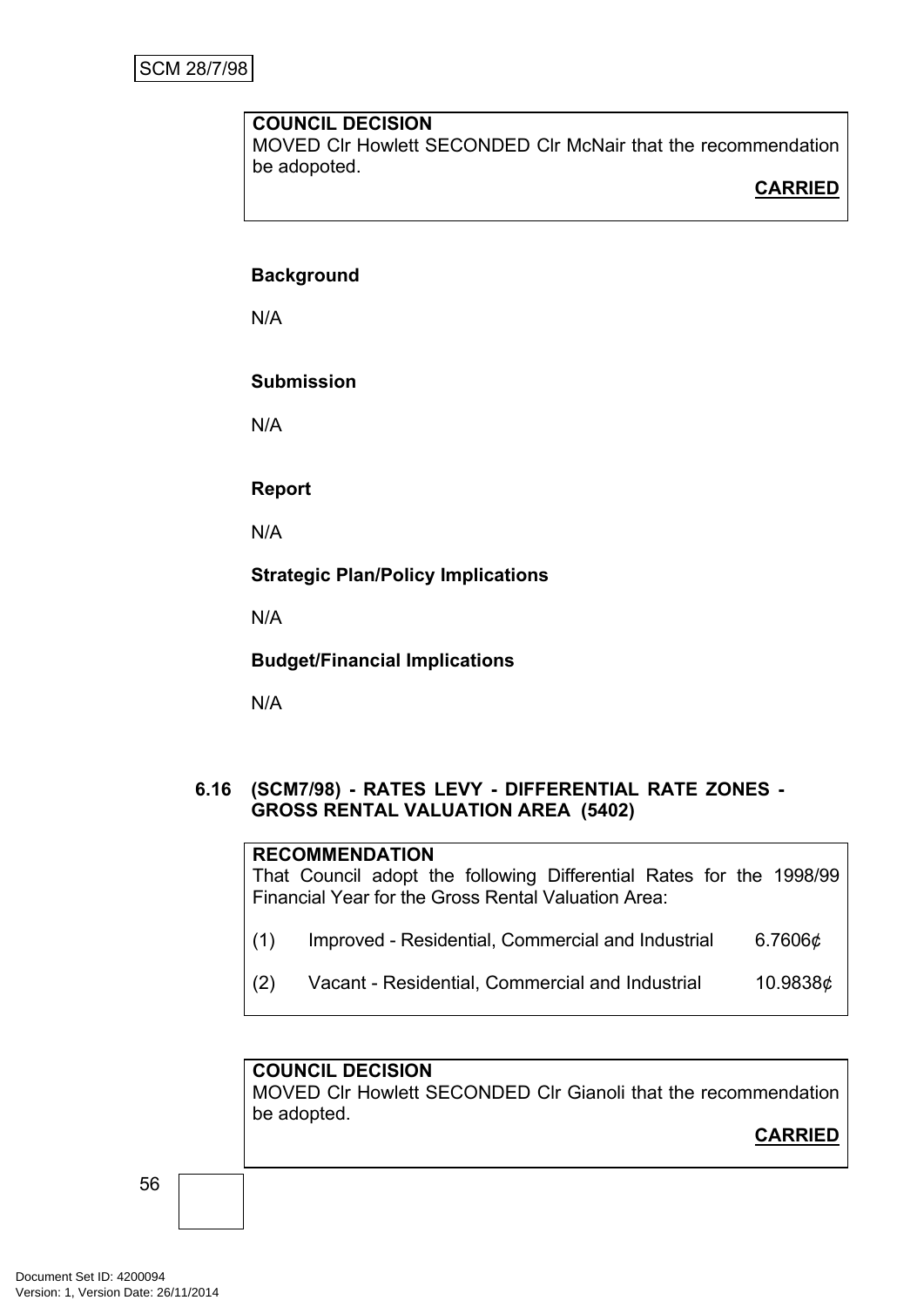# **Background**

N/A

#### **Submission**

N/A

# **Report**

N/A

# **Strategic Plan/Policy Implications**

N/A

# **Budget/Financial Implications**

N/A

# <span id="page-58-0"></span>**7. ADOPTION OF BUDGET**

#### **7.1 (SCM7/98) - ADOPTION OF MUNICIPAL BUDGET FOR THE FINANCIAL YEAR 1998/99 (5402)**

#### **RECOMMENDATION**

That Council adopts the Municipal Budget for 1998/99 as presented/amended.

#### **COUNCIL DECISION**

MOVED Clr Howlett SECONDED Clr Gianoli that the recommendation be adopted.

**CARRIED**

# **Background**

N/A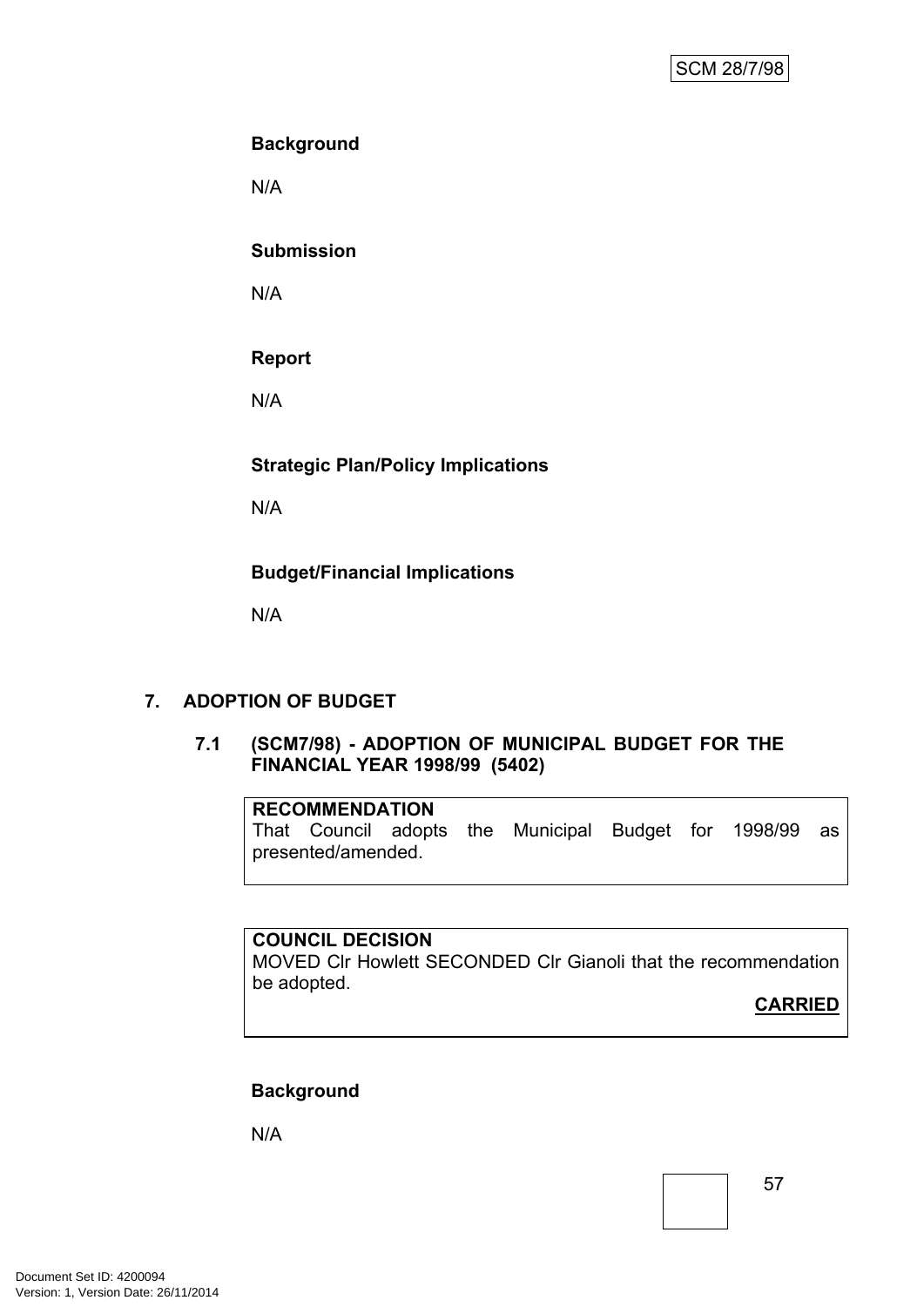# **Submission**

N/A

**Report**

N/A

# **Strategic Plan/Policy Implications**

N/A

# **Budget/Financial Implications**

N/A

# <span id="page-59-0"></span>**8. CLOSING**

Nil

Deputy Mayor Battalis expressed his appreciation to all those on the Strategic and Policy Committee in delivering such a responsible budget. He also extended his appreciation to the Director, Manager and staff of the Finance Division in their efforts during this period.

Clr Pecotic reiterated his extreme disappointment in this year's Budget, and felt that the Chief Executive Officer and his Directors should ensure, that all endeavours in cost savings should be made in future budgets by reducing expenses such as consultancy fees, legal fees etc.

Mayor Grljusich, on behalf of those present expressed his appreciation for officers of the Finance Division, and congratulated them for their efforts, enabling Council to successfully deliver a responsible Municipal Budget for 1998/99.

#### **MEETING CLOSED 10.50 PM**